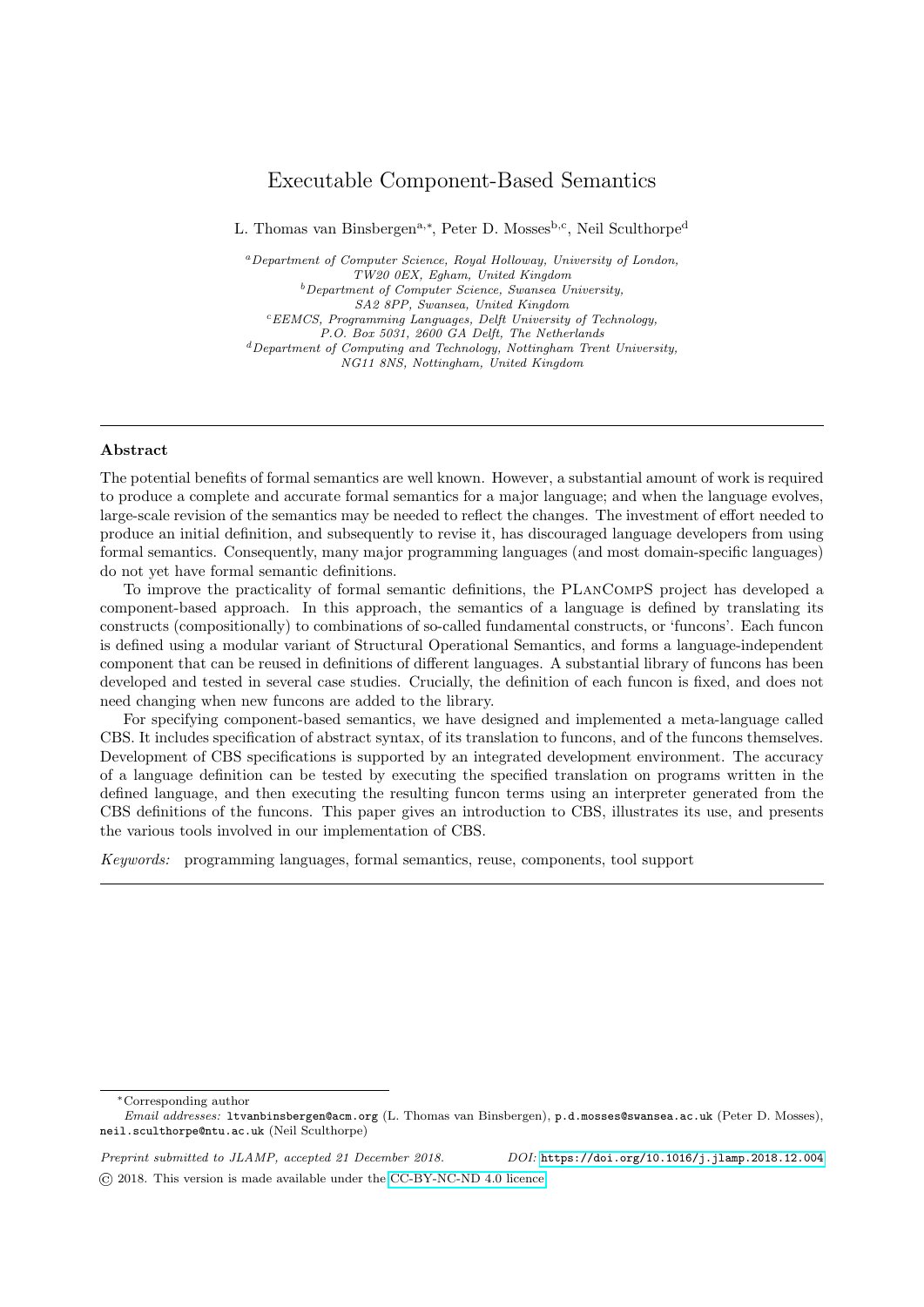## 1. Introduction

New programming languages and domain-specific languages are continually being introduced, as are new versions of existing languages. Each language needs to be carefully specified, to determine the syntax and semantics of its programs. Context-free aspects of syntax are usually specified, precisely and succinctly, using formal grammars; in contrast, semantics (including static checks and disambiguation) is generally specified only informally, without use of precise notation. Informal specifications are often incomplete or inconsistent, and open to misinterpretation; formal specifications can avoid such issues. Moreover, completely formal definitions of programming languages may be used to generate prototype implementations, and as a basis for proving properties of languages and of individual programs.

Although there is broad agreement as to the benefits of formality in language definitions, and although there are a few examples of successful individual projects (notably the definition of STANDARD ML [\[1\]](#page-26-0)), there is generally little inclination on the part of programming language developers themselves to produce a complete formal semantics definition. It appears that this is at least partly due to the effort required when scaling up to larger languages, and when updating a formal semantics to reflect language evolution (see, for instance, comments by the HASKELL designers [\[2,](#page-26-1) Page 9]).

New languages typically include a large number of constructs from previous languages, presenting a major opportunity for reuse of specification components. However, in the absence of a suitable collection of reusable components, each language would have to be specified from scratch—a huge effort.

## 1.1. Component-Based Semantics

To improve the practicality of formal semantic definitions of larger languages, the PLANCOMPS project<sup>[1](#page-1-0)</sup> has developed a component-based approach to semantics. In this approach approach, a reusable component of language definitions corresponds to a fundamental programming construct: a so-called 'funcon', which has a fixed operational interpretation. The formal semantics of each funcon is defined independently, using I-MSOS [\[3\]](#page-26-2), a variant of Modular Structural Operational Semantics [\[4\]](#page-26-3). For example, the funcon if-true-else is defined as follows:

 $Funcon$  if-true-else( $\angle$ : booleans,  $\angle$ :  $\Rightarrow$   $T, \angle$ :  $\Rightarrow$   $T$ ) :  $\Rightarrow$   $T$ *Rule* if-true-else(true,  $X$ , \_)  $\rightsquigarrow$   $X$  $Rule$  if-true-else(false, \_,  $Y$ )  $\sim Y$ 

The collection of funcons is open-ended; crucially, adding new funcons does not require changes to the definition or use of previous funcons.

A component-based semantics of a programming language is defined by translating its constructs to funcons. For example, a non-strict conjunction with Boolean-valued operands could be translated as follows:

# $Rule\;rval\;[\![Exp_1\;'\&\&'\;Exp_2]\!] = \textbf{if-true-else}(\mathit{rval}\;[\![Exp_1]\!],\mathit{rval}\;[\![Exp_2]\!],\textbf{false})$

Many funcons can be widely reused in the definitions of different languages. An initial case study [\[5\]](#page-26-4) gave a semantics for Caml Light [\[6\]](#page-26-5) based on a preliminary collection of funcons. The reusability of funcons has subsequently been validated by several further case studies, some of which are available online [\[7\]](#page-26-6). including an update of the Caml Light specification to OCaml Light. These case studies demonstrate how translation to funcons scales up for medium-sized languages. A further case study  $(C#)$  has been initiated to test how well CBS can cope with a major programming language.

Analogous practices are widely adopted in software engineering: developers rely on reusable components in the form of packages. However, applications generally rely on the details of particular versions of packages, and problems can arise when new versions of packages are installed, requiring changes to applications that use them. In contrast, each individual funcon definition is fixed, and language definitions require changes only when the language itself evolves. For example, the above translation of the expression " $Exp_1$  ' $\&\&$ '  $Exp_2$ "

<span id="page-1-0"></span><sup>1</sup><http://plancomps.org>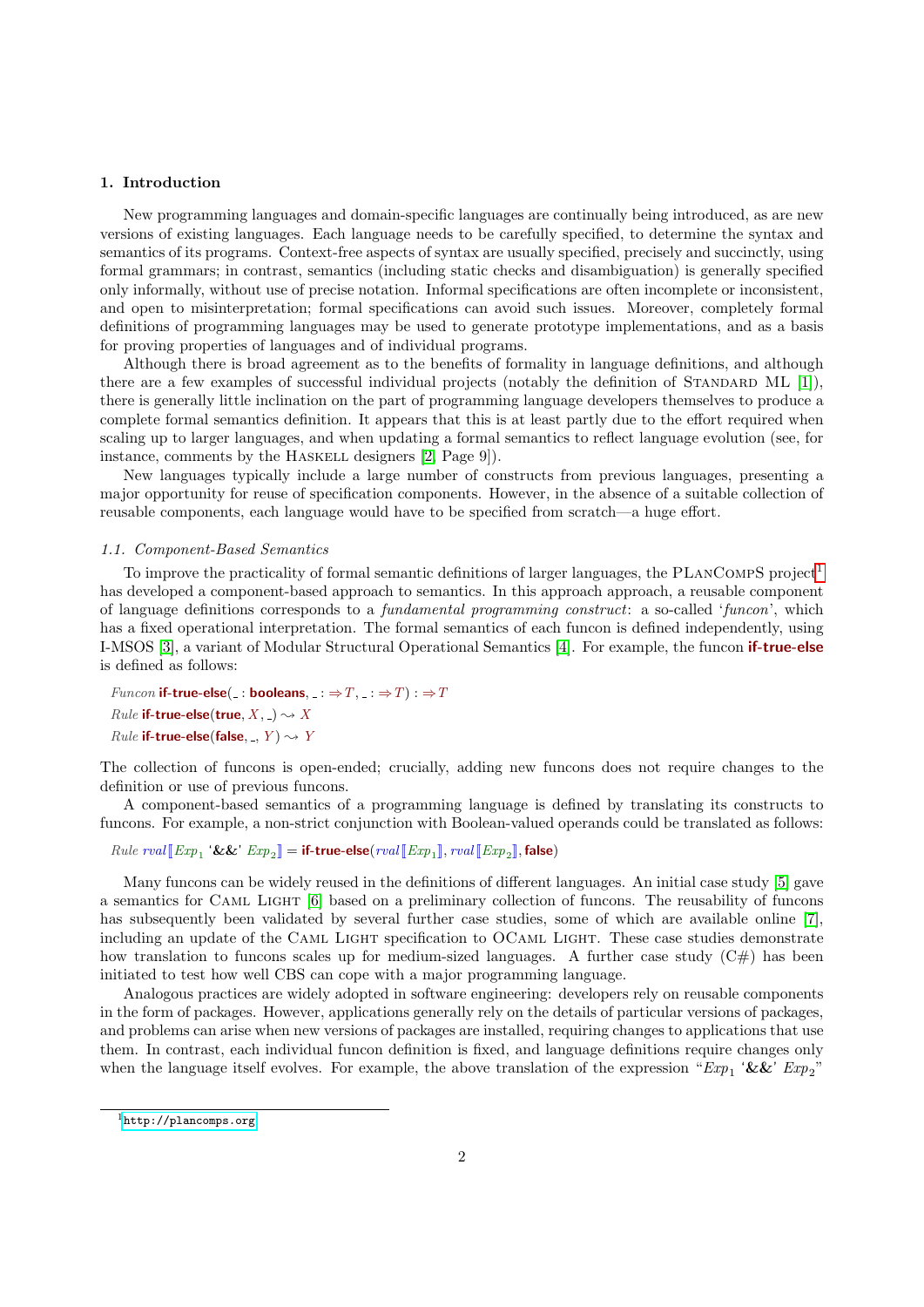would need changing if conjunction were to become strict, or if its arguments were no longer required to be Booleans, since the definition of the if-true-else funcon cannot change.

This article presents CBS, a unified meta-language for component-based semantics of programming languages. CBS includes abstract syntax grammars (essentially BNF with regular expressions), the signatures and equations for functions translating language constructs to funcons, and the signatures and rules for defining funcons.

#### 1.2. Executability of CBS

One of the most important properties of a language definition is whether the defined language corresponds to the intentions of the language developers. In practice, the only way of checking this property is to take a collection of test programs, and compare the intended behaviour of each program with that determined by the language definition. Provided that the collection of test programs is sufficiently representative, and that their behaviour involves all parts of the language definition, such empirical validation can detect most discrepancies between the intended and the defined behaviour, and establish a high degree of confidence in the accuracy of the language definition.

In general, however, the program behaviour determined by a language definition is not immediately apparent. One approach is to carry out formal proofs of the relationship between programs and their behaviours, based on facts derived from the language definition. A less demanding approach is to derive an implementation of the language from its definition, and observe the behaviour of programs when run. When the derived implementation can be generated automatically from the language definition, the latter is called executable.

We have implemented software tools to make component-based semantic definitions in CBS executable. CBS definitions are developed and maintained within an IDE (integrated development environment) that offers syntax highlighting, clickable references between uses of funcons and their definitions, as well as access to the language-specific tools generated from CBS definitions. From a CBS definition, a user can generate a parser, a translator for translating abstract syntax trees to funcon terms, and an interpreter for executing funcon terms. In combination, these generated artifacts form an interpreter for the defined language.

#### 1.3. Novel Features of CBS

This article presents details of the CBS meta-language, and shows how it is used to formally define languages as well as an extensible library of reusable programming constructs. CBS is novel in its emphasis on reuse: language definitions are based on an extensible collection of predefined, fixed funcons, which are themselves defined in CBS. The library of reusable funcons provided with CBS is moderated, and a new funcon is added to the library only after its definition has been validated through analysis and experimentation. Language definitions reuse funcons simply by referring to their names; there are no explicit imports of modules or packages, nor any mention of the files or folders in which definitions are stored. This is possible because a particular funcon name always refers to the same definition within and across language definitions. Implemented as a Spoofax project [\[8\]](#page-27-0), CBS provides name resolution and (clickable) references between occurrences of funcons and their definitions. The moderated collection of reusable funcons is still under development, and has been pre-released [\[7\]](#page-26-6) to encourage discussion and review.

If necessary, language-specific funcons can be defined as part of a language definition. Such funcon definitions are modified freely, and are not intended for reuse. However, a generalisation of a languagespecific funcon may reveal itself as a useful reusable component.

Funcons are highly modular: each funcon is defined independently, and its definition can be understood in isolation. Funcons inherit their modularity from the I-MSOS inference rules that define them, which involve the implicit propagation of several classes of auxiliary semantic entities. The I-MSOS rules used in CBS are based on a rich variety of such classes. Since funcons are defined with small-step style rules, it is relatively simple to give the semantics of constructs that involve interleaving, or abnormal control flow such as delimited continuations, exceptions and return statements.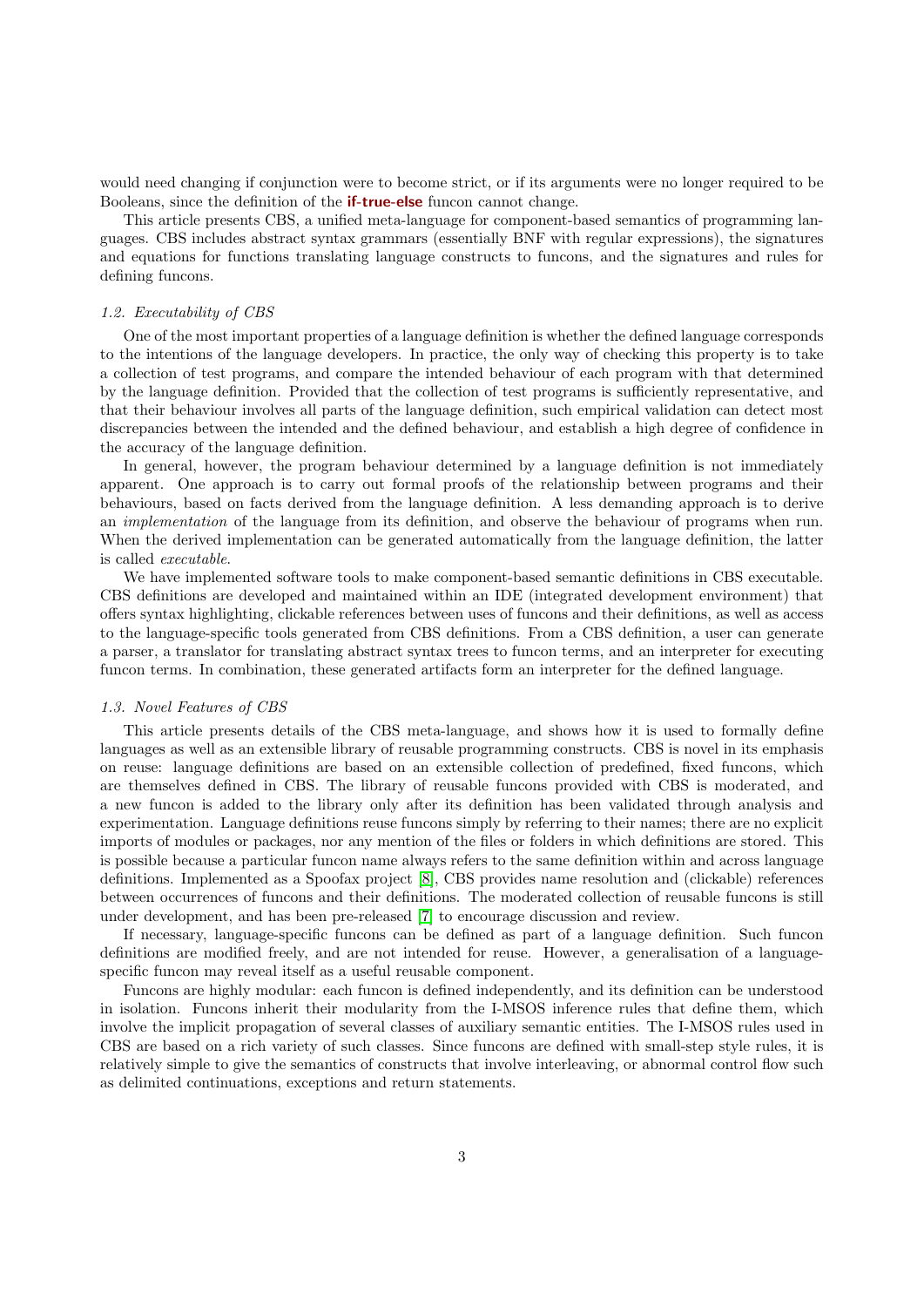#### 1.4. Contributions and Overview

This paper contributes by:

- Introducing CBS, a novel specification language with an extensible collection of fixed, highly reusable funcons for modular, component-based language definitions.
- Demonstrating how an existing language is defined using CBS, and how to extend a language definition in a modular fashion when the language evolves.
- Introducing two new classes of auxiliary semantic entities, along with illustrative examples of their use.
- Explaining how funcon definitions can be implemented as micro-interpreters, which are as modular as the definitions from which they are generated.

As a running example, we use CBS to formally define SIMPLE, a small C-like imperative programming language [\[9\]](#page-27-1). The Simple definition involves funcons that are likely to be reused in the definitions of most programming languages.

The rest of this article is organised as follows. In Sect. [2](#page-3-0) we discuss the background for CBS, and related frameworks. In Sect. [3](#page-5-0) we show how to use CBS to define abstract syntax and translation of abstract syntax trees to funcons. In Sect. [4](#page-7-0) we show the definitions of some of the funcons that occur in the translations of the Simple constructs, and explain the different classes of semantic entities used in these definitions. In Sect. [5,](#page-15-0) the Simple language is extended with a delimited control operator to demonstrate the evolution of CBS language definitions as well as the novel bidirectional signals. In Sect. [6](#page-18-0) we give an overview of the Haskell framework for implementing funcon definitions. In Sect. [7](#page-23-0) we present an IDE for developing and validating CBS language definitions.

[Appendix A](#page-28-0) provides a complete CBS definition of Simple (omitting concurrency constructs) and [Ap](#page-33-0)[pendix B](#page-33-0) lists the signatures of all the funcons used in the definition. The CBS definitions of these funcons are available online [\[7\]](#page-26-6).

## <span id="page-3-0"></span>2. Background and Related Work

In this section we discuss the background for CBS, and its relation to other current frameworks for formal semantics that have a high degree of modularity as well as executable definitions.

#### 2.1. Theoretical Foundations

As mentioned in the Introduction, CBS includes meta-notation for specifying abstract syntax, translation functions (from abstract syntax to funcons), and funcons. The details of CBS are explained and illustrated in subsequent sections; here, we give an overview of the foundations of the framework.

Grammars for specifying abstract syntax in CBS are context-free. They are expressed in a variant of Extended BNF, using standard regular expression notation for sequences, alternatives, and optional and iterated phrases. Abstract syntax trees (ASTs) correspond to finite terms constructed by operations corresponding to the alternatives for each sort of phrase. (CBS also supports disambiguation rules for parsing based on abstract syntax grammars, but that is not significant for its foundations.)

CBS allows multiple translation functions for each sort of AST, defined inductively by mutual recursion. The foundations of inductive definitions of families of functions are well known.

The rules used to specify behaviour in CBS resemble rules in conventional Structural Operational Semantics [\[10\]](#page-27-2). However, their interpretation is based on a combination of value-computation systems [\[11\]](#page-27-3) and Implicitly-Modular SOS (I-MSOS) [\[3\]](#page-26-2):

 Value-computation systems provide a context-insensitive rewriting relation as well as a transition relation, and allow transitions to be labelled by multiple entities as in Modular SOS (MSOS) [\[4\]](#page-26-3). The format of the rules ensures that (strong) bisimulation is a congruence, and that it is preserved by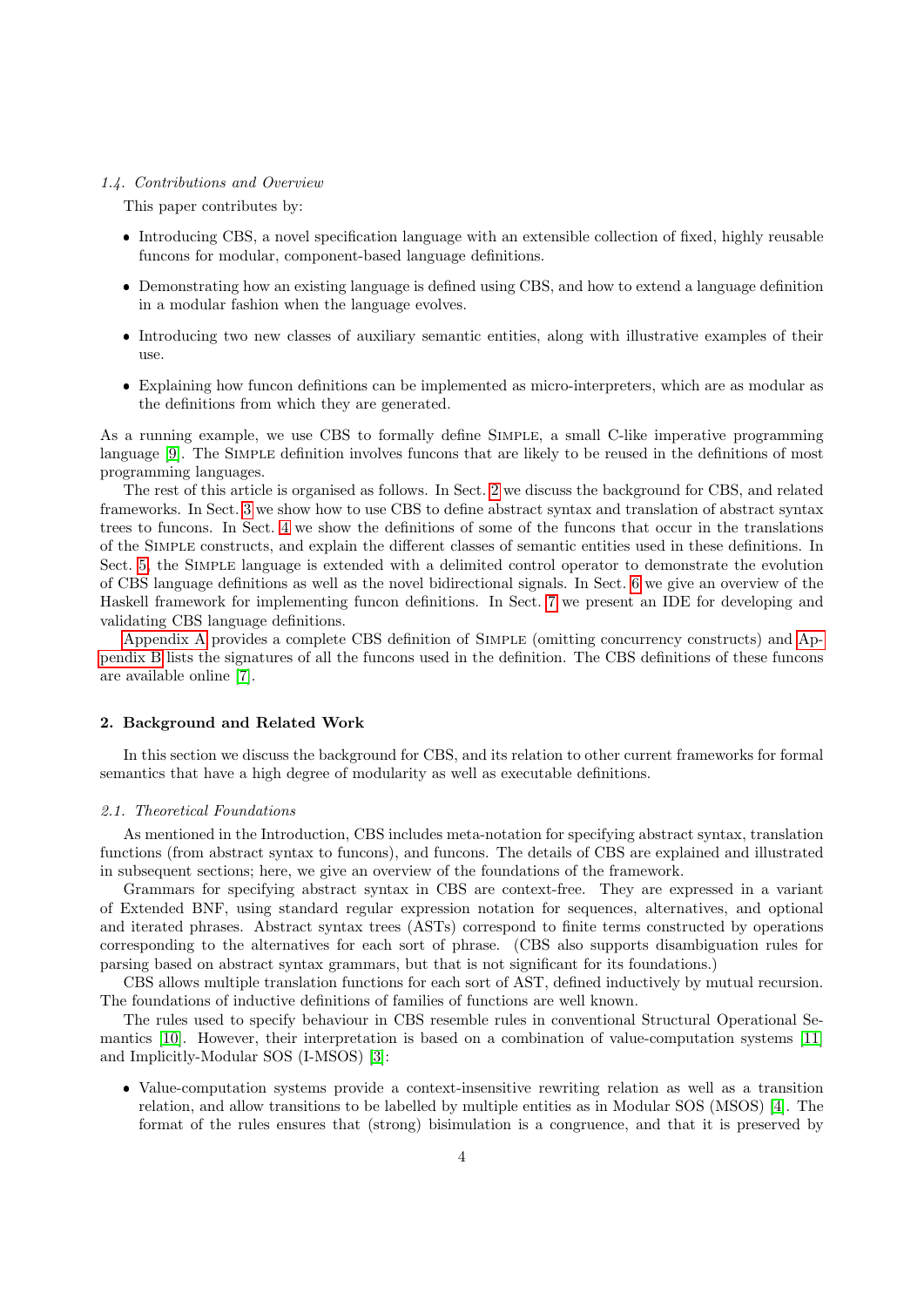disjoint extension. The distinction between values and computations is crucial for allowing nested patterns in source terms of transition rules (e.g., the constants in the above rules for 'if-true-else'). Moreover, the saturation of the transition relation by the rewrite relation gives the effect of weak bisimulation [\[12\]](#page-27-4).

 I-MSOS supports the use of conventional SOS notation for transitions, whereas its foundations are based on MSOS. Extra conciseness is obtained by allowing strictness annotations in funcon signatures, inspired by the K Framework [\[9,](#page-27-1) page 9], reflecting the distinction between values and computations. Strictness annotations in CBS are interpreted as standard congruence rules for the transition relation, avoiding the need for the reversible 'heating' and 'cooling' rewrites used in K.

## 2.2. The PLanCompS Project

The CBS framework has been developed by PLanCompS. This project was originally funded by EPSRC in the UK (2011–16), and it is currently continuing as an open international collaboration.

Precursors of CBS include an embedding of component-based semantics in PROLOG: language syntax and its translation to funcons were specified together using Definite Clause Grammars; MSOS transition rules were written as inference rules, supporting the notation introduced in [\[4\]](#page-26-3) for transitions with labels, and their desugaring into PROLOG rules was also implemented in PROLOG. A similar system, MMT [\[13\]](#page-27-5), was implemented using the Maude framework instead of Prolog. Both systems have been used in connection with teaching operational semantics [\[14\]](#page-27-6).

PLanCompS developed the Prolog-based meta-notation further to support value-computation rules and rewrites, as well as typing rules for static semantics. It was used to validate the component-based semantics of Caml Light [\[5\]](#page-26-4). PLanCompS subsequently switched from Prolog to Haskell as implementation language, as described in Sect. [6](#page-18-0) and [\[15\]](#page-27-7).

#### 2.3. Other Semantic Frameworks

Executable semantic definitions have been developed since the early 1970s. Current frameworks support-ing executable semantics<sup>[2](#page-4-0)</sup> include the COREASM tools [\[16\]](#page-27-8), OTT [\[17\]](#page-27-9), PLT REDEX [\[18\]](#page-27-10), the K tools [\[19\]](#page-27-11), MAUDE [\[20\]](#page-27-12) and MMT [\[13\]](#page-27-5), MELANGE [\[21\]](#page-27-13), and DYNSEM [\[22\]](#page-27-14). Most of these frameworks have a high degree of modularity. An extensive discussion relating several of these other frameworks to component-based semantics can be found in [\[5\]](#page-26-4).

Apart from CBS, the only current framework that comes together with an extensive collection of reusable components is MMT, which is based on an embedding of MSOS in Maude. Case studies using MMT include a sublanguage of CONCURRENT ML, and MINIJAVA. However, MMT was developed before I-MSOS and value-computation systems, and lack of support for these features in MMT significantly reduces the conciseness and readability of its funcon definitions.

It is of considerable interest to develop executable definitions of collections of funcons in some of the other frameworks listed above: that would allow users of those frameworks to specify languages simply by translation to funcons, as in CBS; and it would allow CBS users to exploit features of those frameworks that have not been implemented in CBS.

We have already investigated the possibility of defining funcons in  $K$ , and of using the K tools to translate languages to funcons [\[23\]](#page-27-15). Similarly to CBS, the K rules for funcons do not require modification when funcons are combined or new funcons added. However, in contrast to CBS, the K Framework requires configurations of entities to be defined monolithically. Different collections of funcons may require different sets of entities, so each translation of a language to funcons needs to be accompanied by a configuration definition. Any reuse of parts of configurations between different language definitions is left implicit.

The DYNSEM meta-language  $[22]$  has been used<sup>[3](#page-4-1)</sup> to specify a semantics for a dynamic demonstration language called SIMPLELANGUAGE.<sup>[4](#page-4-2)</sup> One of the present authors has developed a translation of (most of)

<span id="page-4-0"></span> $^2\rm{We}$  restrict attention to formal semantic frameworks with established foundations.

<span id="page-4-1"></span><sup>3</sup><https://github.com/MetaBorgCube/metaborg-sl>

<span id="page-4-2"></span><sup>4</sup><https://github.com/graalvm/simplelanguage>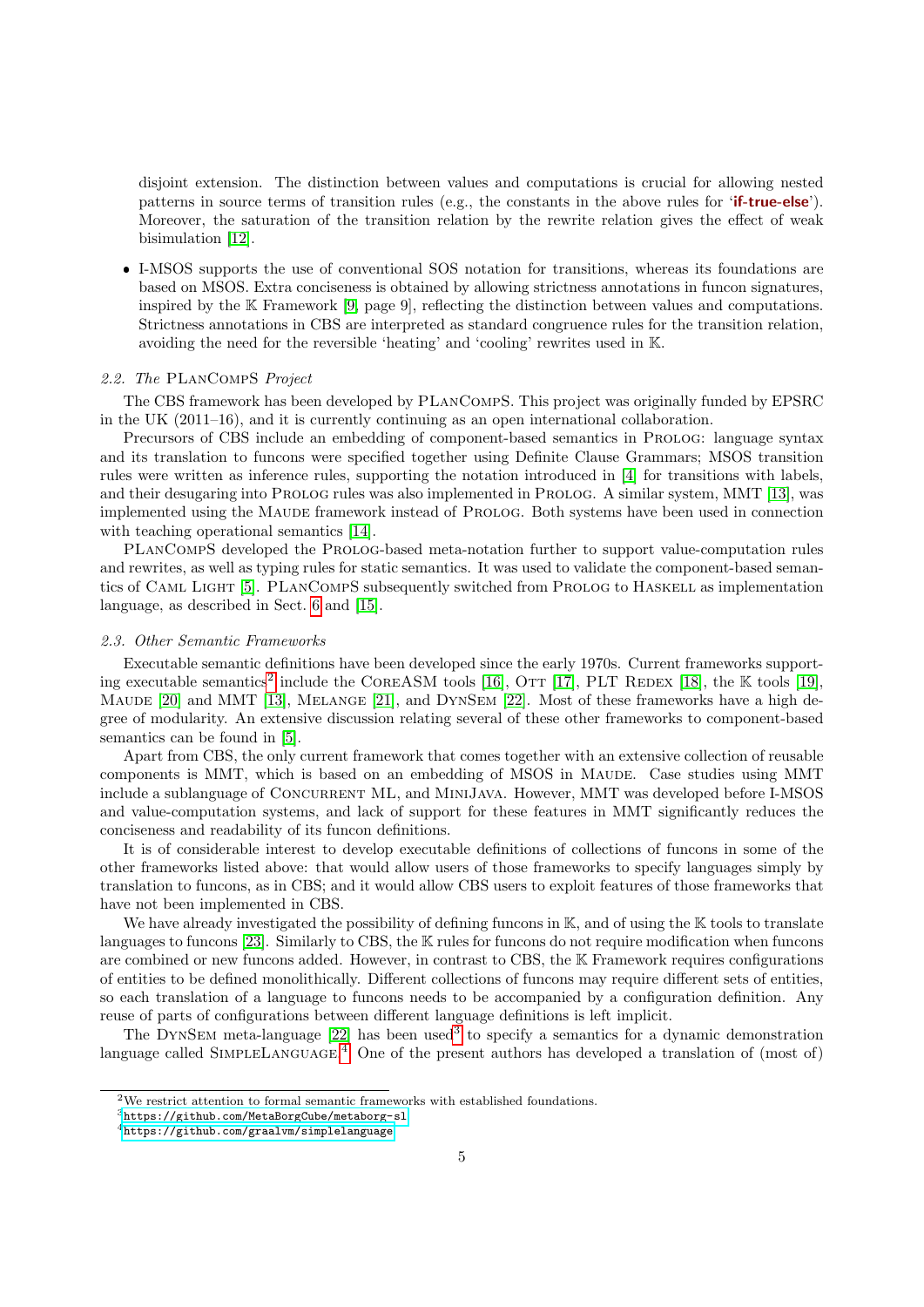$Pgm : \text{pgm}$  ::= decls  $Decls$ : decls  $\qquad ::=$  decl decls<sup>?</sup>  $Decl$  : decl  $\qquad ::=$  func-decl | vars-decl  $FuncDecl$ : func-decl ::= 'function' id '(' ids<sup>?</sup> ')' block  $\textit{lds}$  : ids  $\text{ := id } (\text{'}, \text{'ids})^?$  $VarsDecl:$  vars-decl  $::=$  'var' declarators ';'  $\textit{Declarators} \, : \, \textsf{declarators} \, ::= \, \textsf{declarators} \, \left( {^\prime\mathstrut} ,^\prime \, \textsf{declarators} \right)^?$  $Declarator : declarator ::= id | id :=' exp | id ranks$  $Ranks$  : ranks  $::=$  '[' exps ']' ranks<sup>?</sup>  $Block : block$  ::= '{' stmts<sup>?</sup> '}'  $Stmts$ : stmts  $::=$  stmt stmts<sup>?</sup>  $Stmt :$ stmt  $::=$  imp-stmt | vars-decl  $ImpStmt$  : imp-stmt ::= block | exp ';'  $|$  'if' '(' exp ')' block ('else' block)<sup>?</sup> 'while' '(' exp ')' block 'for' '(' stmt exp ';' exp ')' block 'print' '(' exps ')' ';' | 'return'  $\exp^?$  ';' 'try' block 'catch' '(' id ')' block | 'throw' exp ';'  $Exp : exp$  :  $::= '(' exp ')' | value | lexp$ |  $\exp' = \exp |' + +' \exp$ | '—' exp | exp '(' exps<sup>?</sup> ')' 'sizeOf' '(' $\exp$ ')' | 'read' '('')' exp '+' exp | exp '-' exp | exp '∗' exp | exp '/' exp | exp '%' exp  $\exp ' <' \exp | \exp ' <' =' \exp$  $\exp '$  exp  $\exp '$   $\exp '$   $\exp$  $exp' ==' exp | exp' !=' exp$ '!'  $\exp |\exp \{k\&\&$ '  $\exp |\exp \{|\}$ '  $\exp$  $LExp : \text{lexp}$  :  $::= \text{id} | \text{lexp} ' |' \text{exps} ' |'$  $Express: exps$   $::= exp (\n', exps)^2$  $V :$  value  $V :$  bool | int | string

<span id="page-5-1"></span>Figure 1: CBS specification of Simple abstract syntax (omitting concurrent constructs).

SimpleLanguage to funcons in CBS (available online [\[7\]](#page-26-6)), and experimented with defining those funcons in DynSem. DynSem has adopted implicit propagation of semantic entities from I-MSOS. The DynSem definitions of funcons appear to be just as modular as in CBS. However, DynSem is based on big-step rules, which do not support specification of interleaving or concurrency.

## <span id="page-5-0"></span>3. Specifying Programming Languages in CBS

A component-based semantics for a programming language is a compositional translation from the abstract syntax of the language to funcon terms. CBS provides notation for context-free grammars defining abstract syntax, and notation for introducing translation functions and defining them inductively.

As a running example, we will use the Simple programming language, a small C-like imperative language. SIMPLE was introduced by Roşu and Serbănută  $[9]$  as a pedagogical language for demonstrating the K Semantic Framework [\[19\]](#page-27-11). This section presents illustrative extracts from our CBS definition of Simple, which is listed in [Appendix A.](#page-28-0) For more detailed discussion and examples of the translation of programming languages to funcons (though not using CBS), see [\[5\]](#page-26-4) or [\[23\]](#page-27-15).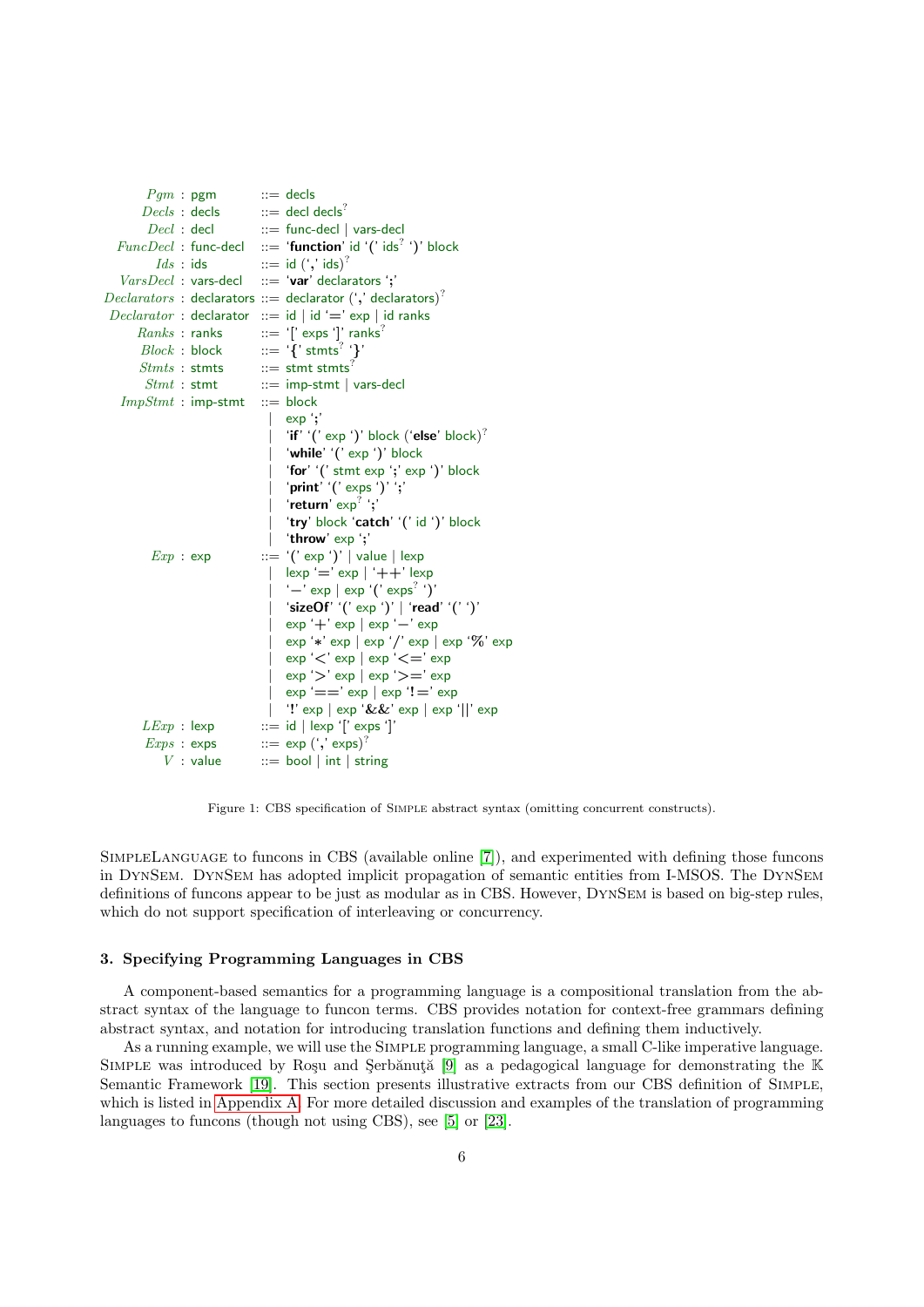#### 3.1. Abstract Syntax Definitions

Our CBS definition of the abstract syntax of Simple is presented in Figure [1.](#page-5-1) We typeset non-terminal symbols in sans-serif and variables in *Capitalised Italic*. Terminal symbols consist of concrete syntax, and are typeset in 'bold' and enclosed in single quotation marks. A '?' suffix applied to a symbol (or parenthesised sequence of symbols) denotes that the symbol(s) are optional. Each non-terminal may be declared with an associated variable, which can then be used in translation equations to match phrases of that non-terminal sort.

#### 3.2. Translation Functions

We specify the semantics of a programming language by defining a set of compositional translation functions. A translation function comprises a signature and a set of translation equations. The signature declares the sort of source language phrases that the function translates, and the sort of funcon term that it produces. For example, the signature of a translation function named  $val$  that translates SIMPLE value phrases into funcon terms computing values is declared as follows:

*Semantics val* 
$$
\llbracket \_
$$
 : **value**  $\parallel$  :  $\Rightarrow$  **values** (1)

<span id="page-6-2"></span><span id="page-6-1"></span><span id="page-6-0"></span>

The convention in the funcon framework is to use the plural form for funcon type names. We typeset funcons and their types in **bold**, and translation functions in *italic*.

In Simple, the semantics of an expression depends on whether it occurs to the left or right of an assignment operator (so-called l-expressions and r-expressions). An l-expression should evaluate to an imperative variable, whereas an r-expression, if it results in a variable, should evaluate to the value currently assigned to that variable. In the grammar we have grouped the subset of expressions that are valid lexpressions into a separate non-terminal named lexp, and we define two translation functions for specifying the semantics of expressions:

*Semantics* 
$$
l\llbracket \_
$$
 :  $l\approx l\llbracket \_$  :  $\Rightarrow$  **variables**\n $Semantics\text{ }rval\llbracket \_$  :  $\Rightarrow$  **values**\n $(3)$ 

A signature is accompanied by a set of translation equations. Each equation should be compositional: translation functions in the right-hand side of an equation should be applied to subphrases of the argument phrase in the left-hand side of the equation, for example:

| <i>Rule rval</i> $\lbrack\!\lbrack\cdot\rbrack\!\rbrack$ <i>Exp</i> $\rbrack\!\rbrack$ = <b>not</b> $(rval \lbrack\!\lbrack Exp \rbrack\!\rbrack)$ |     |
|----------------------------------------------------------------------------------------------------------------------------------------------------|-----|
| <i>Rule rval</i> $\llbracket Exp_1 +' Exp_2 \rrbracket = \text{integer-add}(rval \llbracket Exp_1 \rrbracket, rval \llbracket Exp_2 \rrbracket)$   | (5) |
| <i>Rule rval</i> ['read' '(' ')' = read                                                                                                            | (6) |

The translation of an lexp phrase that occurs as an r-expression is:

 $Rule \: \textit{rval} \left[ \textit{LExp} \right] = \text{assigned} \left( \textit{lval} \left[ \textit{LExp} \right] \right)$  (7)

where:

 $Rule \text{ } [Id] = \text{bound}(id[[Id]])$  (8) *Rule lval*  $[[LExp ']]' = \text{checked}(\text{index}(\text{integer-add}(1, rval [Exp]), \text{vector-elements}(rval [LExp]))$  (9)

Notice that dereferencing imperative variables (Rule [7\)](#page-6-0) and identifier bindings (Rule [8\)](#page-6-1) are implicit in Simple syntax, but are made explicit in the produced funcon term.

Programming languages often contain constructs that are intended to be understood as abbreviations for other constructs in the language: so-called 'syntactic sugar'. CBS allows desugaring equations to be defined. For example, a SIMPLE for-loop can be desugared into a SIMPLE while-loop as follows:

Rule  $\llbracket$ '**for**' '(' Stmt Exp<sub>1</sub>';' Exp<sub>2</sub>')' '{' Stmts '}' $\rrbracket$  : stmt = <sup>J</sup>'{' Stmt 'while' '(' Exp<sup>1</sup> ')' '{' '{' Stmts '}' Exp<sup>2</sup> ';' '}' '}'<sup>K</sup> (10)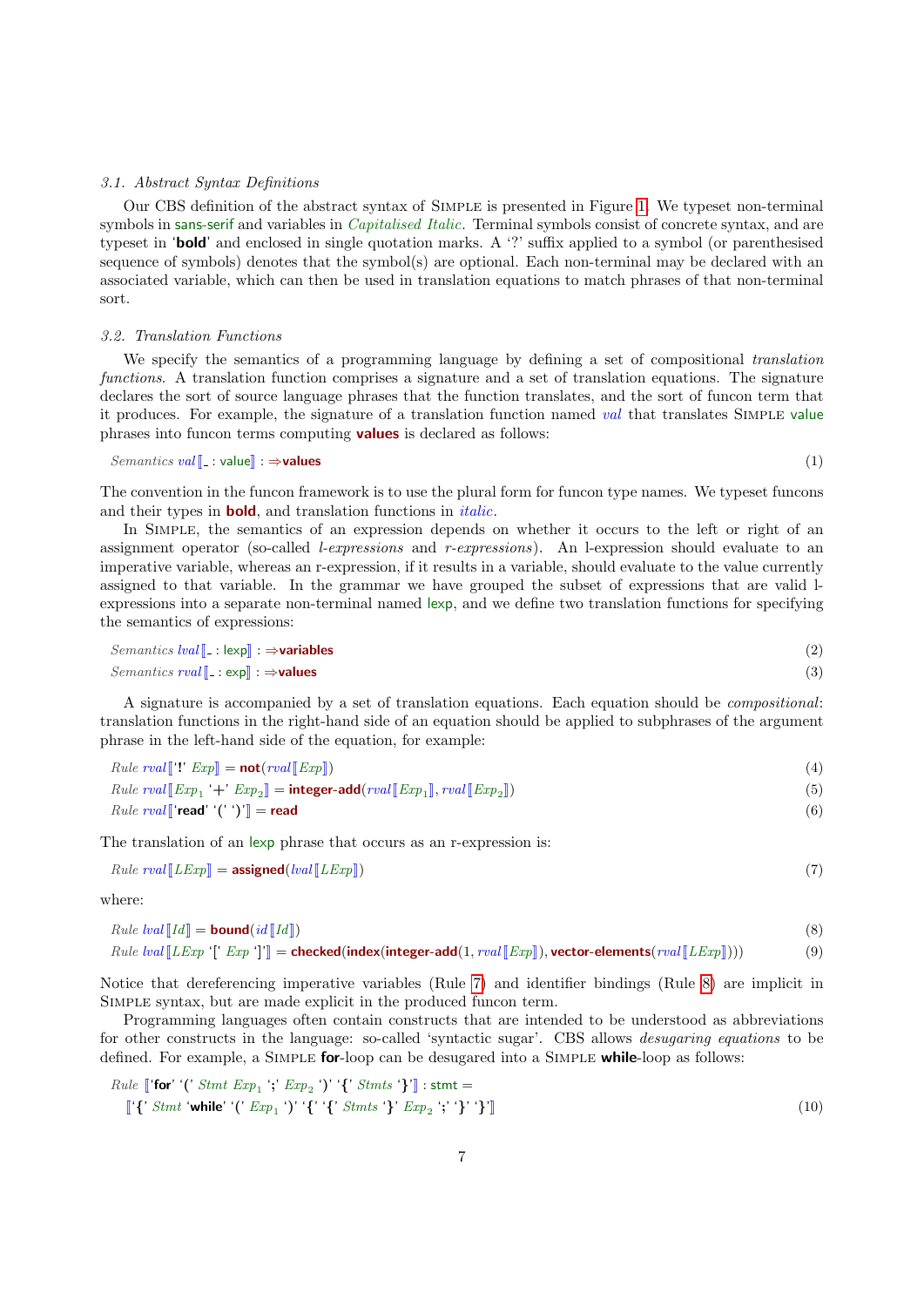This desugaring equation mirrors the K specification of SIMPLE [\[9,](#page-27-1) Page 26], which uses analogous "desugaring macros" to achieve the same effect. However, we deviate slightly from the K desugaring, which (presumably inadvertently) scopes any declarations in the loop body ( $Stmts$ ) over the for-iterator ( $Exp_2$ ).

Most of the equations presented so far have translated each Simple construct directly into a corre-sponding funcon. Translating many other SIMPLE constructs is just as straightforward (see [Appendix A\)](#page-28-0). However, often the semantics of a language construct needs to be expressed by a combination of funcons. For example, here are the equations for two forms of Simple declarator:

Semantics var-declare  $\llbracket \_$  : declarator $\rrbracket$  :  $\Rightarrow$ **environments** (11)<br> *Rule var-declare*  $\llbracket Id \rrbracket = \textbf{bind}(\mathit{id} \llbracket Id \rrbracket, \textbf{alloc-variable}(\textbf{values}))$  (12) *Rule var-declare*  $[[Id]] = \text{bind}(id[[Id]], \text{alloc-variable}(values))$  (12)<br> *Rule var-declare*  $[[Id] \leftharpoons 'Exp]] = \text{bind}(id[[Id]], \text{alloc-ariable-initialised-variable}(values, rval[[Exp]]))$  (13) *Rule var-declare*  $\llbracket Id \rrbracket := Exp \rrbracket = \text{bind}(id \llbracket Id \rrbracket$ , allocate-initialised-variable(values, rval  $\llbracket Exp \rrbracket$ ))

One of our aims is that the name of a funcon should be sufficiently indicative of its semantics that a reader should be able to understand the gist of a translation without referring to the funcon definitions.

#### 3.3. Language-Specific Funcons

Although the funcon library contains over a hundred computational funcons (as well as over a hundred value operations), sometimes the semantics of a language construct cannot be directly expressed by a straightforward combination of existing funcons. In Simple, declarators for nested arrays are one such construct. The difficulty is that the rank of an outer array is used to determine the size of each inner array, but the expression computing that array size should only be evaluated once, with the result shared between the inner arrays. Roşu and Serbănută also encounter this issue in their  $\mathbb K$  specification [\[9,](#page-27-1) page 28]. They note that this case cannot be handled by desugaring, as that would duplicate the expression (and any side effects it may contain). Their solution, which they remark is not ideal, is to have their semantic rule for array declarators generate Simple code that uses a for-loop to iteratively allocate each sub-array. This code generation happens at run-time, after the size expression has been computed.

We cannot take this approach in the funcon framework: funcon definitions cannot refer to source-language syntax or invoke translation functions. However, CBS provides a convenient alternative: local funcons can be specified within a language definition. This is appropriate for funcons that are not considered reusable enough to be included in the funcon library, but nonetheless capture a useful concept of the language being defined. (Local funcon definitions are also useful for validating new funcons before adding them to the library.) Here, we introduce a SIMPLE-specific funcon **allocate-nested-vectors** that precisely captures the semantics of nested array declarators, allowing us to define the translation as follows:

*Rule var-declare*  $\llbracket Id \rrbracket$  *Ranks*  $\llbracket$  **Example 14** and  $(id \llbracket Id \rrbracket$ , **allocate-nested-vectors**  $\llbracket ranks \llbracket$  *Ranks*  $\llbracket$  *(14)* 

The definition of **allocate-nested-vectors** is included in [Appendix A.4.2.](#page-31-0)

#### 3.4. Remarks

Our definition of Simple omits the concurrent aspects of the language. This is not due to any limitation of CBS or (I-)MSOS-based specifications – indeed, one author of this article has previously used MSOS to specify a sublanguage of Concurrent ML [\[24\]](#page-27-16) – rather it is that development of the funcon library is ongoing work, and funcons specifying concurrency have not yet been added.

#### <span id="page-7-0"></span>4. Specifying Fundamental Constructs in CBS

Structural Operational Semantics (SOS) [\[10\]](#page-27-2) is a well-established framework for specifying computational behaviour, where the behaviour of programs is modelled by labelled transition systems, defined inductively by axioms and inference rules. To specify the dynamic semantics of funcons, we use small-step rules in a modular variant of SOS called MSOS [\[4\]](#page-26-3). The CBS notation for MSOS rules is based on *Implicitly-Modular* SOS (I-MSOS) [\[3\]](#page-26-2), which provides a notational style similar to conventional SOS. CBS (or I-MSOS) rules can be understood as syntactic sugar for MSOS rules. We assume the reader is familiar with conventional SOS rules (e.g. [\[10\]](#page-27-2)). The rules define two transition relations, for computational steps and context-free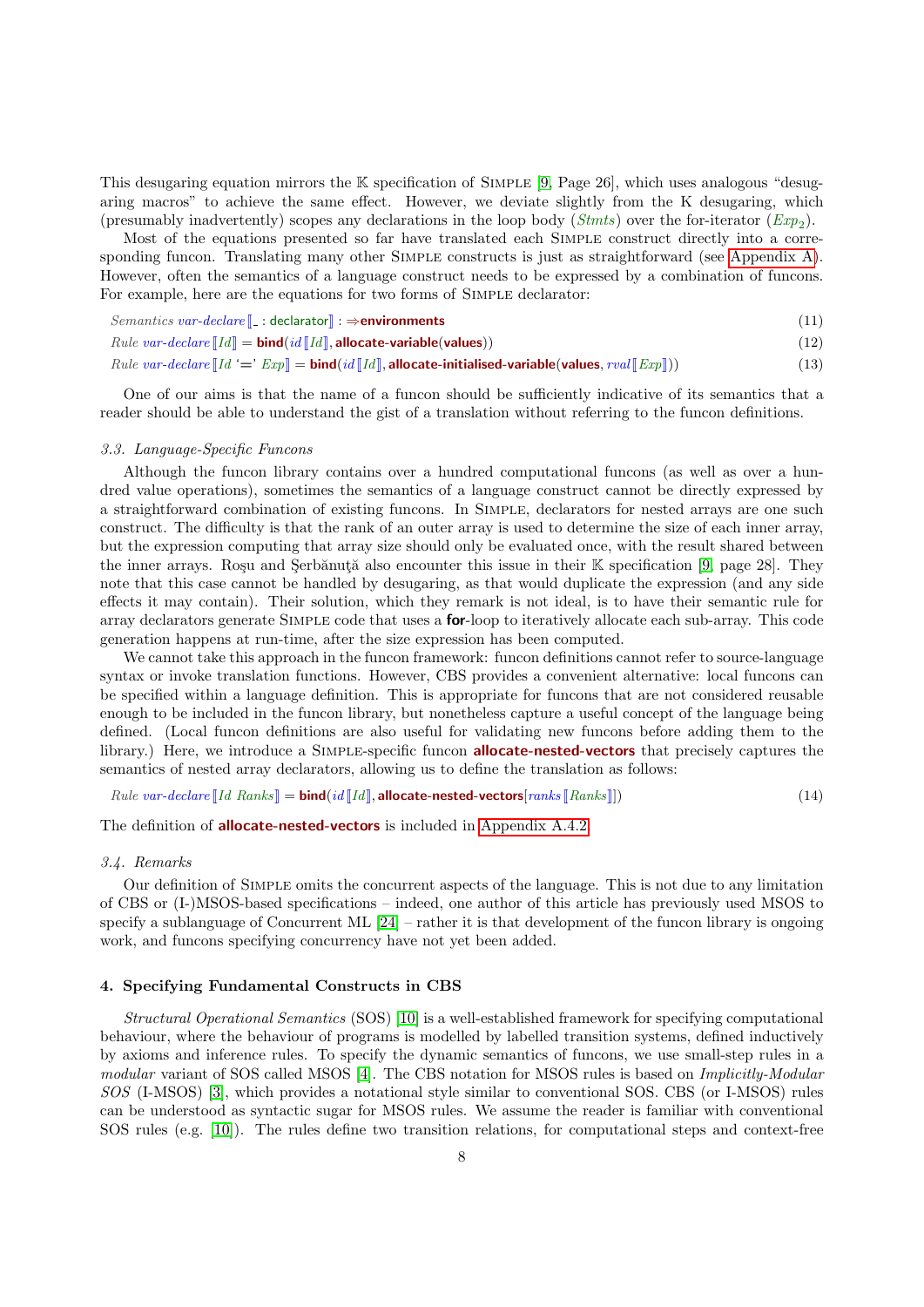rewrites respectively. A formal account of the underlying MSOS framework can be found in [\[4\]](#page-26-3), of the I-MSOS rules in [\[3\]](#page-26-2), and of the two transition relations in [\[11\]](#page-27-3).

This section presents an informal and example-driven overview of using CBS to specify funcons. The funcons in this section are selected to demonstrate different aspects of CBS specifications. [Appendix B.1](#page-33-1) lists the signatures of all funcons used in the Simple language specification; the definitions of those funcons are available online [\[7\]](#page-26-6).

#### <span id="page-8-5"></span>4.1. Transition Relations

<span id="page-8-4"></span><span id="page-8-3"></span><span id="page-8-1"></span>Consider the following CBS specification of if-true-else:

$$
Rule \frac{B \longrightarrow B'}{\textbf{if-true-else}(B, X, Y) \longrightarrow \textbf{if-true-else}(B', X, Y)}
$$
\n
$$
(15)
$$

Rule if-true-else(true, 
$$
X
$$
,  $\_$ )  $\sim X$  (16)

*Rule* if-true-else(false, 
$$
\_
$$
,  $Y$ )  $\sim Y$  (17)

This is a fairly conventional SOS specification of a conditional expression, except that there are two transition relations: ' $\rightarrow$ ' and ' $\rightsquigarrow$ '. The former denotes exactly one step of computation, which in general may have arbitrary side effects and be sensitive to its context. The latter denotes context-free term rewriting, which cannot involve side effects, and is reflexive and transitive. The distinction facilitates reasoning about funcons terms. It can also be exploited by a funcon interpreter to provide a more efficient implementation of the pure transitions. The formal details of these two relations, and the interaction between them, are spelled out in [\[11\]](#page-27-3).<sup>[5](#page-8-0)</sup>

### 4.2. Funcon Signatures

CBS requires each funcon to have a declared signature. For example, the signature for **if-true-else** is declared as follows:

<span id="page-8-2"></span>*Funcon* if-**true-else(**
$$
\underline{\ }:\underline{\ }
$$
**boolean** $\underline{\ }:\underline{\ }:\underline{\ }=\overline{\ }T,\underline{\ }:\underline{\ }=\overline{T}$  $(18)$ 

The result of the funcon, and each funcon parameter, has a *sort*. A funcon sort is either a *value sort* (a type), or a computation sort (a type prefixed by the '⇒' symbol, which is pronounced "computes"). When the result sort is a value sort, then the funcon is a value constructor, and the funcon will not have any operational rules.

Additionally, polymorphic funcons may have signatures that contain type variables. In the case of **if-true-else**, the type variable  $T$  is used to express that the second and third arguments compute values of the same type, and that the funcon as a whole also computes a value of that type.

Notice that the first parameter has a value sort. This does not mean that **if-true-else** is limited to being applied to literal Boolean values; rather, value-sort annotations play a special role in funcon signatures, as we will now describe.

When a parameter has a value sort, we say that the funcon is *strict* in that argument. If a funcon is strict in all its arguments, then we say that the funcon is strict. For each strict parameter in a funcon's signature, a *congruence rule* is implicitly generated for that argument.

A congruence rule has a single premise consisting of a computation step for the strict argument. The target of the rule's conclusion is the same as the source of the conclusion, except that the argument subterm is replaced with the updated subterm from the target of the premise. For example, Rule [15](#page-8-1) is the congruence rule implicitly generated by the signature of **if-true-else** [\(18\)](#page-8-2), and thus that rule can be omitted. A funcon with congruence rules generated for several arguments is non-deterministic with respect to the order in which these arguments are evaluated: the congruence rules admit all possible interleavings. This technique for automatically generating congruence rules was inspired by the strictness annotations in the K Framework [\[9,](#page-27-1) page 9].

<span id="page-8-0"></span><sup>&</sup>lt;sup>5</sup> In [\[11\]](#page-27-3) the relations ' $\sim$ ' and ' $\rightarrow$ ' are written ' $\Rightarrow$ ' and ' $\rightarrow$ ', respectively.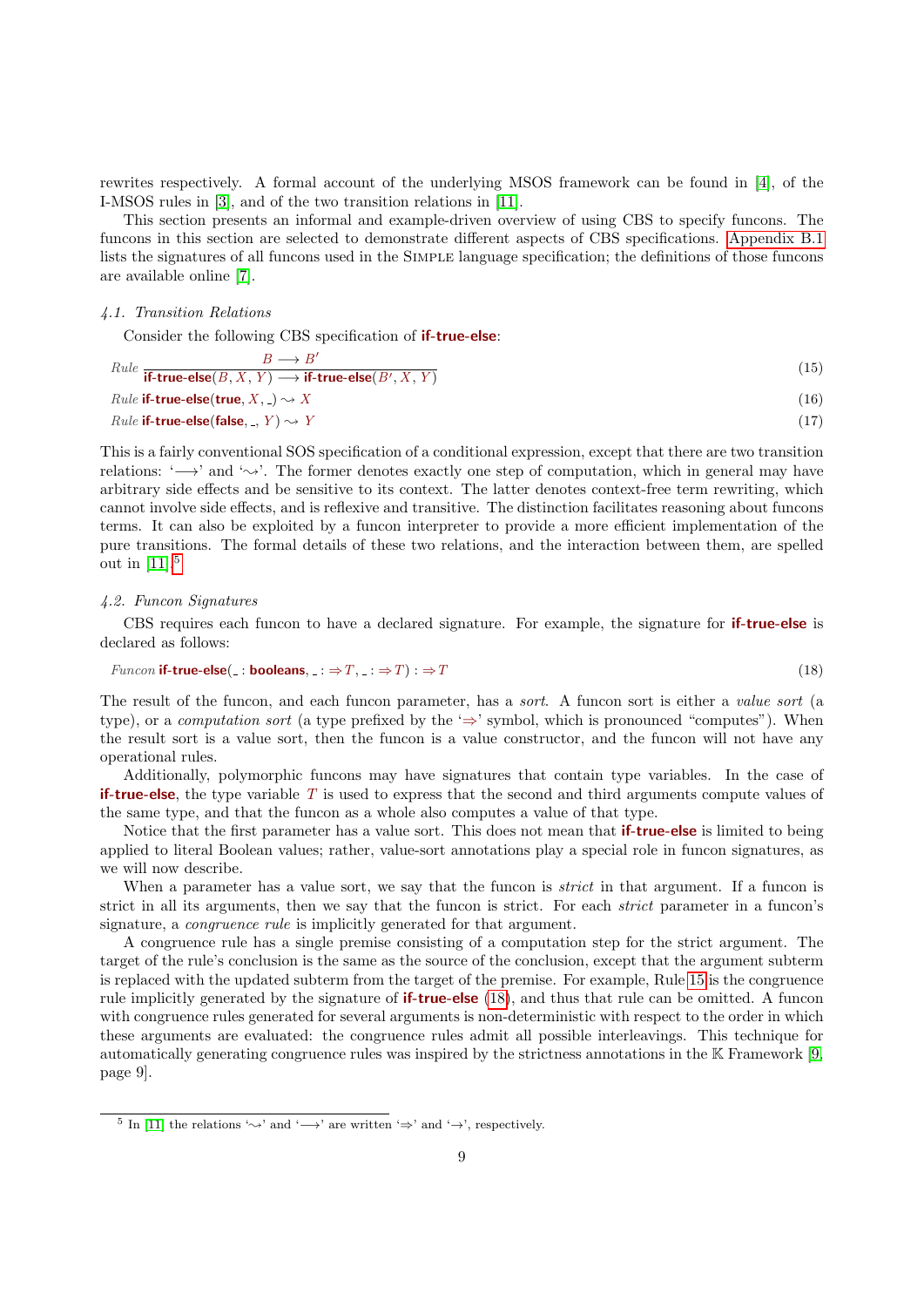#### 4.3. Values and Types

CBS provides a rich suite of primitive and composite values, and operations on those values. The available operations include arithmetic, conversions between types, and insertion/deletion from collections, among others. The signatures of all value operations used in this article are listed in [Appendix B.2.](#page-33-2) Some familiar types of values are left unspecified, for example **integers, floats** and **maps**. In these cases the semantics of value operations is implemented manually in a library provided as part of the Haskell funcon framework (see Sect. [6.5\)](#page-22-0).

The names of types are themselves funcon values, and belong to the type types. All values, including type names, are members of the type **values** (i.e. **values** is a supertype of **integers, floats**, etc.). The type values is frequently used when specifying funcons that can take arbitrary values as arguments.

New data types can be introduced. For example, the data types **booleans**, and **null-type** are defined as follows:

| <i>Datatype</i> <b>booleans</b> ::= <b>true</b>   <b>false</b> | (19)           |
|----------------------------------------------------------------|----------------|
| <i>Datatype</i> <b>null-type</b> ::= <b>null</b>               | $^{\prime}20)$ |

The type **null-type** is the unit type of the funcon library, and is used as the result type of commands.

When specifying a funcon, it may be necessary to restrict a rule to be only applicable when some of its arguments are values (rather than computations). This can be achieved by annotating the appropriate arguments with  $\cdot$ : T' (or a more specific type).

Alternatively, arguments in rules can be restricted to values by using patterns. A pattern consists of a value constructor, with sub-patterns to match the arguments of the constructor (if any). Those sub-patterns may include meta-variables. For example, rules [16](#page-8-3) and [17](#page-8-4) have the **true** and **false** constructors as the first argument, respectively, restricting each rule to that specific argument.

Following [\[11\]](#page-27-3), the only funcons permitted in CBS patterns are value constructors. This ensures that the internal structure of a computation cannot be observed: the only way to observe anything about a computation is to execute it. Conversely, CBS values can be observed, but must be stable: values do not perform computation steps.

### <span id="page-9-2"></span>4.4. Semantic Entities

Formal specifications of programming-language constructs typically make use of auxiliary semantic entities to model computational side effects. Common examples of such entities include environments, stores or output sequences.[6](#page-9-0) In an SOS specification, such semantic entities are explicit arguments of transition relations, and thus they must appear in every transition formula of that relation. For example, in a conventional SOS specification, Rule [15](#page-8-1) could well have been written as follows:

<span id="page-9-1"></span>
$$
\frac{\rho \vdash \langle B, \sigma \rangle \xrightarrow{\alpha} \langle B', \sigma' \rangle}{\rho \vdash \langle \text{if-true-else}(B, X, Y), \sigma \rangle \xrightarrow{\alpha} \langle \text{if-true-else}(B', X, Y), \sigma' \rangle}
$$
\n(21)

 $ρ, σ, σ'$  and  $α$  are all variables.  $ρ$  is the environment in which the term is executing,  $σ$  and  $σ'$  are the state of the store before and after the transition, and  $\alpha$  is the output sequence being emitted. Observe that both the environment and output are the same in both the premise and conclusion. This would typically be understood as propagating the environment unmodified from the conclusion to the premise, and propagating the output unmodified from the premise to the conclusion. The use of  $\sigma$  and  $\sigma'$  would typically be understood as propagating the initial store unmodified from the source of the conclusion to the source of the premise, and propagating the resulting store from the target of the premise to the target of the conclusion. While this rule does not access or modify the store directly, the computation step in the premise may do so.

This systematic propagation of semantic entities is common to many rules in SOS specifications. The key feature of I-MSOS is that any semantic entities that are not mentioned in a rule are implicitly propagated

<span id="page-9-0"></span><sup>6</sup>The use of environments and stores in SOS dates back to 1981, when they were adopted by Plotkin [\[10\]](#page-27-2). But these were simply first-order versions of the corresponding entities used in denotational semantics since the early 1970s (foreshadowed in Strachey's work on CPL [\[25\]](#page-27-17), and his lecture notes from 1967 [\[26\]](#page-27-18)).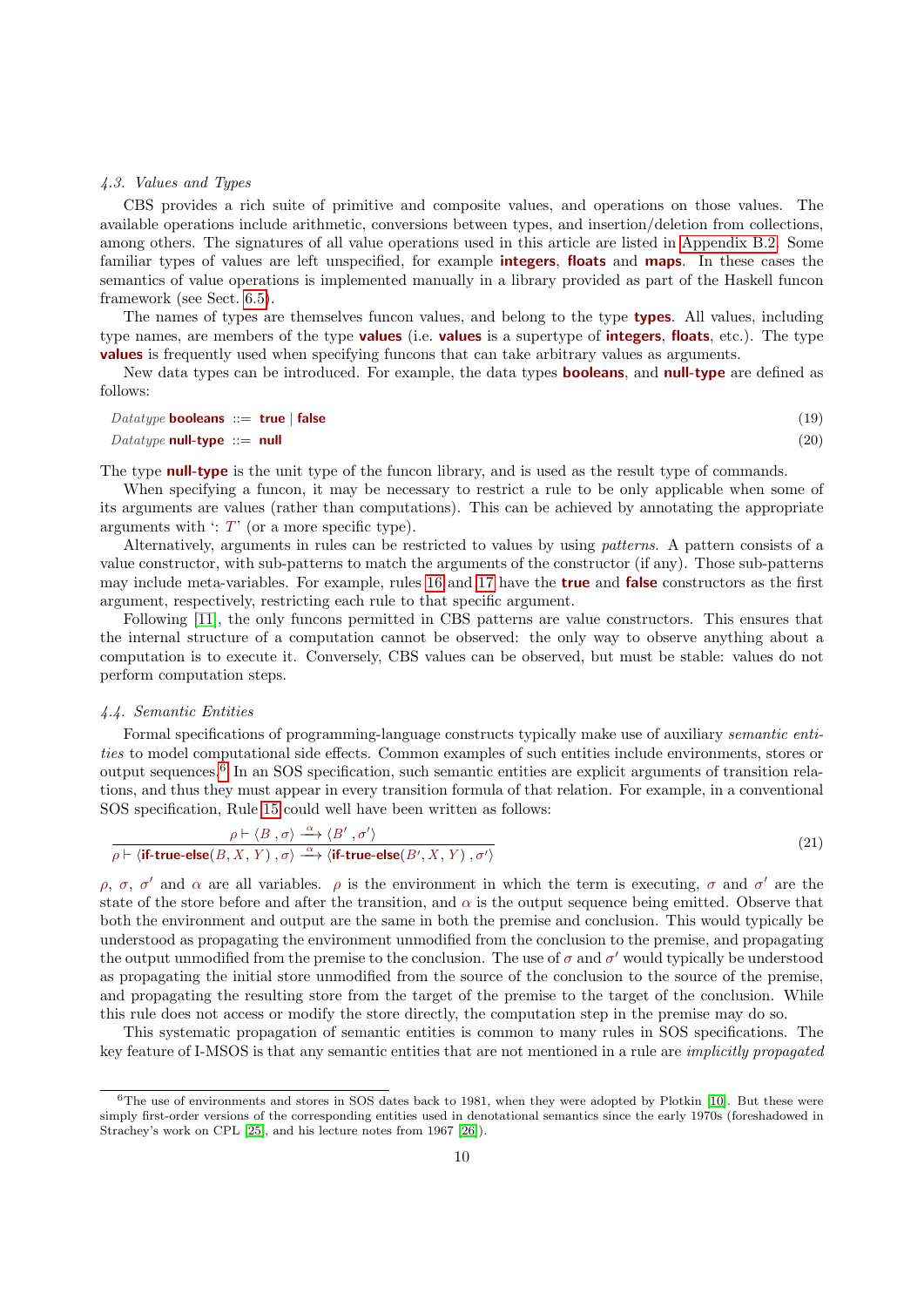between the premise(s) and conclusion, systematically following the propagation schemes described above. This allows semantic entities that are not affected by the programming construct being specified to be omitted from the rule. Thus, rather than Rule [21,](#page-9-1) in CBS we are able to write the much more concise Rule [15.](#page-8-1)

Moreover, beyond just notational convenience, implicit propagation brings a key modularity benefit: new semantic entities can later be added without requiring any change to the previously given rules. This high degree of modularity is what allows the collection of funcons to be open-ended, while still ensuring that once a funcon is added to the collection, its CBS definition need never be updated.

To allow semantic entities to be implicitly propagated, they must be classified according to their desired propagation scheme. CBS supports five classes of semantic entity, each with its own notation and system of implicit propagation: contextual, mutable, input, output and control-flow. The input and control-flow entities are novel: in prior publications on MSOS or funcons (e.g. [\[4,](#page-26-3) [5,](#page-26-4) [24,](#page-27-16) [27\]](#page-27-19)), only contextual, mutable and output entities were provided, a more limited form of control-flow was achieved by using output entities, and program input was represented by mutable entities.[7](#page-10-0)

CBS allows multiple entities of each class, so each entity is tagged with a distinguishing name. The notation for a CBS computation step using one entity of each of the five classes is as follows (writing the classification names as placeholders for the actual entity names):

$$
Rule \text{ contextual}(\_) \vdash \langle \_, \text{mutable}(\_) \rangle \xrightarrow{\text{input?}(\_)} \text{control-flow}(\_) \text{ output!}(\_) \langle \_, \text{mutable}(\_) \rangle
$$
\n
$$
\langle \_ \text{output}(1) \rangle \xrightarrow{\text{output?}(\_)} \langle \_ \text{output}(22) \rangle
$$

Note that the  $\sim$  relation never involves semantic entities.

We will now present examples of each class of semantic entity, and of funcons whose semantics require them.

#### 4.4.1. Contextual Entities

Contextual entities model contextual information that is available to a computation step, but which cannot be modified by that computation step. In a CBS rule, unmentioned contextual entities are implicitly propagated from the transition in the conclusion to the transition in any premises.

The classic example of a contextual entity is an *environment* containing bindings for program identifiers. We declare such an entity in CBS as follows:

*Entity environment*(
$$
\_
$$
: **environments**)  $\vdash$   $\_$   $\longrightarrow$   $\_$  (23)

Here, environment is the name of the entity being declared, **environments** is the type of value contained in the entity. The type **environments** is a mapping from **identifiers** to optional values:

$$
Funcon \textbf{ environments}: \Rightarrow \textbf{types} \tag{24}
$$

<span id="page-10-3"></span>*Rule* environments  $\sim$  maps(identifiers, values<sup>?</sup>) )  $(25)$ 

A '?' suffix on a funcon type (or type variable) denotes an option type; that is, zero or one values of that type. An absent value in an environment represents that a binding is present, but inaccessible.<sup>[8](#page-10-1)</sup>

Let us consider some funcons that use this entity. The funcon **bound**(I) evaluates to the value bound to the identifier  $I$  in the current environment. A common use of this funcon is when specifying the translation of occurrences of identifiers in expressions (e.g. in Eq. [8\)](#page-6-1). The definition of **bound** for non-recursive bindings is as follows:[9](#page-10-2)

<span id="page-10-0"></span><sup>&</sup>lt;sup>7</sup>In prior publications, *contextual, mutable* and *output* entities have appeared under a variety of names, most commonly read-only, read-write and write-only, respectively.

<span id="page-10-1"></span><sup>&</sup>lt;sup>8</sup>For example, in  $C^{\sharp}$  a local variable is in scope in its entire enclosing block (shadowing any outer variable of the same name), but it is not accessible until after its point of declaration.

<span id="page-10-2"></span><sup>9</sup>See [\[7\]](#page-26-6) for the generalisation to recursive bindings.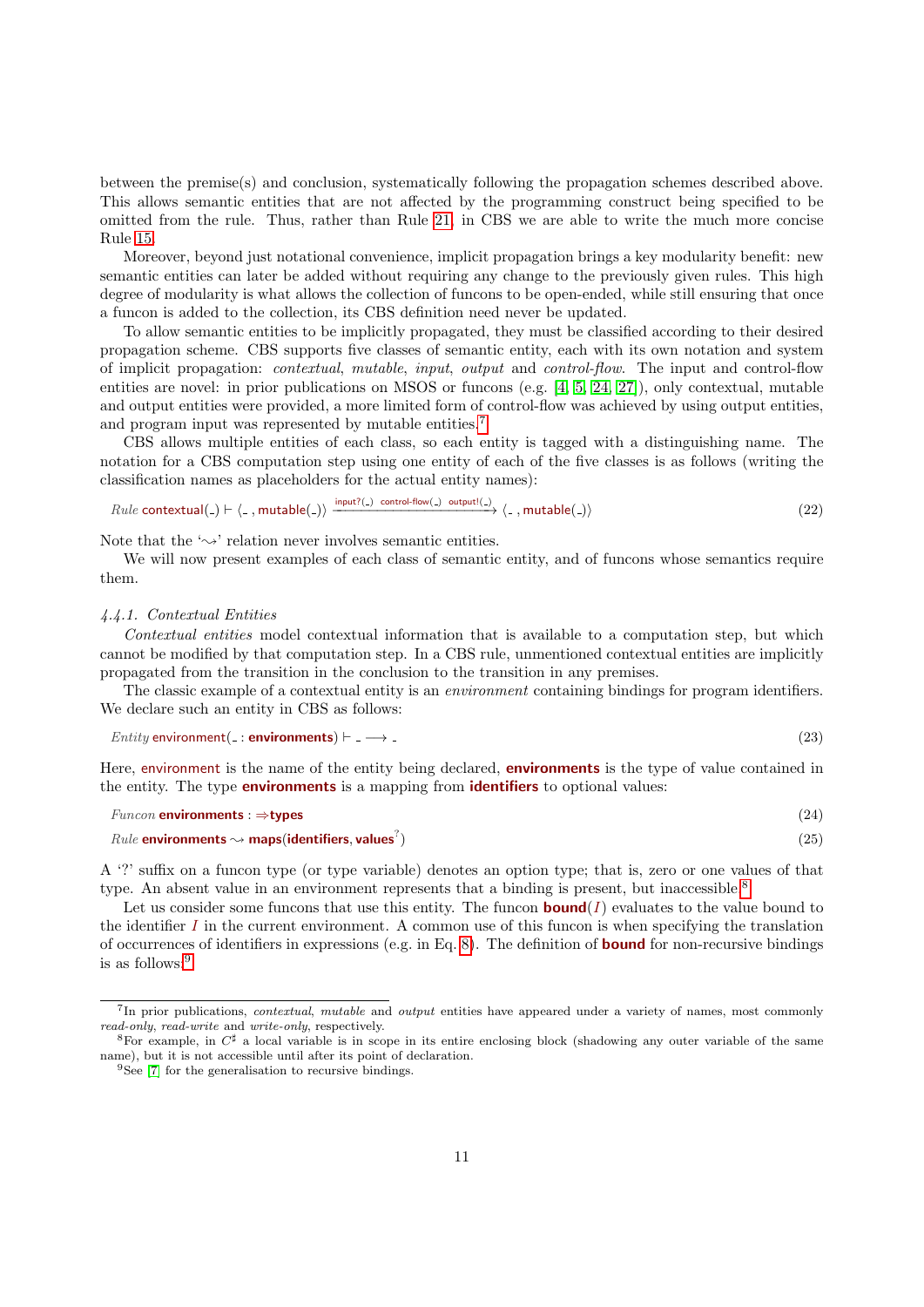$Funcon$  bound( $\text{\_}:$  identifiers) :  $\Rightarrow$  values (26)

$$
Rule \frac{\text{lookup}(\rho, I) \rightsquigarrow V : \text{values}}{\text{environment}(\rho) \vdash \text{bound}(I : \text{identifiers}) \longrightarrow V}
$$
\n(27)

$$
Rule \frac{\textbf{lookup}(\rho, I) \rightsquigarrow ()}{\textbf{environment}(\rho) \vdash \textbf{bound}(I : \textbf{identifiers}) \longrightarrow \textbf{fail}} \tag{28}
$$

The conclusions of Rules [27](#page-11-0) and [28](#page-11-1) are computation steps, not rewrites, because they refer to a semantic entity. The notation '( )' denotes the absence of a CBS value.

The funcon  $\mathbf{scope}(\rho, X)$  adds the bindings in  $\rho$  to the current environment for the purposes of executing the subterm  $X$ :

$$
Funcon \textbf{ scope}(\_\text{=}:\text{environments},\_\text{=}:\Rightarrow T):\Rightarrow T
$$
\n
$$
(29)
$$

*Rule* 
$$
\frac{\text{map-override}(\rho_1, \rho_0) \rightsquigarrow \rho_2}{\text{environment}(\rho_0) \vdash \text{scope}(\rho_1 : \text{environment}, X) \longrightarrow \text{scope}(\rho_1, X')} \tag{30}
$$

*Rule* scope(1: environments, 
$$
V: T) \rightarrow V
$$
 (31)

Recall that a funcon signature containing any strict arguments implicitly generates congruence rules for evaluating those strict arguments. Thus the first argument to **scope** could be a funcon term that computes an environment. This is indeed the case in Simple, where declarations involve allocating and initialising imperative variables (see Sect. [3.2\)](#page-6-2).

Another example of a contextual entity is given-value:

*Entity* given-value(
$$
\_
$$
: **values**<sup>?</sup>)  $\vdash$   $\_$   $\longrightarrow$   $\_$  (32)

This entity is used for a very simple form of binding and scoping. It holds only a single value. The use of given-value is sufficiently common that we give it special treatment in funcon signatures. A sort  $S \Rightarrow T$ represents a term that, in a context where the given value has type  $S$ , computes a value of type  $T$ . To access the value, we use the funcon given, which is analogous to **bound**:

$$
Funcon \textbf{ given}: T \Rightarrow T
$$
\n
$$
Rule \textbf{ given}-value(V: \textbf{values}) \vdash \textbf{given} \longrightarrow V
$$
\n
$$
(33)
$$
\n
$$
(34)
$$

$$
Rule given-value() \vdash given \longrightarrow fail
$$
 (35)

To provide a value to a subterm via the given-value entity, we use the funcon give, which is analogous to scope:

$$
Funcon \mathbf{ give} (\texttt{.}: S, \texttt{.}: S \Rightarrow T) : \Rightarrow T
$$
\n
$$
(36)
$$

Rule 
$$
\frac{\text{given-value}(V) \vdash X \longrightarrow X'}{\text{given-value}(\_) \vdash \text{give}(V : S, X) \longrightarrow \text{give}(V, X')}
$$
 (37)

$$
Rule \textbf{ give} (\textcolor{red}{\cdot} : S, V : T) \sim V \tag{38}
$$

A common use of **give** and **given** is to model passing arguments to a function, as we shall discuss in Sect. [4.5.](#page-14-0)

#### 4.4.2. Mutable Entities

Mutable entities model persistent information that can be modified by a computation step: the resulting value of a mutable entity after a step is the initial value of the mutable entity for the next step. In a CBS rule, unmentioned mutable entities are implicitly propagated unmodified.

The classic example of a mutable entity is a *store* containing the values of imperative variables. We declare such an entity in CBS as follows:

$$
Entity \langle \_ , store(\_ : \mathsf{store}) \rangle \longrightarrow \langle \_ , store(\_ : \mathsf{store}) \rangle \tag{39}
$$

```
(27)
```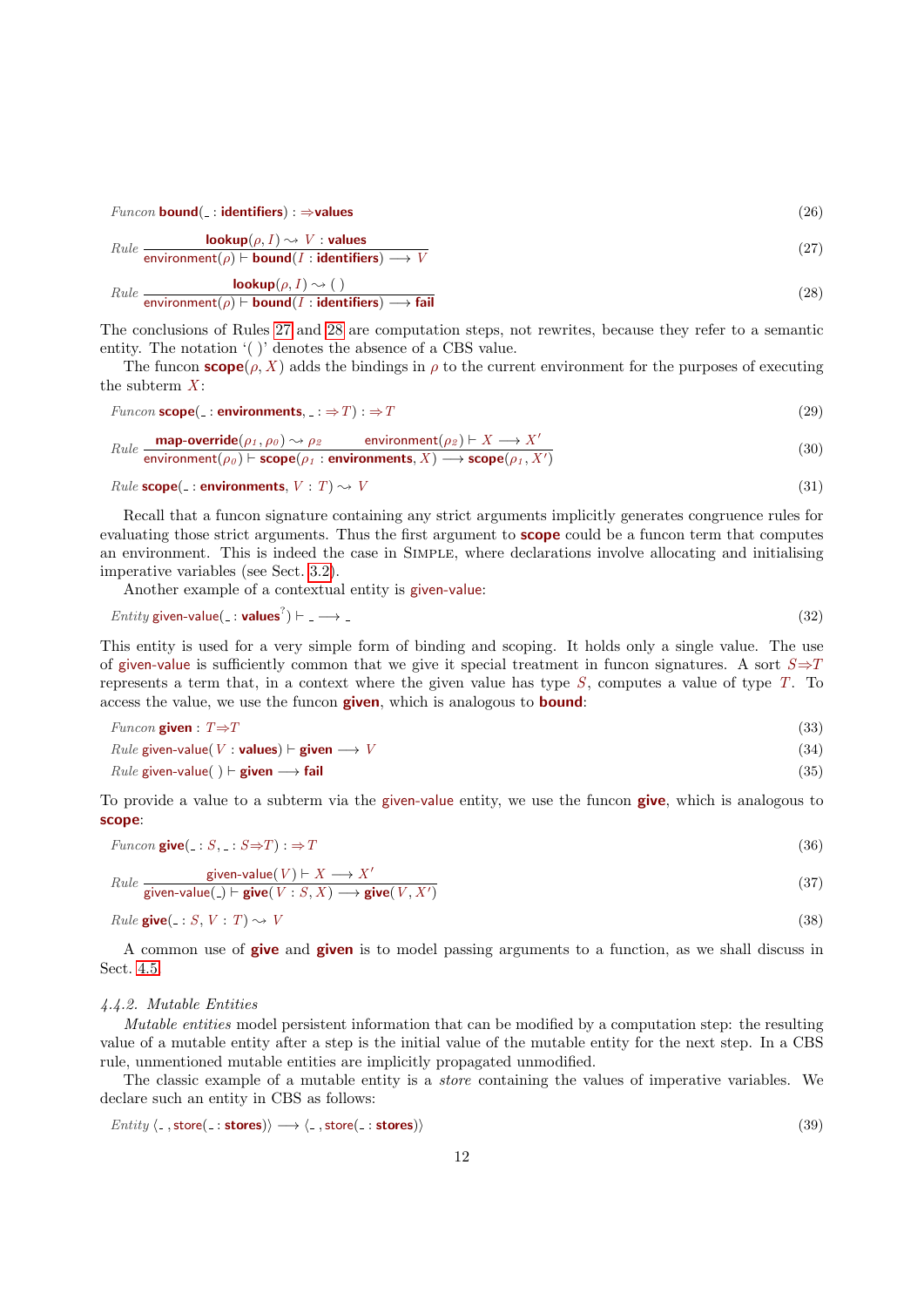The type stores is a mapping from locations (locations) to optional values, where a mapping to an absent value represents a location without an assignment.

| $Funcon$ stores : $\Rightarrow$ types |  |  |  |
|---------------------------------------|--|--|--|
|---------------------------------------|--|--|--|

| <i>Rule</i> stores $\rightsquigarrow$ maps(locations, values <sup>1</sup> ) |  |
|-----------------------------------------------------------------------------|--|
|                                                                             |  |

A variable wraps a location and the type of values that can be assigned to that location.

$$
Database ::= variable(\_ : locations, \_ :types)
$$
\n
$$
(42)
$$

To assign a value to a variable in the store, we use the funcon assign:

$$
Funcon \; \text{assign}(\_\text{1} : \text{variables}, \_\text{2} : \text{values}) : \Rightarrow \text{null-type} \tag{43}
$$

and(is-in-set(
$$
L
$$
, dom( $\sigma$ )), is-in-type( $V$ ,  $T$ ))  $\sim$  true  
map-override( $\{L \mapsto V\}$ ,  $\sigma$ )  $\sim \sigma'$ 

hassign(variable(L : locations, T : types), V : values) ,store(σ)i −→ hnull ,store(σ<sup>0</sup>)i (44)

$$
Rule \frac{\text{and}(\text{is-in-set}(L, \text{dom}(\sigma)), \text{is-in-type}(V, T)) \rightsquigarrow \text{false}}{\langle \text{assign}(\text{variable}(L : \text{locations}, T : \text{types}), V : \text{values}) , \text{store}(\sigma) \rangle \longrightarrow \langle \text{fail} , \text{store}(\sigma) \rangle}
$$
(45)

The notation  $\{\rightarrow\}$  constructs map values. The value assigned to a variable is retrieved using the funcon assigned (e.g. in Eq. [7\)](#page-6-0):

$$
Funcon \text{ assigned}(\_ : \text{variables}) : \Rightarrow \text{values} \tag{46}
$$

*Rule* 
$$
\frac{\textbf{lookup}(\sigma, L) \rightsquigarrow V : \textbf{values}}{\langle \textbf{assigned}(\textbf{variable}(L : \textbf{locations}, T : \textbf{types}) , \textbf{store}(\sigma) \rangle \longrightarrow \langle V , \textbf{store}(\sigma) \rangle}
$$
 (47)

*Rule* 
$$
\overline{\langle \text{assigned}(\text{variable}(L: \text{locations}, T: \text{types}) , \text{store}(\sigma) \rangle} \longrightarrow \langle \text{fail} , \text{store}(\sigma) \rangle
$$
 (48)

## 4.4.3. Output Entities

Rule

Output entities model emitted output. An output entity is a sequence of values, and the sequences from adjacent computation steps are implicitly concatenated, with non-terminating computations potentially resulting in infinite output. If an output entity is not mentioned in a rule, it is implicitly propagated from the premise (if any) to the conclusion.

An example of an output entity is the standard-output channel. We declare output entities with an '!' suffix:

$$
Entity \xrightarrow{\text{standard-out!}(\text{\_values}^*)} \xrightarrow{\text{}} \tag{49}
$$

The standard-out entity holds a sequence of values. A funcon for printing a value to the standard-out entity can be defined as follows:

| $Funcon$ print(_: values <sup>*</sup> ) : $\Rightarrow$ null-type                          | $\left( 50\right)$ |
|--------------------------------------------------------------------------------------------|--------------------|
| $Rule$ print( $V^*$ : values <sup>*</sup> ) $\xrightarrow{\text{standard-out!}(V^*)}$ null | (51)               |

The star in  $V^*$  and the annotation  $\cdot$ : values<sup>\*</sup> denote that  $V^*$  is a placeholder for zero or more values.

## 4.4.4. Input Entities

Input entities model consumed input. Like output entities they form a sequence of values, but this represents the input consumed by a computation step, not the output emitted.

An example of an input entity is the standard-input channel. We declare input entities with a '?' suffix: Entity standard-in?( :values∗)

$$
Entity \_ \xrightarrow{\text{standard-in}\,(1\text{--values}^{\vee})}
$$

The standard-in entity holds a sequence of values, with **null** representing the end of input. A funcon for reading a single value from the standard-in entity can be defined as follows: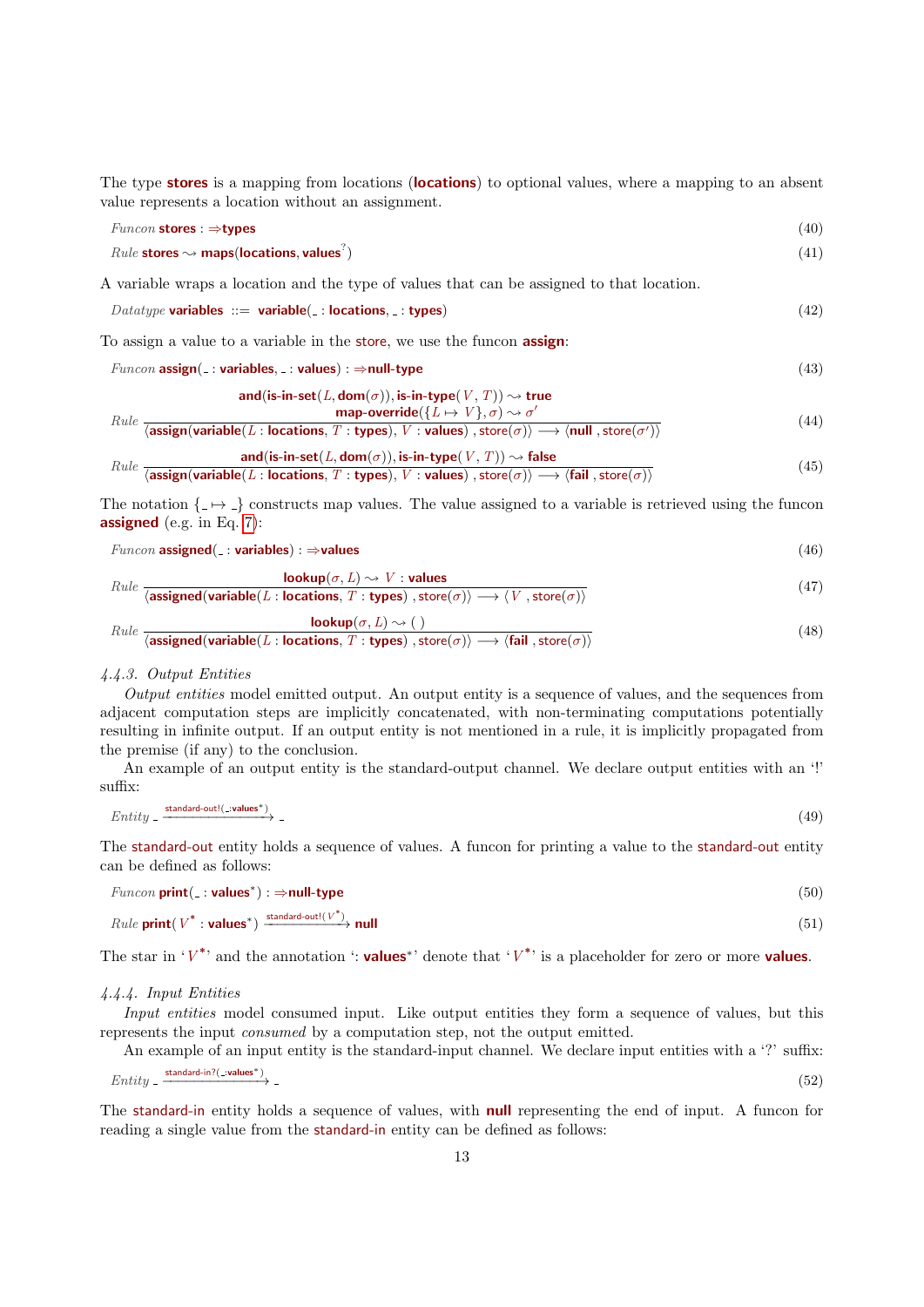<span id="page-13-0"></span>

| <i>Funcon</i> <b>read</b> : $\Rightarrow$ <b>values</b>                              | (53) |
|--------------------------------------------------------------------------------------|------|
| $Rule \textbf{ read } \xrightarrow{\text{standard-in?}(V:\sim\textbf{null-type})} V$ | (54) |
| $Rule \text{ read } \xrightarrow{\text{standard-in?}(\text{null})} \text{fail}$      | (55) |

The notation '∼' is type complement; that is, Rule [54](#page-13-0) is applicable when the input value is not **null**.

The Haskell funcon framework discussed in Sect. [6](#page-18-0) supports simulated and interactive input, where the input values are provided before execution begins, or given by the user during execution, respectively.

## <span id="page-13-5"></span>4.4.5. Control-flow Entities

Control-flow entities model changes in the control-flow of the program. In CBS rules, control-flow entities contain signals that communicate between two rules in a derivation tree. Propagation of control-flow entities is not *directed*; rather, any signals in unmentioned control-flow entities are implicitly synchronised between the premise and conclusion of a rule. Unlike input and output entities, a control-flow entity does not accumulate a sequence of values. Instead, it contains either a present signal, which carries a value, or an absent signal, which is empty.

The classic example of a control-flow change is abrupt termination of a computation. The abrupted control-flow entity indicates abrupt termination when it appears with value  $V$  in a label on a transition. The type of value is used to indicate different forms of abrupt termination, which include thrown exceptions, returning from a function, or breaking from a loop. The absence of  $V$  indicates the absence of abrupt termination.

$$
Entity \_ \xrightarrow{\text{abrupted}(\_ \cdot \text{values}^?)} \_ \tag{56}
$$

Abrupt termination is initiated using **abrupt**, which emits a signal in the abrupted entity:

| $Funcon$ abrupt(_: values) : $\Rightarrow$ empty-type                           |      |
|---------------------------------------------------------------------------------|------|
| <i>Rule</i> abrupt( <i>V</i> : values) $\xrightarrow{\text{abrupted}(V)}$ stuck | (58) |

Funcons for throwing exceptions, for example, are then defined as follows:

| <i>Datatype</i> <b>throwing</b> ::= <b>thrown</b> ( <b>values</b> )                 | (59) |
|-------------------------------------------------------------------------------------|------|
| $Funcon$ throw(_: values) : $\Rightarrow$ empty-type                                | (60) |
| <i>Rule</i> throw( <i>V</i> : values) $\rightsquigarrow$ abrupt(thrown( <i>V</i> )) | (61) |

To handle thrown exceptions, we use a funcon called handle-thrown:

*Funcon* **handle-through** 
$$
(\angle : S \Rightarrow T, \angle : X \Rightarrow T)
$$
  $\therefore S \Rightarrow T$  (62)

<span id="page-13-1"></span>Rule <sup>X</sup> abrupted(thrown(V )) −−−−−−−−−−−−→ (63)

**handle-thrown**
$$
(X, H)
$$
  $\xrightarrow{\text{abrupted}}(\bigvee)$  **give** $(V, H)$ 

Rule\n
$$
Rule \xrightarrow{\text{Arupted}(V: \sim \text{throwing})} X'
$$
\nhandle-thrown(X, H)  $\xrightarrow{\text{abrupted}(V)}$  handle-thrown(X', H)

\n(64)

<span id="page-13-4"></span><span id="page-13-3"></span><span id="page-13-2"></span>*Rule* 
$$
\xrightarrow{\text{Brupet}(i)} X'
$$
  
handle-thrown $(X, H)$   $\xrightarrow{\text{abrupted}(i)} \text{handle-thrown}(X', H)$  (65)

*Rule* handle-through 
$$
(V : T, \_) \rightarrow V
$$
 (66)

The first argument of **handle-thrown** is a term to be evaluated, and the second argument is a term that serves as an exception handler. If the step on the first argument emits a thrown signal with value  $V$ , Rule [63](#page-13-1) invokes the handler  $H$  by giving it  $V$ . Other forms of abrupt termination are not handled, and are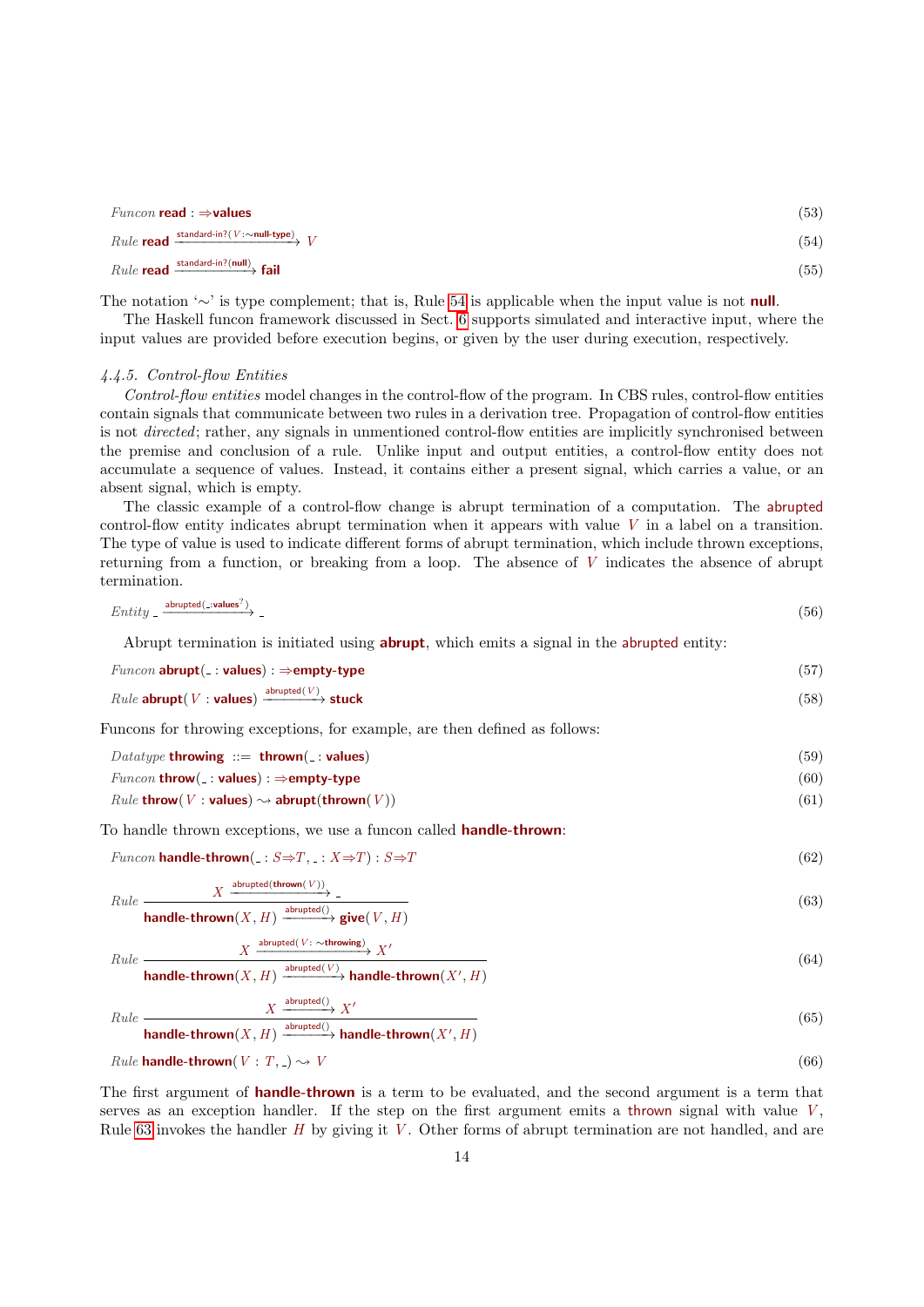propagated by Rule [64.](#page-13-2) Rule [65](#page-13-3) is similar to a congruence rule for the first argument, except that the step on the argument must not emit a thrown signal. If the first argument of **handle-thrown** is a value. Rule [66](#page-13-4) ignores the handler and returns that value.

<span id="page-14-4"></span>As another example, a funcon representing returning from within a function is defined as follows:

| $Database$ returning ::= returned(.: values)                              | (67) |
|---------------------------------------------------------------------------|------|
| $Funcon$ return(_: T) : $\Rightarrow$ empty-type                          | (68) |
| <i>Rule return</i> ( $V : T$ ) $\rightsquigarrow$ abrupt(returned( $V$ )) | (69) |

We then define a funcon **handle-return** that 'handles' returned values by evaluating its argument and gives V if its argument terminates normally with value V, or abruptly for reason **returned**(V). This is analogous to handle-thrown, so we omit the rules. Further examples of using control-flow entities are in Sect. [5.](#page-15-0)

#### <span id="page-14-0"></span>4.5. Functions and Closures

Semantic entities hold values, not arbitrary computation terms. However, sometimes we want to record an unevaluated computation; for example, we need to represent procedural abstractions as values in the environment.

<span id="page-14-3"></span>The value constructor **abstraction** takes a computation as argument and constructs a value:

$$
Funcon \; \mathbf{abstraction}(\_\text{S} \Rightarrow T) \; : \; \mathbf{abstractions}(S \Rightarrow T) \tag{70}
$$

Procedural abstractions are modelled using the **functions** type defined below.

 $Database(S, T) ::= function(\text{1}) \cdot \text{abstractions}(S \Rightarrow T))$  (71)

We do not merge **functions** and **abstractions** into a single funcon, because we also model other concepts using abstractions, including patterns (which compute bindings), thunks (delayed computations), and continuations (which we discuss in Sect. [5\)](#page-15-0).

We model argument passing using the given-value entity: **given** refers to the argument (which could be a tuple of arguments) inside the function body at the definition site of the function, and give supplies the argument at the call site of the function. Function application is modelled by extracting the computation from the **function** value, and *giving* an argument to that computation:

<span id="page-14-2"></span><span id="page-14-1"></span>
$$
Funcon apply( : functions(S, T), . : S) : \Rightarrow T
$$
\n
$$
(72)
$$

 $Rule$  apply(function(abstraction(X)),  $V : S \rightarrow$  give( $V, X$ ) (73)

Note that we are not saying that we translate occurrences of SIMPLE identifiers in a function body to the funcon **given**. Rather, we use **given** to refer to the argument when expressing the semantics of parameter binding. The bindings are then scoped over the function body, using **scope**. (See [Appendix A.4.3.](#page-31-1))

This treatment of functions leads to *dynamic scoping* for identifiers, as the **bound** funcon is defined such that it looks up the identifier in the environment where it is evaluated. To support *static scoping* of identifiers we use the funcon **closed**, which ensures that its computation argument is evaluated without any non-local bindings:

$$
Funcon \mathbf{closed}(\_\cdot \colon \Rightarrow T) : \Rightarrow T \tag{74}
$$

*Rule* 
$$
\frac{\text{environment}(\text{map-empty}) \vdash X \longrightarrow X'}{\text{environment}(\_) \vdash \text{closed}(X) \longrightarrow \text{closed}(X')}
$$
 (75)

$$
Rule \mathbf{ closed}(\,V: T) \rightsquigarrow \,V \tag{76}
$$

The closure of a computation  $X$  is an abstraction with a closed body derived from  $X$  and with the current environment available as local bindings:

$$
Funcon \text{ closure}(\texttt{=} : S \Rightarrow T) : \Rightarrow \text{abstractions}(S \Rightarrow T)
$$
\n
$$
(77)
$$

*Rule environment*(
$$
\rho
$$
)  $\vdash$  **closure**( $X$ )  $\longrightarrow$  **abstraction**(**closed**(**scope**( $\rho, X$ ))) 
$$
(78)
$$

The computation X will thus be evaluated with respect to the environment where the closure is formed, not the environment where the closure is evaluated.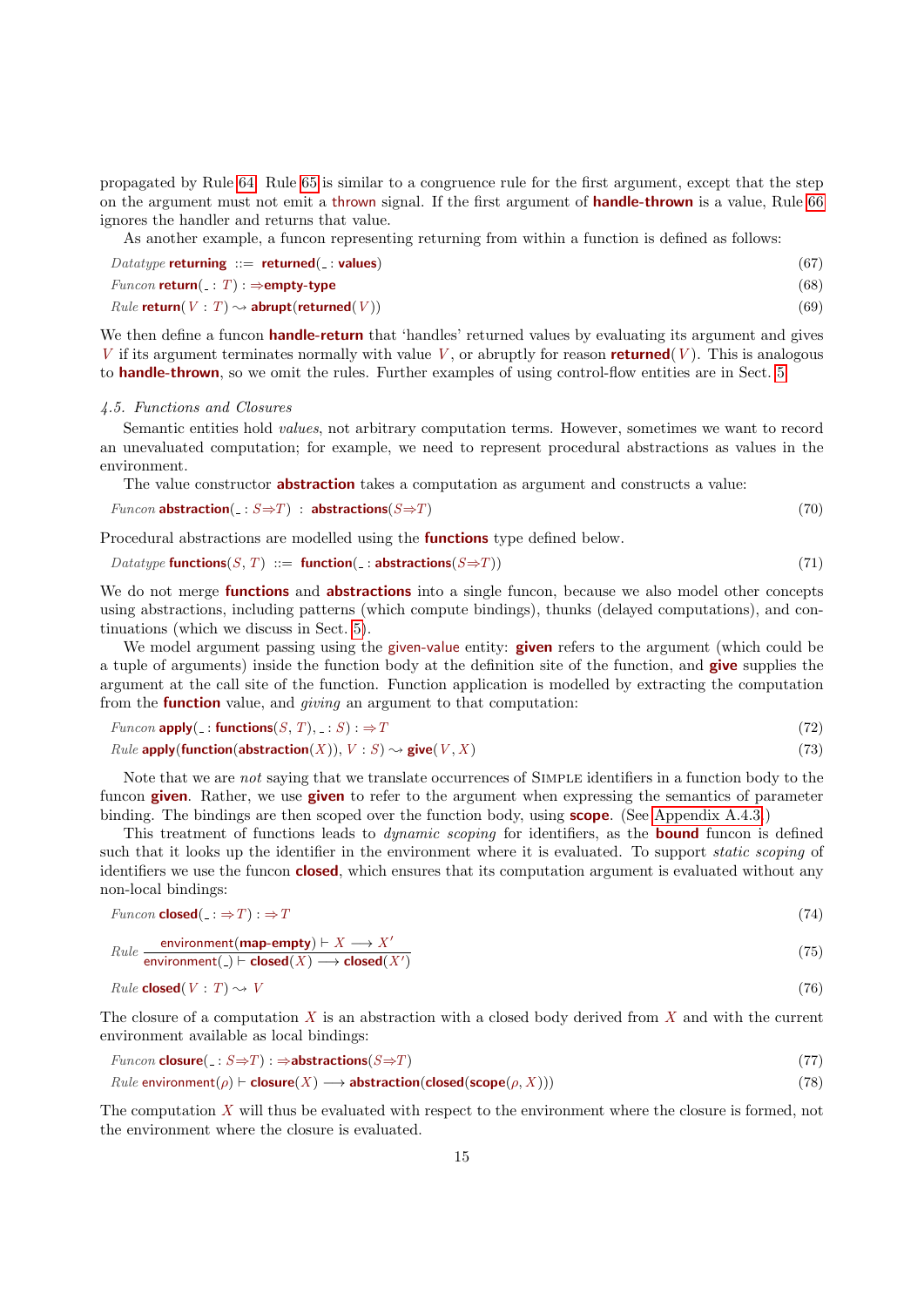#### 4.6. Remarks

We believe language definitions written with CBS are relatively easy to comprehend and accessible to a wide audience. The process of defining the syntax of a language with (a variant of Extended) BNF is ubiquitous and well-understood. Funcon translations are defined through simple translation equations familiar especially to users experienced in denotational semantics. The I-MSOS rules that define funcons are similar to standard SOS rules, with the difference that that auxiliary semantic entities may be omitted, making specifications more concise. Moreover, for understanding the behaviour of an individual funcon it is unnecessary to know the details of the implicit propagation rules of the entity classes. Most importantly, to define languages in CBS, awareness of the precise formal semantics of the used funcons is not required: an informal explanation suffices, which is provided in the form of inline documentation (available online [\[7\]](#page-26-6)).

The library of reusable funcons contains funcons that capture many types of constructs found in programming languages across language paradigms. For example, the funcons give semantics to different evaluation strategies in procedural and functional programming, algebraic data types and patterns in functional programming, classes and inheritance in object-oriented programming, as well as GOTO-statements and other forms of abnormal control flow.

Funcons have not yet been developed for all aspects of existing programming languages. For example, the library of funcons currently contains funcons for interleaving (and its prevention), and for interactive input and output, but not for threads, synchronisation, or distributed processes. Adding appropriate entities for use in CBS rules specifying the semantics of such constructs should be straightforward, based on previous experience with using MSOS for Concurrent ML [\[24\]](#page-27-16) and on the many examples of process algebra specifications provided in the literature (the latter relies on the close relationship between small-step MSOS and the conventional framework of transition system specifications). Deciding whether to include funcons for synchronous or asynchronous communication (or both) may be more difficult, but case studies can be carried out to inform such choices. The main difficulties seem likely to arise in connection with executability and validation: interpreter generation will need to ensure that CBS rules are applied fairly, and model checking may be needed to determine whether all intended computations are possible. The K framework addressed those issues [\[9\]](#page-27-1) by annotating transition rules (essentially identifying different states); it is unclear whether we will be able to adopt a similar approach for interpreter generation based on CBS rules.

In general, if funcons for particular language constructs cannot be defined in CBS as it is presented in this paper, we may extend the current collection of entity classes. Adding new entities would not affect the definitions of existing funcons, assuming that the new entities are implicitly propagated when not mentioned in rules.

We have only considered the *dynamic* semantics of funcons here. Together with Churchill and Torrini, two of the present authors have previously explored specifying the static semantics of funcons [\[5\]](#page-26-4). Following that approach, we intend to add facilities for declaring typing rules in CBS, and to generate static analyses from those rules; but this remains as future work.

#### <span id="page-15-0"></span>5. Case Study: Delimited Continuations

In Sect. [3,](#page-5-0) we discussed using CBS to specify the semantics of an existing language (SIMPLE). In this section, we demonstrate the ease with which an existing CBS language specification can be extended, using the addition of a delimited control operator as a small case study. We also use this case study to demonstrate how advanced forms of control flow can be specified in CBS.

### 5.1. Extending Simple with Delimited Continuations

First we extend Simple with syntax for two new forms of statement:

 $ImpStmt : imp-stmt ::= ... | 'shift' id block | 'resume' id';'$ 

Informally, the desired semantics of 'shift Id Block' is that the remainder of the enclosing block is captured as a delimited continuation, bound to Id, and scoped over Block. Then, Block is executed instead of the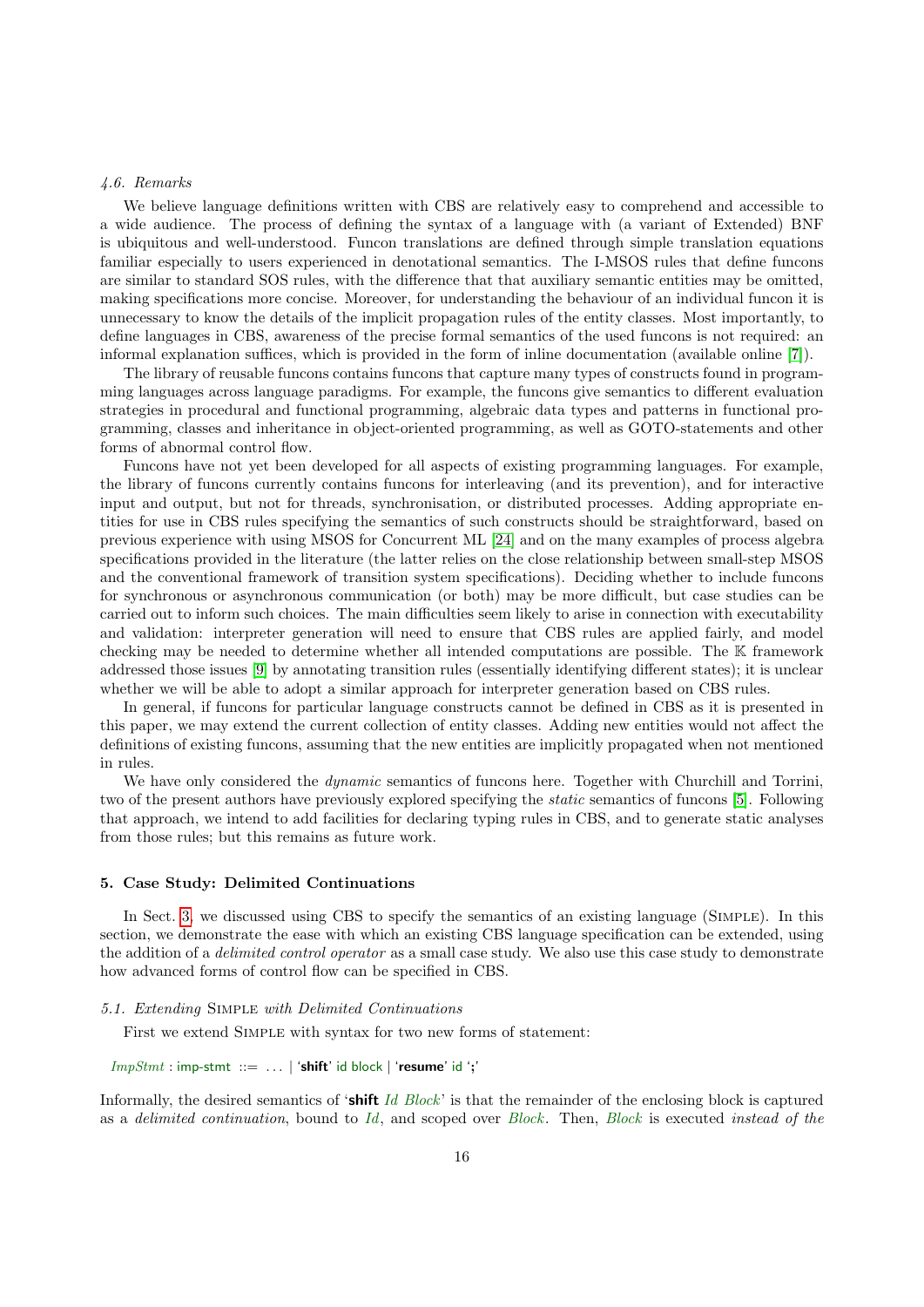```
function main() {
  print (1);
  {
    print (2):
    shift k \{ resume k; print (3); resume k; \}print (4);
  }
  print (5);
}
```
<span id="page-16-0"></span>Figure 2: A program that prints the sequence '1 2 4 3 4 5'.

remainder of the enclosing block. During execution of Block, the captured continuation can be executed zero or more times, which is achieved by invoking 'resume  $Id'$ . This shift statement is essentially Danvy and Filinski's [\[28\]](#page-27-20) shift operator, except formulated as a statement rather than an expression. See Fig. [2](#page-16-0) for an example.

The funcon repository contains several funcons for expressing delimited control (we defer the accompanying rules to Sect [5.2\)](#page-17-0):

| <i>Funcon</i> control(.: functions(continuations(T, S), S)) : $\Rightarrow$ T |  |  |
|-------------------------------------------------------------------------------|--|--|
|-------------------------------------------------------------------------------|--|--|

*Funcon* **delimit-cc**
$$
(\_: \Rightarrow T)
$$
 :  $\Rightarrow T$  (80)

 $Funcon$  resume-continuation( : continuations(  $S, T$ ),  $\Rightarrow$   $S$ ) :  $\Rightarrow$   $T$  (81)

The **control** and **delimit-cc** funcons correspond closely to Felleisen's [\[29\]](#page-27-21) *control* and *prompt* operators. The only difference is that captured continuations have type **continuations**, which is distinct from the type **functions.** The **resume-continuation** funcon is analogous to **apply** (Rules [72](#page-14-1)  $\&$  [73\)](#page-14-2).

We formally define the semantics of **shift** and resume by translation to funcons. In (extended) SIMPLE, blocks act as delimiters when determining the scope of a captured continuation. The existing translation of blocks (from [Appendix A.3\)](#page-30-0) is simply to execute the statements within the block:

$$
Rule\,\,exec\, [\lbrack \{ 'Stmts' \}\rbrack] = exec\, [\![Stmts]\!]
$$
\n
$$
(82)
$$

We therefore modify this equation to also insert a continuation delimiter:

$$
Rule\,\,exec\, [\lbrack \lbrack 'Stmts \rbrack \rbrack] = \text{delimit-cc}(\,exec\, [\lbrack Stmts \rbrack]) \tag{83}
$$

The **control** funcon captures the current continuation in a similar manner to SIMPLE's **shift** statement. However, SIMPLE's shift statement has an explicit binder as part of the syntax, whereas control takes a function as its argument and applies that function to the captured continuation. To bridge this mismatch, the translation of a shift statement to funcons explicitly constructs a function that binds the argument (the continuation) to the identifier:

*Rule exec* 
$$
["\text{shift}'\ Id\ Block]
$$
 =  
control(function(closure(scope(bind(id[[Id]], given), exec[[Block]])))) (84)

The signature of the **control** funcon indicates that it computes a value, and thus, in general, the captured continuation may include an enclosing expression. Consequently, the **resume-continuation** funcon requires a value to plug the hole in the expression where **control** occurred. Conversely, SIMPLE's shift is a *statement*, and thus does not require a value to resume. To bridge this mismatch, the translation of a resume statement inserts a null value:

*Rule exec* 
$$
[['
$$
 **resume'**  $Id'$ ;  $]]$  = **resume-continuation(bound** $(id[[Id]])$ , **null** $)$  (85)

This serves as a representative example of how the definition of a language feature often proceeds. The funcon repository does not provide a funcon for every possible variation of every possible language feature.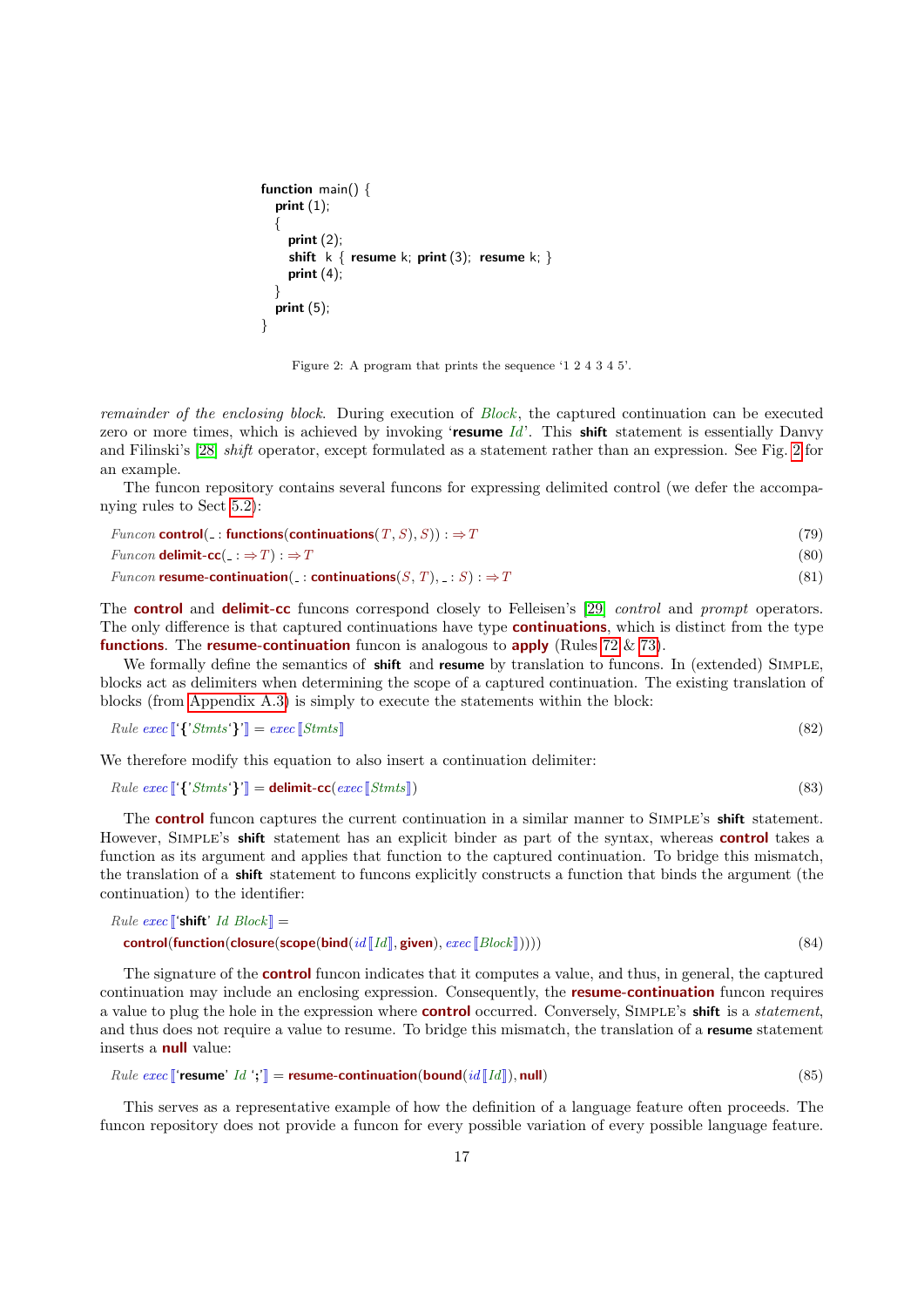Rather, it provides funcons that embody core concepts, and then the translation expresses the semantics of the language feature as a combination of those funcons.

This completes the addition of delimited continuations to Simple. We only needed to declare the new syntax, add translation equations for that syntax, and modify one existing translation equation. A cynical reader may consider that we have 'cheated': the complexity of the semantics of **shift** is in the definition of control, delimit-cc, and resume-continuation, and we have not included these definitions. But this is precisely our aim: by providing reusable components with pre-specified semantics, the effort required to formally specify a programming language is significantly reduced by moving the majority of the specification work into those reusable components.

#### <span id="page-17-0"></span>5.2. Defining Delimited Control Funcons

We now present the definitions of the funcons that we used to specify the semantics of SIMPLE's delimited continuations. These are based on the I-MSOS definitions of similar funcons previously presented by two authors of this article, together with Torrini [\[30\]](#page-27-22). However, the control-flow entities provided by CBS facilitate a simpler specification than was possible in that prior work.

First we define the **continuations** type in terms of **abstractions**, in a similar manner to **functions** (Rule [71\)](#page-14-3):

$$
Database \textbf{continuations}(S, T) ::= \textbf{continuation}(\textcolor{red}{\dot{\alpha}} : \textbf{abstractions}((\textcolor{red}{\dot{\alpha}} \rightarrow T))
$$
\n(86)

Next we need to express how **control** captures the current continuation. The key idea is to use control-flow entities to communicate between **control** and its enclosing **delimit-cc**, in a similar manner to how abrupt termination is modelled (Sect. [4.4.5\)](#page-13-5). We define **control** to emit a signal containing the function that is to be applied to the continuation, and leave a **hole** in the term:

$$
Rule \textbf{control}(F: functions(\text{_, })) \xrightarrow{\text{control-signal}(F)} \textbf{hole} \tag{87}
$$

The **delimit-cc** funcon receives the control-signal, constructs the continuation, and applies the received function to that continuation:

*Rule* 
$$
\xrightarrow{\text{Control-signal}(F)} X'
$$
  
**delimit-cc** $(X)$   $\xrightarrow{\text{control-signal}(t)}$  **delimit-cc** $(\text{apply}(F, \text{continuation}(\text{closure}(X'))))$  (88)

We also need rules for when the body of **delimit-cc** does not emit a control-signal, and for when it has been evaluated to a value:

Rule 
$$
\xrightarrow{\text{Control-signal}()} X'
$$
  
delimit-cc(X) 
$$
\xrightarrow{\text{control-signal}()} \text{delimit-cc}(X')
$$
 (89)

 $Rule$  delimit-cc( $V : T) \rightarrow V$  (90)

The **resume-continuation** funcon takes a value as its second argument and 'plugs' it into the **hole** in the continuation. This is defined as follows:

> $\xrightarrow{\text{plug-signal}(V)} X'$ (91)

| <b>resume-continuation(continuation(abstraction(X)),</b> $V : T$ ) $\xrightarrow{\text{plug-signal}()} X'$ |  |  |
|------------------------------------------------------------------------------------------------------------|--|--|
|------------------------------------------------------------------------------------------------------------|--|--|

 $Funcon$  hole :  $\Rightarrow$ values (92)

 $Rule -$ 

 $Rule \textbf{ hole} \xrightarrow{\text{plug-signal}(V)} V \tag{93}$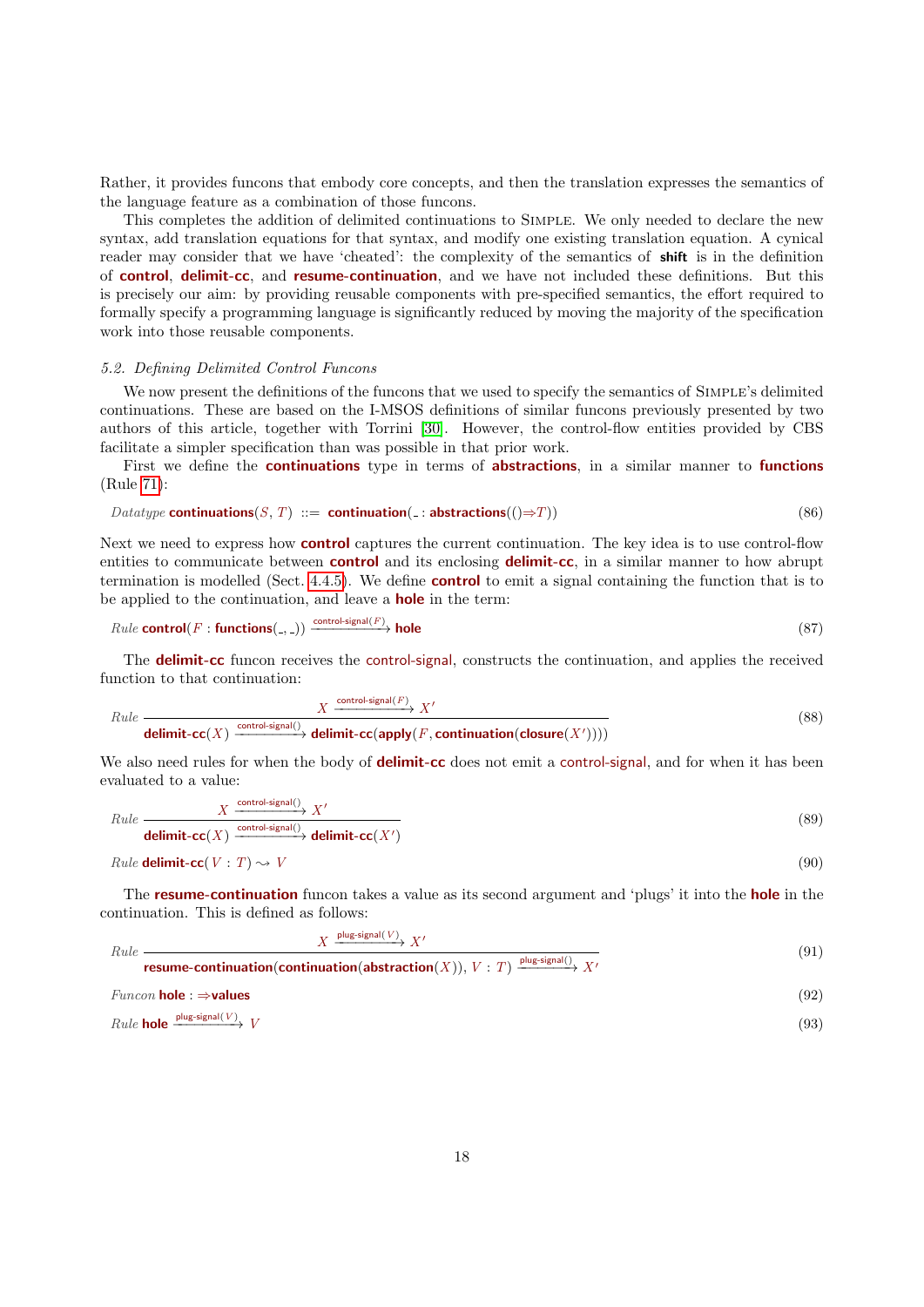#### 5.3. Remarks

The use of **resume-continuation** and **hole** is the main simplification relative to the specification in [\[30\]](#page-27-22). The key enabling feature provided by CBS is control-flow entities that allow signals to synchronise between two funcons, thereby allowing information to flow in either direction. Thus plug-signal can transmit a value into a sub-term, and control-signal can transmit a value to an enclosing delimiter. In [\[30\]](#page-27-22), output entities were used to simulate outward flowing control-flow signals (which worked rather well), and contextual entities were used to simulate inward flowing control-flow signals (which was undesirable). The main problem with the latter is that a premise cannot directly detect whether the contents of a contextual entity are used in a computation step, so it is not straightforward to enforce that a plug-signal is received (this is necessary in the presence of non-deterministic evaluation order and multiple occurrences of control). This was worked around by tagging each hole with a special kind of identifier, and then maintaining an auxiliary environment that accumulated all the values to be plugged into those holes. This was circuitous, and detracted from the clarity of the specification.

#### <span id="page-18-0"></span>6. Executing Funcon Terms

A CBS language definition is intended to be executable so that a prototype implementation of a language can be generated from its definition. Each of the three aspects of a CBS definition – abstract syntax grammars, semantic translation functions, and the I-MSOS rules for funcons – generates a component of the prototype implementation. In Sect. [7](#page-23-0) we discuss the tools involved in generating and connecting the components responsible for parsing a program and translating the program to a funcon term. In this section we discuss some of the features of the funcon term interpreters generated in Haskell from CBS funcon definitions by a compiler for CBS. In particular, we explain that the generated Haskell fragments are as modular as the funcon definitions that they implement. As a result, generated Haskell modules compose freely to form interpreters for arbitrary funcon collections and can be reused without recompilation. The implementation of the reusable funcon library is provided alongside CBS, enabling interpretation for all languages specified without language-specific funcons. Users employ the CBS compiler only to generate implementations for any language-specific funcons. We also discuss a suite of values built-in to CBS and the development of implementation-specific funcons and unit-tests with configuration files.

#### 6.1. Funcon Modules

The Haskell funcon framework [\[31\]](#page-27-23) provides three Haskell modules:

- Funcons.EDSL exports helper functions that are used in the implementation of funcons. For example, to modify or access semantic entities, or to test side-conditions.
- Funcons. Tools exports helper functions for composing funcon modules. A funcon module is a Haskell module exporting three collections containing information about funcon, data type, and semanticentity definitions, respectively. Each funcon module exports an interpreter, which is aware only of the components defined in the module.
- Funcons.Core, a funcon module containing the implementation of the funcons in the reusable library. This includes all the funcons mentioned in this paper except the SIMPLE-specific funcon **allocate**nested-vectors. The implementations have been generated once and for all.

Funcon modules have two noteworthy properties. Firstly, they are independent and do not need to import other funcon modules; they only need to import Funcons.EDSL, Funcons.Operations (see Sect. [6.5\)](#page-22-0) and Funcons.Tools. Secondly, funcon modules can be freely composed: a module implementing funcons A and a module implementing funcons  $B$  are composed without restrictions to form a module implementing funcons A and B. CBS files are thus compiled individually, and the resulting modules can be composed as needed. Moreover, once a module has been compiled, it can be linked as needed, without requiring recompilation. This makes it possible to deliver the implementation of the reusable funcon library as an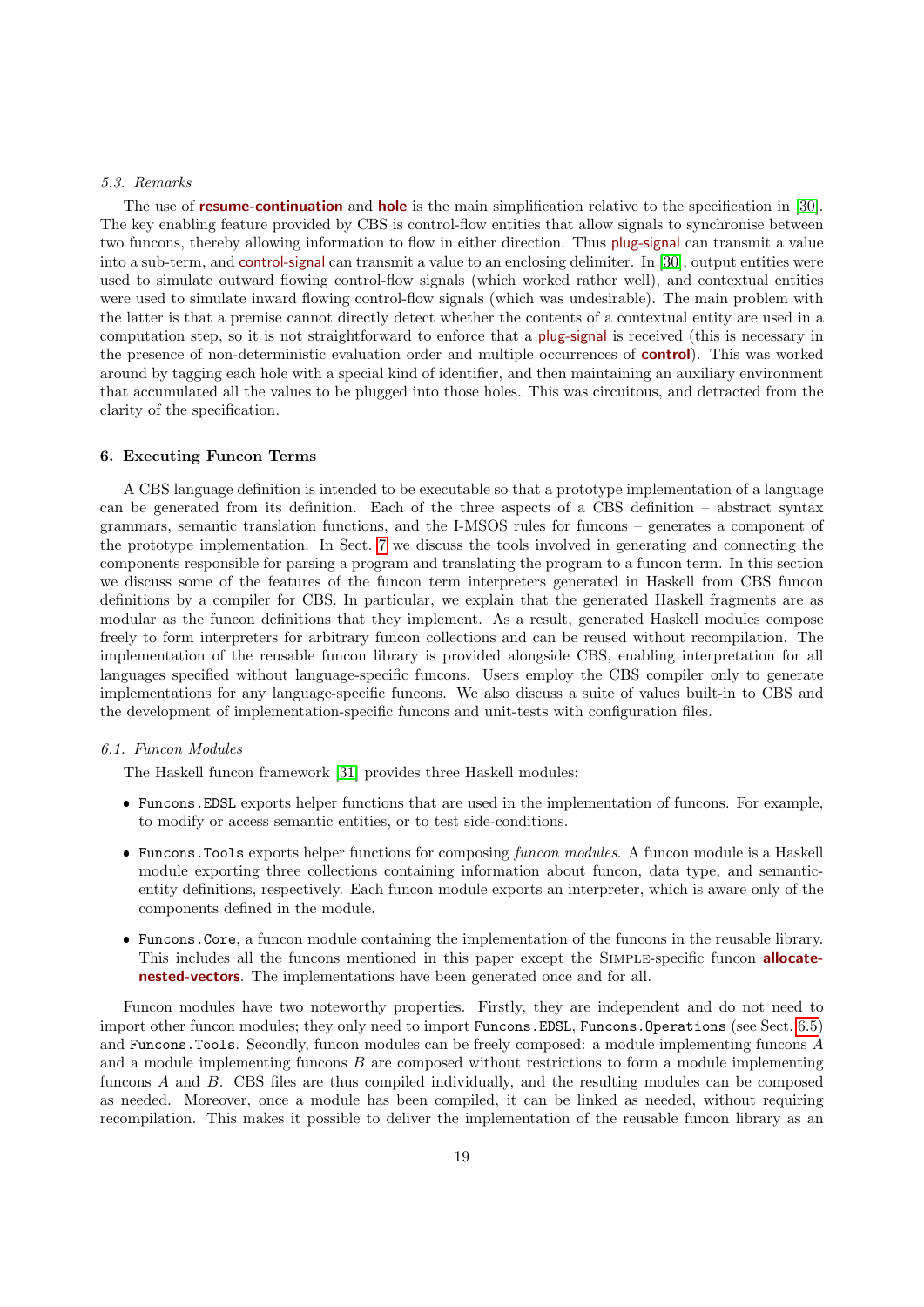```
import Funcons.Tools (mkFreshInterpreter )
import Funcons.EDSL
import Funcons.Operations hiding (Values, libFromList)
import Funcons.Tools
main = mkMainWithLibraryEntities Types funcons entities types
entities = []tuves = trueEnvFromList[("returning", DataTypeMembers "returning"][DataTypeConstructor "returned"
      [TName "defined-values" (Just[1)])]
funcons = libFromList[("environments", NullaryFuncon stepEnvironments)
  ,("scope", NonStrictFuncon stepScope)
  ,("returning", NullaryFuncon stepReturning)
  ,("returned", StrictFuncon stepReturned)]
```
<span id="page-19-0"></span>Figure 3: Excerpt from a funcon module for a contrived collection of CBS funcon specifications.

isolated package. Enforcing these properties has been a leading principle in the development of the Haskell funcon framework. For the purpose of illustration we have compiled a contrived CBS file containing the definitions of **environments, scope,** and **returning** (see Rules [25,](#page-10-3) [29,](#page-11-2) and [67\)](#page-14-4). Figure [3](#page-19-0) shows a fragment of the funcon module generated from this file. It omits the functions that implement the behaviour of the funcons, e.g. stepEnvironments.

We represent funcon terms using strings for the names of funcons in a data type, with generic constructors for funcon application, constants (funcons with no arguments), and literals (built-in values and types). A funcon module contains a funcon library mapping funcon names to their implementation (funcons in Figure [3\)](#page-19-0). Similarly, we use maps to associate the names of semantic entities with values (in Figure [3,](#page-19-0) entities associates semantic entities with default values). Evaluating funcon terms can thus cause runtime errors because it involves searching in maps and there are no static guarantees that the required entries are available. By using strings in these ways we have gained the desired modularity, but lost static guarantees provided by a Haskell compiler. Instead, we rely on the tools explained in Sect. [7](#page-23-0) to ensure that all mentioned funcons and entities are defined and that their code is indeed generated and included in the final interpreter.

An alternative approach would have been to use the *Data types à la carte* technique [\[32\]](#page-27-24) to combine funcons defined in separate modules into a single data type with a constructor for each funcon. Having individual Haskell constructors for each funcon would have provided stronger correct-by-construction guarantees about the well-formedness of funcon terms. Several authors [\[33,](#page-27-25) [34\]](#page-27-26) have used this technique for the specific purpose of defining modular programming-language constructs in a Haskell setting.

Types are either built-in to CBS (e.g. **integers** and **values**), provided as reusable components (e.g. **envi**ronments and identifiers), or defined as part of a language definition. A funcon module generated from a CBS file provides a funcon implementation for each type and data-type constructor defined in the file (see funcons in Figure [3\)](#page-19-0). In addition, a funcon module provides a type environment which relates the data types to their constructors (types in Figure [3\)](#page-19-0). An interpreter uses the type environment for dynamic type checking.

#### 6.2. Executable Funcons

In Sect. [4.4](#page-9-2) we described how each class of semantic entity is implicitly propagated in CBS rules. We achieve implicit propagation in funcon code by working in a monad, and defining its return and bind operations such that they implement the desired implicit propagation. A contextual entity corresponds to a reader monad, a mutable entity corresponds to a state monad, and an output entity corresponds to a writer monad [\[35\]](#page-27-27). Input entities correspond to a restricted form of state monad (input is always consumed in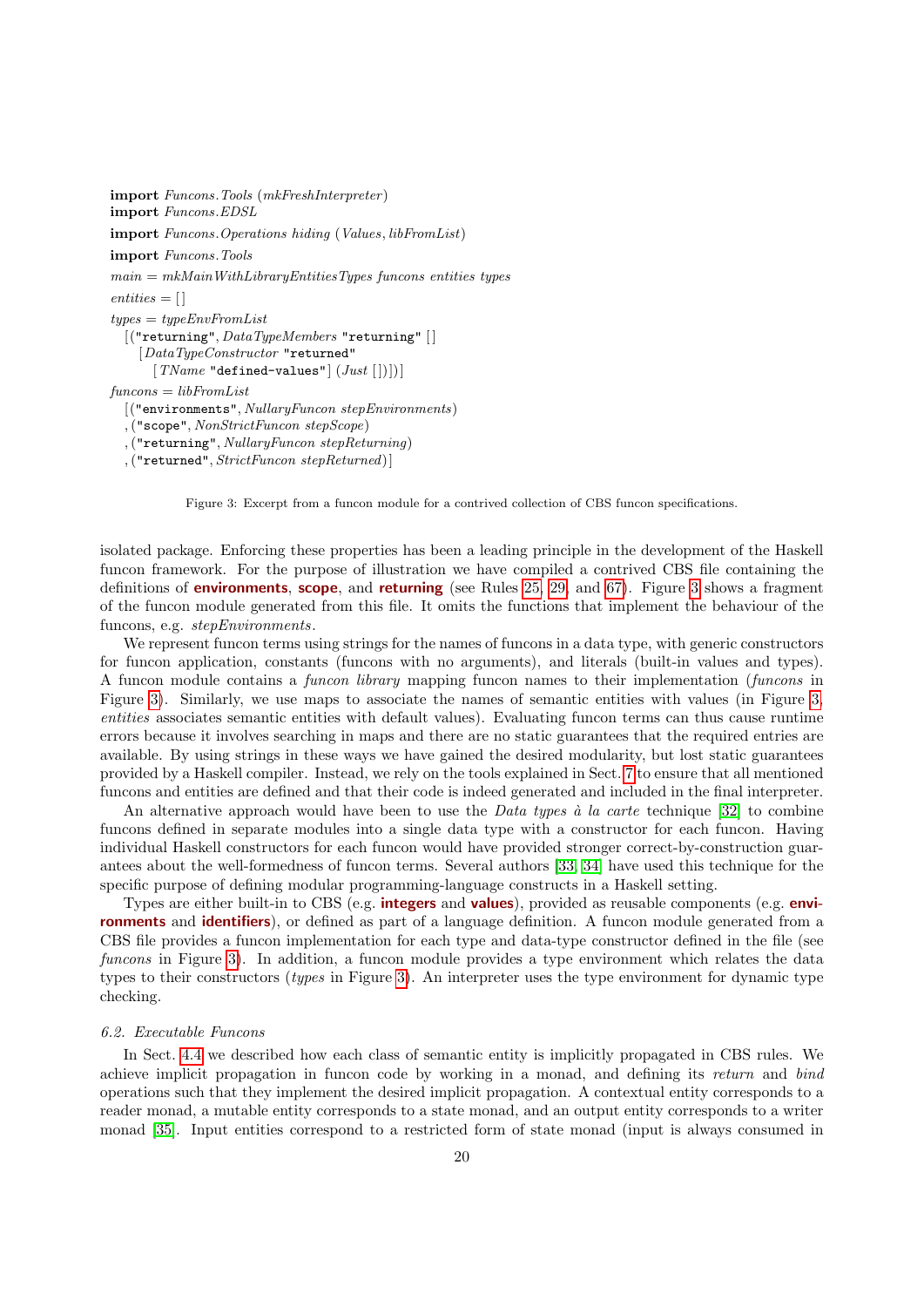```
stepScope fargs =
  evalRules [rewrite1] [step1, step2]where
    \it rewrite1 = dolet env = emptyEnvenv \leftarrow fshatch fargs [PAnnotated PWildCard (TName "environments")
                           ,PAnnotated (PMetaVar "V") (TName "values")] env
      rewriteTermTo (TVar "V") env
    step1 =do
      let env = emptyEnvenv \leftarrow lifted_fsMatch fargs
               [PAnnotated PWildCard (TName "environments")
               ,PMetaVar "X"] env
      env \leftarrow getInhPatt "environment" (VPMetaVar "Rho0") env
      env \leftarrow lifted_sideCondition (SCPatternMatch (TApp "map-override"
               [TVar "Rho1", TVar "Rho0"]) (VPMetaVar "Rho2")) env
      env \leftarrow withInhTerm "environment" (TVar "Rho2") env
               (premise (TVar "X") (PMetaVar "X") env)stepTermTo (TApp "scope" (TTuple [TVar "Rho1", TVar "X""])) envstep2 =do
      let env = emptyEnvenv \leftarrow lifted_fsMatch fargs [PMetaVar "X1", PMetaVar "X2"] env
      env ← premise (TVar "X1") (PMetaVar "X1'") env
      stepTermTo (TApp "scope" (TTuple [TVar "X1"", TVar "X2"])) env
```
<span id="page-20-0"></span>Figure 4: Haskell code implementing scope.

order, and each input can only be consumed once), and control-flow entities correspond to a combination of a reader and a writer monad (except that only one signal may be emitted in each control-flow entity at once; they do not form a monoid).

We define a data type *IMSOS* that combines the five semantic-entity classes (we omit the monad instance):

data IMSOS  $a = IMSOS$  (MReader  $\rightarrow MState \rightarrow (Either Exception a, MState, MWriter)$ )  $dataMReader = MReader Contentual ControlFlow$  $data MState = MState Mutable Input$  $data$  MWriter = MWriter ControlFlow Output data  $Exception = ...$ 

Each semantic-entity class such as *Contextual* is implemented by a mapping from entity names to values. This avoids the need to use monad transformers [\[36\]](#page-28-1) to add additional entities: our IMSOS monad is fixed. Using Haskell's native support for monads, we can generate human-readable funcon code that only refers to the entities explicitly mentioned in the funcon definition. As a consequence, the code of a funcon is as modular and compositional as its CBS definition. Moreover, the code is only regenerated if the CBS file in which the funcon is defined is regenerated. Figure [4](#page-20-0) gives an indication of generated funcon code. It contains the implementation of scope, which was omitted from Figure [3.](#page-19-0)

The code for a funcon is formed by one sequence of statements in the IMSOS monad for every rule of the funcon. The code of Figure [4](#page-20-0) shows three rules. The rules rewrite1 and step1 correspond to Rules [31](#page-11-3) and [30,](#page-11-4) respectively. The rule step2 is the congruence rule generated because the signature of **scope** is strict in its first parameter. The statements can access or modify semantic-entity values, perform pattern matching and substitution, and test side conditions and premises. The statements generated for a rule may raise several kinds of internal exceptions, each representing a particular reason why the rule implemented by those statements is not applicable. For example, a funcon can be applied to incorrect arguments (e.g. if the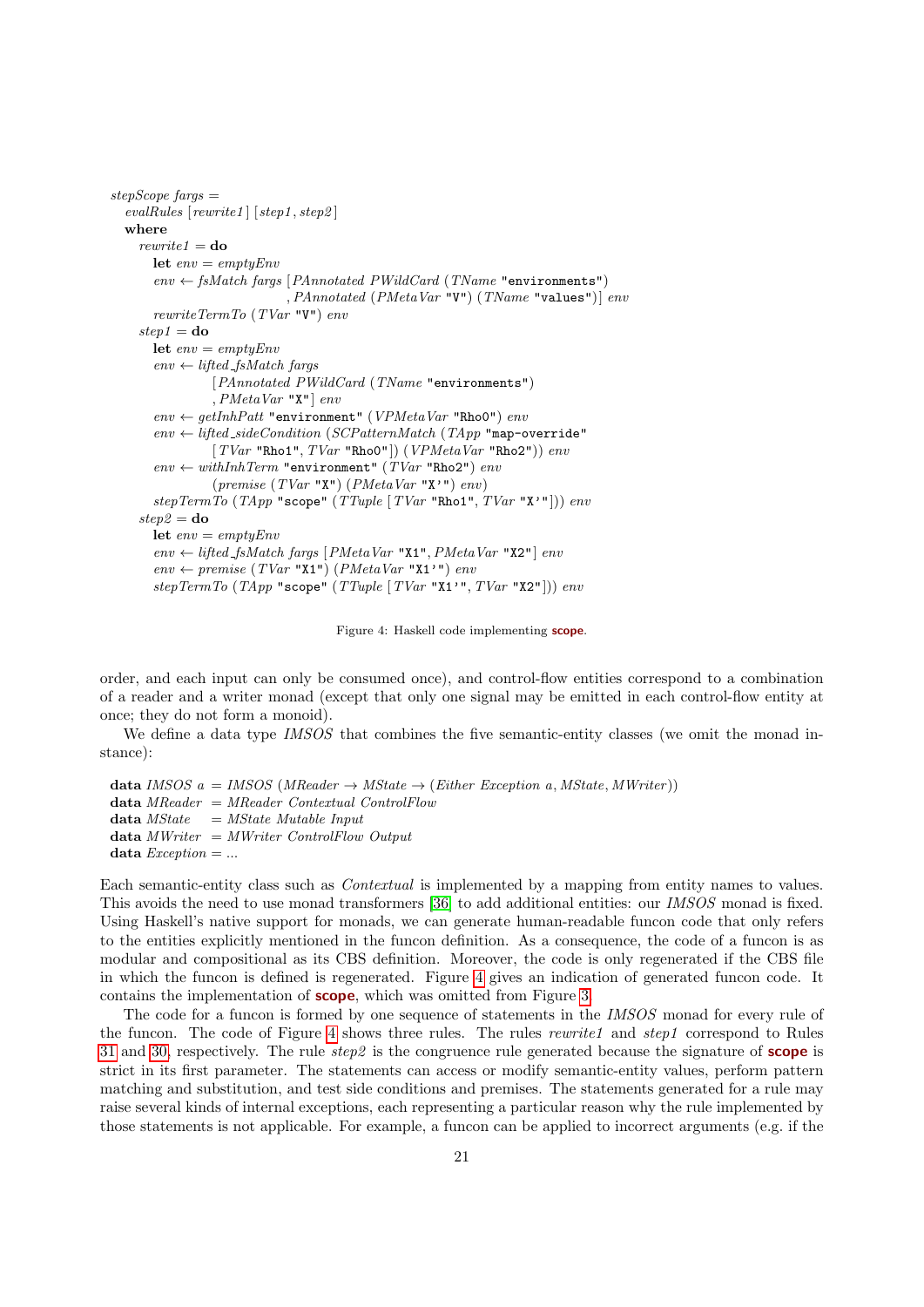first argument of **if-true-else** was not a Boolean), pattern matching may have failed, or a premise may not hold. To handle failure, the *IMSOS* monad contains the *Exception* component and backtracking is used to try an alternative rule. If no rules are applicable to a particular term, i.e. all alternatives raise an exception, then the term is stuck.

The IMSOS monad stores extra information, including the funcon library, runtime options, and collected meta-data; but we elide those details here. The code for a funcon forms a micro-interpreter that can be executed independently, given a funcon library with entries for all funcons explicitly mentioned in the definition of the funcon. As an alternative to input/output simulation, the IMSOS monad also provides facilities for connecting input and output entities to real console input/output, allowing a user to run a funcon program interactively.

#### <span id="page-21-1"></span>6.3. Context-free Rewriting

CBS supports two transition relations: computation steps and rewrites (see Sect. [4.1\)](#page-8-5). Computation steps may depend on semantic entities, making them sensitive to context. Furthermore, computation steps may modify semantic entities, causing observable side effects. Conversely, the rewrite relation is context insensitive and never causes observable side effects. To separate rewriting from computation steps we use a separate monad (not shown), which does not provide access to the semantic entities. This guarantees, by construction, that rewrites do not access semantic entities.

The properties of the rewrite relation are such that, operationally, it can be applied at any time during execution anywhere in a term. Thus, funcon term interpreters are free to perform rewriting whenever is most convenient or efficient. Experience has shown that the choice of strategy to determine when rewrites are performed has a tremendous influence on the efficiency of funcon term interpreters (see also Sect. [6.7\)](#page-23-1). A greedy rewriting strategy performs rewrites immediately on every occurrence of a term, possibly resulting in redundant rewrites (e.g. rewriting all arguments **if-true-else**). We choose to rewrite a term just before performing a computational step, and directly afterwards on the term resulting from the step if it was successful. This strategy exhibits inefficiencies in combination with our backtracking approach. A rule may turn out to be inapplicable after some rewrites have been performed. The rewrites are forgotten when backtracking selects the next rule to try. We expect this problem is easy to avoid in a host language providing mutable references or objects. Our Haskell implementation would benefit from graph reduction, sharing the effects of rewrites [\[37\]](#page-28-2).

## <span id="page-21-0"></span>6.4. Refocussing Optimisation

Directly implementing a small-step operational semantics as the transitive closure of the computationstep relation is straightforward but inefficient. At each computation step, the interpreter traverses the funcon term from the root to a subterm (sometimes called the redex), 'executes' the subterm by replacing it, and reconstructs a (mostly identical) term. Simultaneously, the values held by semantic entities are maintained and possibly modified. This corresponds to constructing a derivation tree in accordance to the I-MSOS rules (including the implicit congruence rules) of a CBS language definition. The cost of each step is potentially linear in the size of the funcon term.

To overcome this inefficiency, we have added a *refocussing* optimisation [\[38\]](#page-28-3). The key insight of refocussing is that, in many situations, once execution of a subterm has begun, the subsequent computation steps will involve executing that same subterm, until it is reduced to a value. Therefore, rather than re-traversing the term each step, the interpreter can 'take a short-cut' and locally continue executing the subterm. This optimisation is easily implemented and significantly improves the efficiency of the interpreter.

However, it is not always valid to 'take a short-cut'. In general, deciding the next subterm to be executed requires checking the conditions of the inference rules. The execution of a computational step, which involves replacing some subterm  $r$  with  $r'$ , may be accompanied by a modification to the value held by some semantic entity. Because of the latter, the conditions for choosing  $r$  as the subterm to be executed may no longer hold, in which case the next subterm to be executed is not  $r'$ , invalidating refocussing. For example, when a control-flow signal is emitted, execution of the current subterm should not continue, as that signal needs to be handled further up the term. Typically, the handler for a control-flow signal will then change the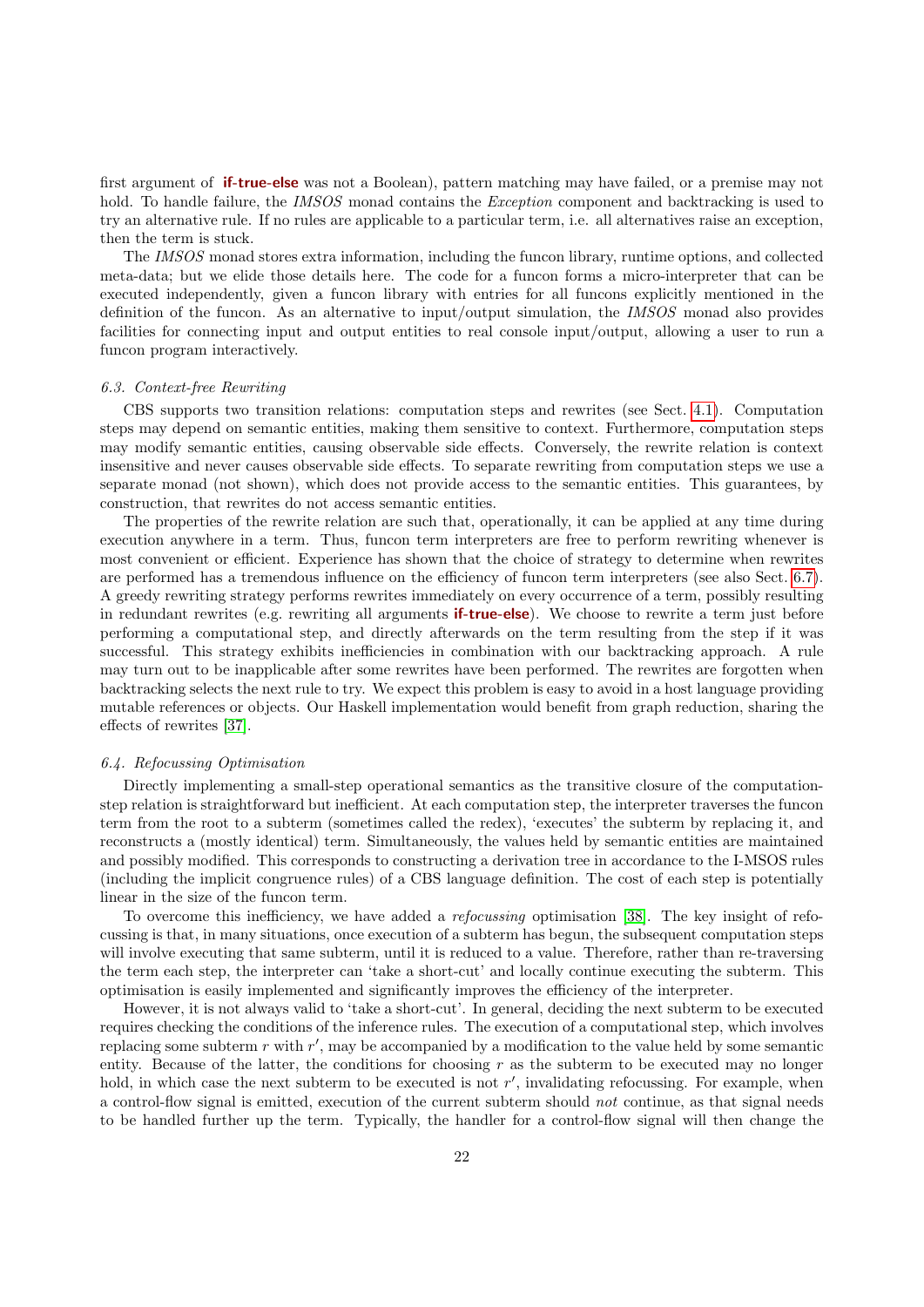subterm that is next to be executed (e.g. Rule [63](#page-13-1) for **handle-thrown** in Sect. [4.4.5\)](#page-13-5). Our interpreter checks for emitted signals and additional output to determine whether to apply refocussing. To guarantee the validity of refocussing in all cases, we place restrictions on the way semantic entities are used in inference rules, as suggested by Bach Poulsen [\[39\]](#page-28-4).

## <span id="page-22-0"></span>6.5. Values and Value Operations

The CBS framework provides a large suite of values and operations on those values (see [Appendix B.2](#page-33-2) for examples). Some operations have not been specified in CBS, for example operations on integers and floating-point numbers. In these cases the operations are manually implemented and exported by the module Funcons.Operations provided by a separate library [\[40\]](#page-28-5). The library is separate from the the Haskell funcon framework and can be used by other semantic frameworks implemented in Haskell.

Some built-in values are native to Haskell, such as floating-point numbers and ASCII characters. Other types of values are provided by libraries, such as vectors and multisets.[10](#page-22-1) Most of the value operations are directly implemented by a function provided by an existing Haskell library. In other cases, the operation is easy to define in terms of existing operations or functions. Creating funcon modules that export the corresponding funcons is done manually by unwrapping values from the funcon term data type, applying the corresponding operation from Funcons. Operations, and wrapping the result. This work is done once and for all, as the suite of values and operations is fixed (exported by Funcons.Core).

#### 6.6. Configuration

The interpreters exported by funcon modules are easily configured by command line flags or configuration files. For example, a user can restrict the number of computational steps performed. This is useful to determine which steps lead up to unwanted behaviour (arising from an invalid program or an incorrect specification). The interpreters can print debugging information such as the values of semantic entities, the number of computational steps performed, or the number of rewrites performed. The documentation of Funcons.Tools [\[31\]](#page-27-23) contains an exhaustive enumeration of all configuration options.

Configuration files offer a limited method for defining funcons. A particular use case is to define implementation-specific funcons representing a particular implementation choice. Language manuals often leave options for language implementers regarding certain aspects of the language, e.g., the number of bits used in the binary representation of different forms of numbers. The following excerpt shows the definition of some implementation-specific funcons in a configuration file:

```
funcons {
    implemented-floats-format = binary64;
    implemented-integers-width = 31;
    implemented-characters = unicode-characters;
}
```
Configuration files also offer a simple but effective method for defining unit tests. A configuration file for a unit test contains an initial term to be evaluated and the expected outcome of evaluating the term. The expected outcome consists of a result term, as well as the values of some semantic entities. The excerpt below shows an example configuration file containing a unit test.

```
general{
 funcon-term: give(read,sequential(print(given),print(given)));
}
inputs{
  standard-in: 2,3; // provides 2 and 3 as input
}
tests{
  result-term: null; // expects null as the result value
  standard-out: 2,2; // expects 2 is printed twice
  standard-in: 3; // expects 3 as remaining input
}
```
<span id="page-22-1"></span> $^{10}\mathrm{The}$  vector and  $\tt multiset}$  packages on Hackage.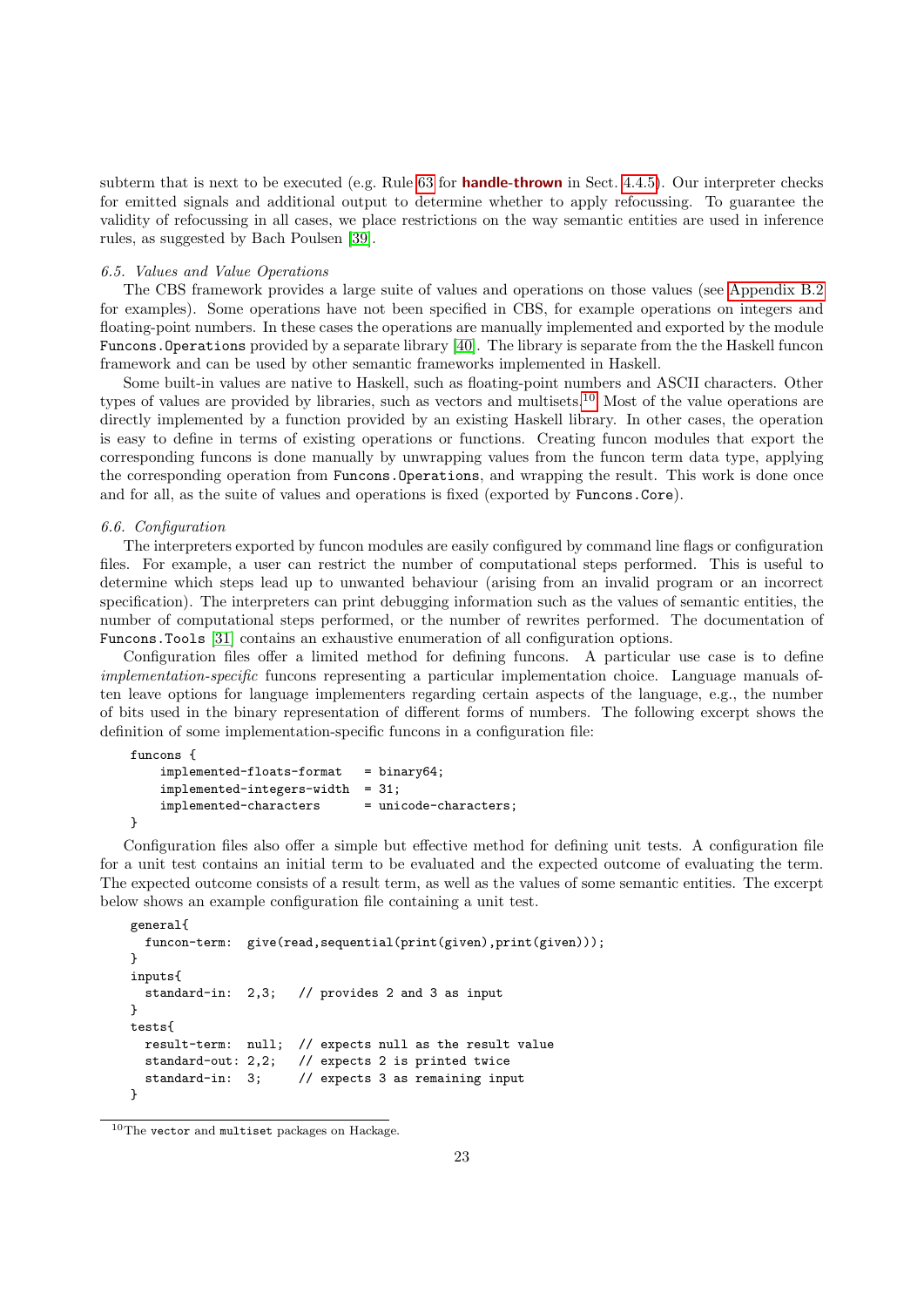| Test Program            | Generated Interpreter |                     | $K$ Tool |
|-------------------------|-----------------------|---------------------|----------|
|                         | Unoptimised           | Refocussing Enabled |          |
| exception tests 1 to 15 | 11.4                  | 1.67                | 30.3     |
| div-nondet              | 0.2                   | 0.06                | 1.9      |
| factorial               | 2.8                   | 0.18                | 1.9      |
| collatz                 | 11.3                  | 0.53                | 1.9      |
| running total           | 25.6                  | 2.43                | 35.9     |
| higher-order            |                       | 3.02                | 10.1     |
| matrix                  |                       | 5.84                | 2.2      |
| sortings                |                       | 6.11                | 2.9      |
| running total           |                       | 17.4                | 51.1     |

<span id="page-23-2"></span>Table 1: Runtimes in seconds of the generated Simple interpreter on several test programs.

Differences between expected and actual outcome are reported to the standard output. A successful unit test is silent. Entities not mentioned in a unit test are treated differently depending on the class of the entity. For example, any value for store is considered acceptable outcome, if the tests does not mention store. However, a raised abrupted signal is considered a violation if the test did not mention the entity abrupted.

#### <span id="page-23-1"></span>6.7. Evaluation

The Haskell funcon framework is developed together with a CBS compiler that generates funcon modules from CBS specifications. Using these tools, an interpreter is obtained in two steps. Firstly, the CBS compiler is used to generate code for any language-specific funcons defined in the specification. Secondly, using helper functions in Funcons.Tools of the framework, the funcon modules generated for the language are combined with Funcons. Core, the module containing the implementations of the reusable funcons. In the case of Simple, the resulting funcon module exports an interpreter capable of executing all funcon terms produced by translating Simple programs. The interpreter for Simple is available on Hackage [\[41\]](#page-28-6). If a specification does not define language-specific funcons, then no code needs to be generated and the interpreter provided by Funcons.Core can be used directly.

We have tested the SIMPLE interpreter on some of the SIMPLE test programs that come bundled with distributions of the K tool [\[42\]](#page-28-7). Table [1](#page-23-2) presents the runtimes of the interpreter for several of these test programs, with and without the refocussing optimisation enabled (see Sect. [6.4\)](#page-21-0). For reference, we have included the runtimes of the same test programs executed with Version 5 of the K tool. These results were produced on a virtual private server with four 2.2GHz virtual CPUs and 8GiB of RAM, under Ubuntu 18.04. The Haskell funcon modules were compiled using GHC 8.0.2. The K specification of SIMPLE was compiled with the Java back end of the K tool and loaded in server-mode to avoid compilation overhead on each run. Several runs of 'JVM warm up' have been performed. The numbers are the average runtimes of 10 runs.

Without refocussing enabled, the tests higher-order, matrix and sortings cause the memory to overflow. These tests involve a relatively large number of function calls or loop-iterations, which result in considerable growth of the funcon term under evaluation, thus increasing the overhead of decomposing and recomposing the term at each step of the small-step evaluation. Decomposition involves potentially a lot of backtracking and undoing context-free rewrites unnecessarily, as discussed in Sect. [6.3.](#page-21-1) With refocussing, these programs execute in three to six seconds.

This experiment shows that the generated Simple interpreter is adequate for testing the Simple specification by running basic programs.

#### <span id="page-23-0"></span>7. Integrated Development Environment for CBS

CBS language definitions can be developed, maintained, and tested in Eclipse. We have used Spoofax [\[8\]](#page-27-0) to develop an Eclipse-based editor for CBS language definitions, with many useful features for syntax-aware browsing and editing.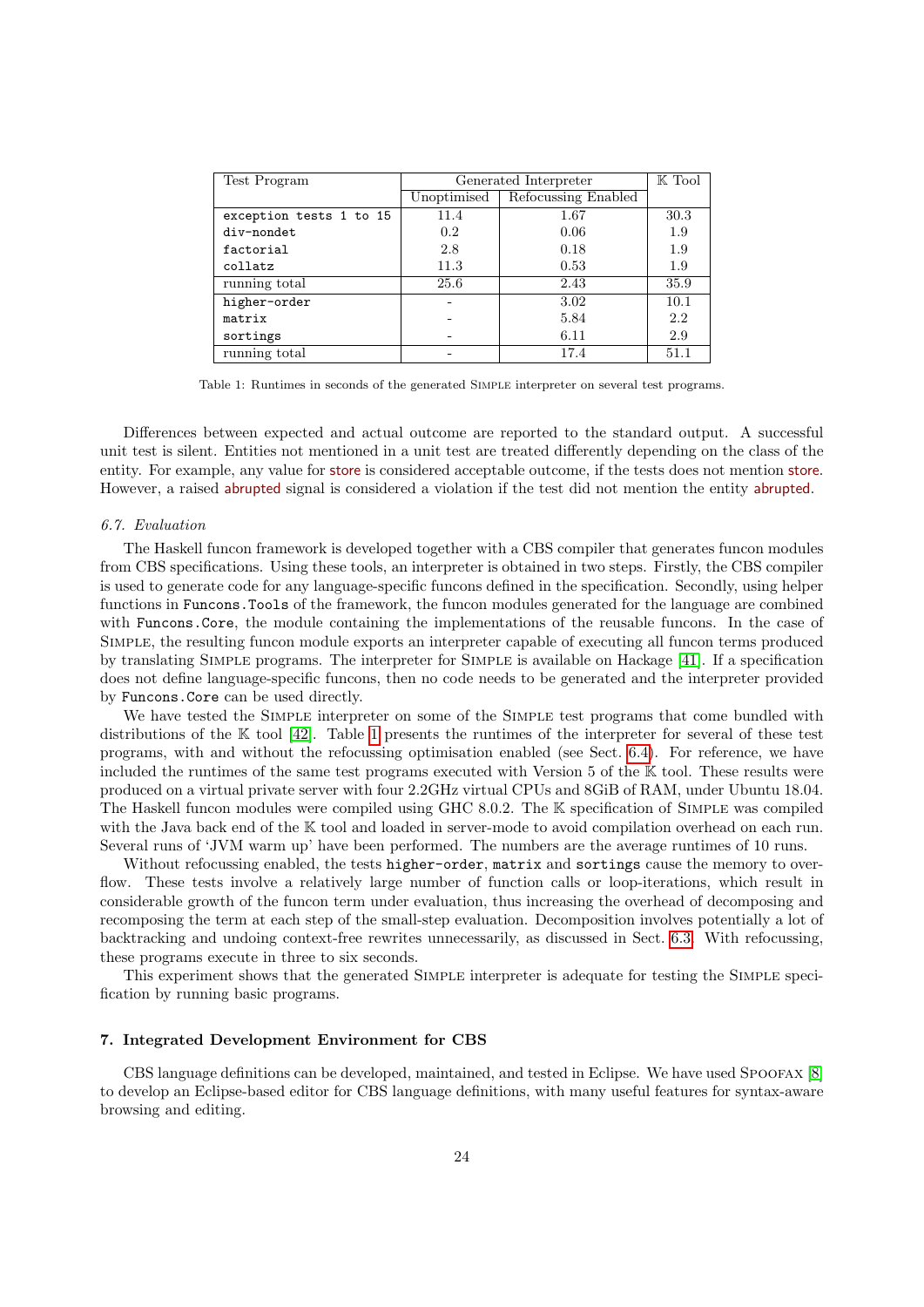- The CBS editor has menu actions for generating language editors, web pages, and funcon indexes from CBS language definitions; outdated files are detected and regenerated when changes have been made.
- A generated language editor parses programs in the specified language (flagging any text that has syntax errors or ambiguities) and provides basic syntax highlighting; there is also a menu action for translating programs into funcon terms.
- The CBS compiler generates modules for any language-specific funcons from CBS language definitions. These are composed with Funcons.Core to form a language-specific funcon term interpreter. The CBS compiler and the interpreter are added as external tools so that they can be used from within Eclipse.

The rest of this section discusses these features in more detail.

## 7.1. Editing CBS Files

The CBS editor analyses all CBS source files in an Eclipse project, updating the analysis in the background whenever the user edits the text. It checks that the text conforms to the context-free grammar of the CBS meta-language, adds syntax highlighting, and flags as erroneous any parts of the text that cannot be parsed. It also creates hyperlinks from uses of symbols to the locations where the symbols are introduced, flagging missing symbols as errors.

The CBS analysis is independent of the division of language and funcon definitions into files and folders. For example, we may divide language definitions into sections in the same way as reference manuals, and put each section in a separate file. The reusable funcons are currently grouped together in files according to the semantic entities involved, to facilitate browsing of closely related funcons. The hyperlinks in the edited files allow navigation and browsing of CBS specifications without awareness of the underlying file system. The analysis was implemented by specifying it in the current Spoofax meta-language for static semantics, NaBL2 [\[43\]](#page-28-8), based on the concepts of scope graphs [\[44\]](#page-28-9).

When a programming language evolves, the syntax and/or semantics of its constructs can change, new constructs may be added, and existing constructs may be removed. This is achieved by editing the CBS files that define the language syntax and its translation to funcons. If a new funcon is needed, it can be added to the language specification for local use (like **allocate-nested-vectors**). New funcons that are language-independent may subsequently be submitted for inclusion in the library of reusable funcons.

The screenshot in Figure [5](#page-25-0) shows several files open in our integrated development environment (IDE) during the development of the component-based semantics of SIMPLE. The top-left pane is browsing the abstract syntax and semantics of variable declarations. In the bottom-left pane, a CBS rule defining the translation of variable-declaration statements to funcons is being edited; the red mark in the margin flags an error in the name of the translation function for declarations. The colours and fonts distinguish the names of syntax non-terminals (green), funcons (red), semantic functions (blue italic), and variables (black italic). Clicking on a name in a CBS editor shows its definition in a separate pane. The top-right pane shows the CBS file containing the definition of the reusable funcon **scope**.

Name analysis and arity checking were specified in NaBL2: the editor resolves all references to names (with separate namespaces for funcons, syntax sorts, translation functions, and meta-variables) to their declarations, flagging any missing or duplicate declarations as errors. However, full type checking for CBS cannot be specified in NaBL2, which does not support structural subtyping.

## 7.2. Generating Funcon Terms

A generated language editor uses a scannerless generalised LR (SGLR) parser generated from the abstract syntax grammar of a CBS language definition. An abstract syntax grammar is usually highly ambiguous; to support disambiguation, disambiguation rules are currently written inside comment blocks in CBS specifications. The language editor has a menu action for translating the abstract syntax trees of disambiguated programs to funcon terms, executing code generated from the semantic equations. The two panes on the lower right of Figure [5](#page-25-0) show a small test program and part of its translation to funcons.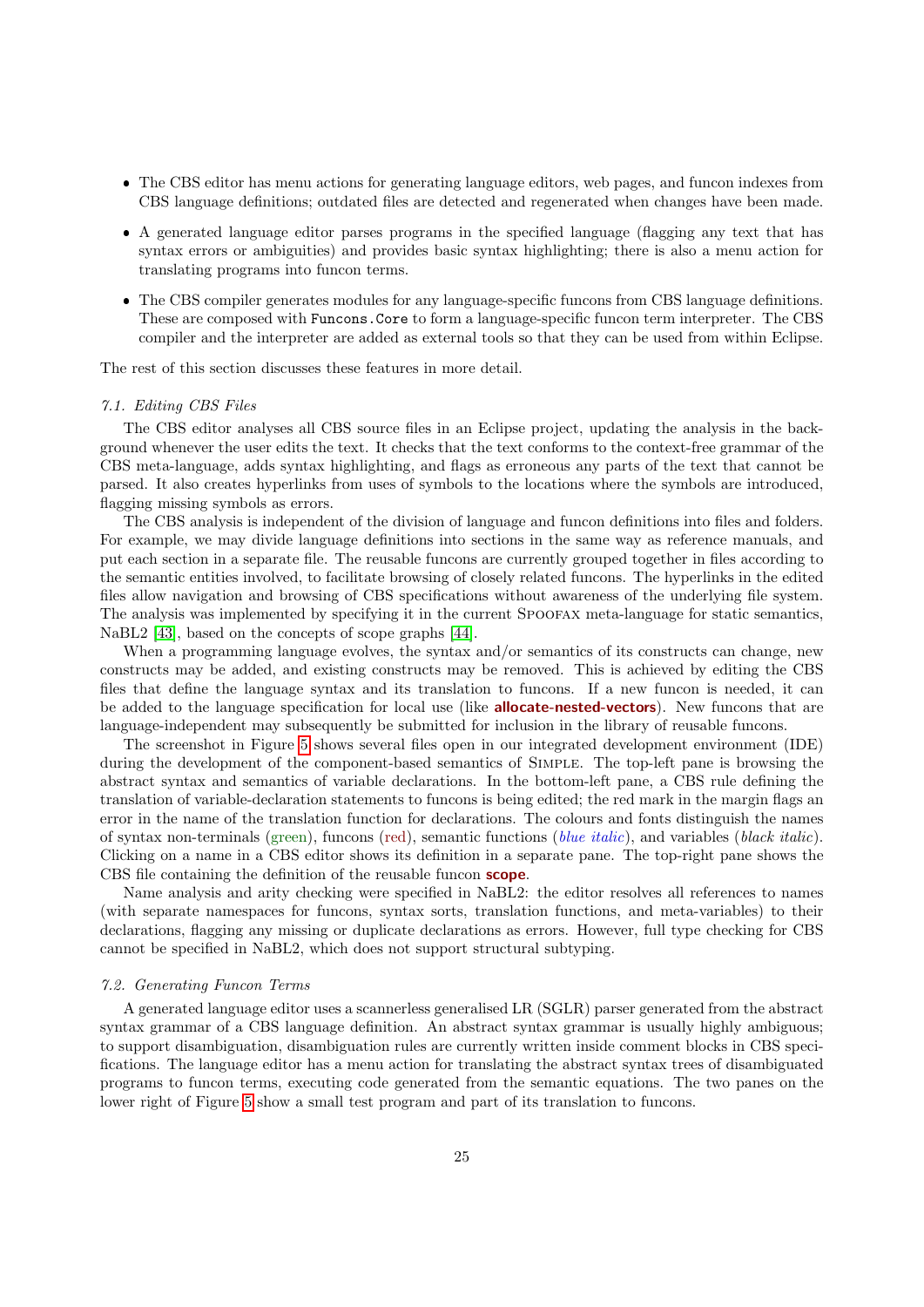| exec[[ 'print' '(' Exps ')' ';' ]] = print(rvals[[ Exps ]]) | Rule<br>exec[[ while' '(' Exp'')' Block ]] = while(rval[[ Exp ]], exec[[ Block ]]) | Rule<br>exec[[ 'if' '(' Exp ')' Block1 'else' Block2 ]] =<br>if-else(rval[[ Exp ]], exec[[ Block1 ]], exec[[ Block2 ]]) | <b>Rule</b><br>exec[[ $Exp$ ';' ]] = effect(rval[[ $Exp$ ]]) | <b>Rule</b><br>Rule<br>exec[[ VarsDecl ]] = effect(declare[[ VarsDecl]])                       | scope(decl[[ VarsDecl ]], exec[[ Stmts ]]) | Rule<br>$exec[[ VarsDec]$ Stmts $]] =$ | Kule<br>$exec[[ImpStrut String] =$<br>sequential(exec[[ ImpStmt ]], exec[[ Stmts ]]) | exec[[ .{ . Stmts .} . ]] = exec[[ Stmts ]]                 | <b>Rule</b><br>$\text{exeCl}$ $\mathbf{1}$ , $\mathbf{1}$ , $\mathbf{1}$ , $\mathbf{1}$ = $\text{null}$ | <b>Rule</b><br><b>Semantics</b><br>exec[[ _:stmts ]] : =>mull-type                                                                                                                                                                                                                                                                                                                                                                 | SIMPLE-3-Statements.cbs 22        |         | var-declare[[ Id Ranks ]] =<br>bind(id[[ Id ]], allocate-nested-vectors(ranks[[ Ranks ]])) | Rule<br>var-declare[[ $Id$ '=' Exp ]] =<br>bind(id[[ Id ]], allocate-initialised-variable(values, rval[[ Exp ]])) | Rule                            | Rule<br>$var-declare[\![Id]\!] = bind(id[\![Id]\!]$ , allocate-variable(values))                                              | Semantics<br>var-declare[[ _:declarator ]] : =>environments | Declarator : declarator ::= id<br>Declarator : declarator ::= id<br>id ranks | <b>Rule</b><br>Syntax<br>declare[['var' Declarator';' ]] = var-declare[[ Declarator ]]                                                                                                                                                                                                | m RP a<br>[[ 'var' Declarator ',' var' Declarators '; Decls ] : decls =<br>[[ 'var' Declarator ';' 'var' Declarators ';' Decls? ]] : | P<br>Rule<br>Web pages<br><b>Special</b> | B BIMPLE-4-Declarations.cbs<br>Syntax<br>Analysis<br>Funcon reuse index | <br>Eclipse File Edit Navigate Search Project Run Spoofax Spoofax (meta) Window Help     |
|-------------------------------------------------------------|------------------------------------------------------------------------------------|-------------------------------------------------------------------------------------------------------------------------|--------------------------------------------------------------|------------------------------------------------------------------------------------------------|--------------------------------------------|----------------------------------------|--------------------------------------------------------------------------------------|-------------------------------------------------------------|---------------------------------------------------------------------------------------------------------|------------------------------------------------------------------------------------------------------------------------------------------------------------------------------------------------------------------------------------------------------------------------------------------------------------------------------------------------------------------------------------------------------------------------------------|-----------------------------------|---------|--------------------------------------------------------------------------------------------|-------------------------------------------------------------------------------------------------------------------|---------------------------------|-------------------------------------------------------------------------------------------------------------------------------|-------------------------------------------------------------|------------------------------------------------------------------------------|---------------------------------------------------------------------------------------------------------------------------------------------------------------------------------------------------------------------------------------------------------------------------------------|--------------------------------------------------------------------------------------------------------------------------------------|------------------------------------------|-------------------------------------------------------------------------|------------------------------------------------------------------------------------------|
| Writable                                                    | $a[j] = val_i;$                                                                    | $a[1] = a[1-1];$<br>$j = j-1;$                                                                                          | while $(j > 0$ && val_i < a[j-1]) {<br>var $j = i$ ;         | function insertion_sort(a) {<br>for (var i = 1; i < sizeOf(a); ++i) {<br>var val_ $i = a[i]$ ; |                                            |                                        | print(a[i]);                                                                         | for (var $i = 0$ ; $i <$ size0f(a); $\leftrightarrow i$ ) { | insertion_sort(a);                                                                                      | $\begin{array}{l} \mathbf{q} = \mathbf{q} + \mathbf{q} + \mathbf{q} \\ \mathbf{q} = \mathbf{q} + \mathbf{q} + \mathbf{q} + \mathbf{q} \\ \mathbf{q} = \mathbf{q} + \mathbf{q} + \mathbf{q} + \mathbf{q} + \mathbf{q} + \mathbf{q} + \mathbf{q} + \mathbf{q} + \mathbf{q} + \mathbf{q} + \mathbf{q} + \mathbf{q} + \mathbf{q} + \mathbf{q} + \mathbf{q} + \mathbf{q} + \mathbf{q} + \mathbf{q} + \mathbf{q} + \mathbf{q} + \mathbf$ |                                   |         | var a[5];                                                                                  | function main() {                                                                                                 | scope(_:environments, V:T) ~> V | <b>Rule</b><br>environment( <i>Rho0)</i>  - scope( <i>Rho</i> 1:environments, <i>X)</i> ---> scope( <i>Rho</i> 1, <i>X'</i> ) | Rule<br>environment(map-override(Rho1, Rho0))  -            | provided by 'Rho'<br>closed(scope(Rho, X)) ensures that 'X'                  | bindings.<br>with the current bindings extended by <b>`Rho</b> `, which may shadow or hide previous<br>Rho <sup>-</sup><br>`scope(D,X)` executes `D` with the current bindings, to compute an environment<br>representing local bindings. It then executes 'X' to compute the result, | scope(_:environments, _:=>T) : =>T                                                                                                   | Funcon                                   | <b>Binding.cbs</b> 22                                                   | Spoofax-SIMPLE - SIMPLE-cbs/SIMPLE/SIMPLE-3-Statements/SIMPLE-3-Statements.cbs - Eclipse |
| process<br>48:10<br>(assigned (bound ("i")),<br>E)<br>T)    | (assigned (bound C"fib_aux"))<br>tuple (integer-subtract                           | return (assigned (bound ("n"))),<br>return (apply<br>decimal-natural ("1")),                                            | (is-equal<br>(assigned (bound ("i")),                        | handle-return (if-else<br>(values,<br>given)))),                                               | allocate-initialised-variable              | pattern closure (bind<br>$C^n n^n$ ,   | (values,<br>given))),                                                                | $C^m$ ,<br>allocate-initialised-variable                    | pattern closure (bind<br>given))),                                                                      | allocate-initialised-variable<br>(values,                                                                                                                                                                                                                                                                                                                                                                                          | tuple (pattern closure (bind<br>G | (given, | (bound C"fib_aux"),<br>function closure (scope<br>(match                                   | Advanced A.t.ct 33<br>sequential (assign                                                                          |                                 |                                                                                                                               | $X \leftarrow -X$                                           | can reference only the bindings                                              |                                                                                                                                                                                                                                                                                       |                                                                                                                                      |                                          |                                                                         | \$P ① キ △ キ △ Wing British Base Deter Messes o ill                                       |

<span id="page-25-0"></span>Figure 5: The IDE for CBS in action. Figure 5: The IDE for CBS in action.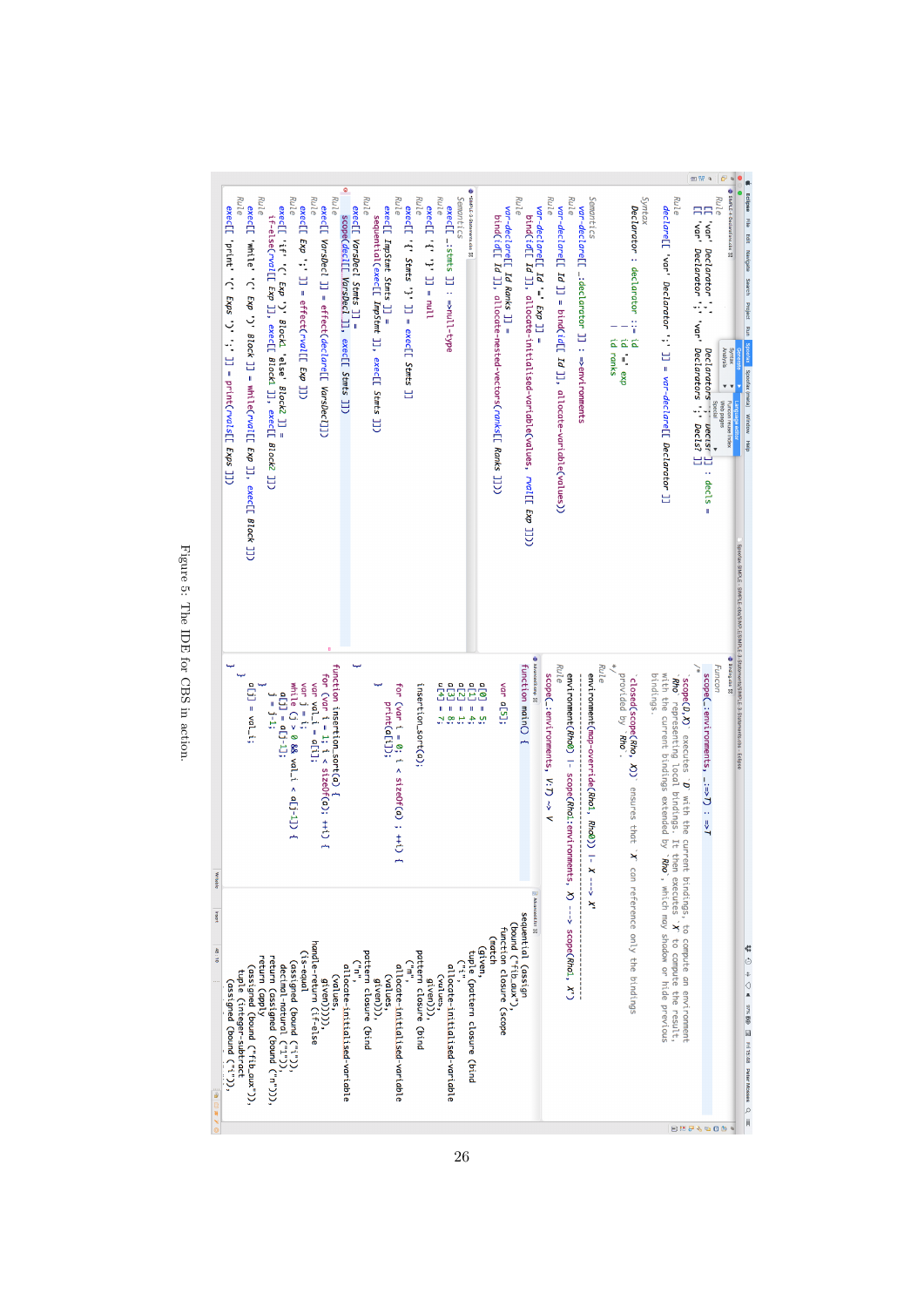#### 7.3. Evaluating Funcon Terms

Funcon term interpreters can be added to Eclipse as 'external tools'. This makes it possible to execute funcon term files and configuration files with unit tests from within Eclipse, showing the output of the interpreter in Eclipse's console. If a language specification defines any language-specific funcons, then the CBS files that define these funcons need to be compiled with the CBS compiler to produce interpreter code. The CBS compiler can be added to Eclipse as an external tool as well. The CBS compiler generates modular interpreters, as described in Sect. [6.](#page-18-0) If a CBS file containing a language-specific funcon is modified, only that file needs to be recompiled. The CBS compiler is not needed for any projects that use only funcons from the reusable library.

#### 8. Conclusion

We have presented CBS, a unified meta-language for the formal specification of programming languages. Our intent is that a language designer will use CBS to define the syntax and semantics of a source language, using context-free grammars and translation functions that produce funcon terms (Sect. [3\)](#page-5-0). The funcons themselves are defined in CBS and are provided as part of a library of over 100 pre-defined funcons that can be reused in the development of different programming languages. The reuse of formally specified components is the key novelty compared to other specification frameworks. If required, language-specific funcons can be defined, and new reusable funcons can be added to the main (open-ended) funcon library; this is possible because of the modular nature of the underlying formal framework (MSOS).

CBS definitions are executable. This allows the definitions of funcons and programming languages to be validated through testing, and for prototype interpreters to be generated from CBS definitions of new languages. We provide a suite of tools to support interactive development of funcon and language definitions (Sect. [7\)](#page-23-0) as well as generating funcon term interpreters (Sect. [6\)](#page-18-0).

Our hope is that with the release of over 100 validated funcons, supported by several case studies, CBS could have significant transformative effects: language developers could be encouraged to make use of formal semantics and experiment with generated prototype implementations during the design process; domain experts could be empowered to design, specify and implement domain-specific languages themselves; and researchers and students would be provided with a dedicated portal and online open-access repository for language and funcon definitions.

#### Acknowledgements

The authors are grateful to the anonymous reviewers for helpful comments and suggestions for improvement. The reported work was supported by EPSRC grants for the PLanCompS project at Swansea University (EP/I032495/1) and Royal Holloway, University of London (EP/I032509/1).

#### References

- <span id="page-26-0"></span>[1] R. Milner, M. Tofte, R. Harper, D. MacQueen, The Definition of Standard ML (Revised), MIT Press, Cambridge, MA, USA, 1997.
- <span id="page-26-1"></span>[2] P. Hudak, J. Hughes, S. L. Peyton Jones, P. Wadler, A history of Haskell: Being lazy with class, in: Third Conference on History of Programming Languages, ACM, 2007, pp. 12:1–12:55. [doi:10.1145/1238844.1238856](http://dx.doi.org/10.1145/1238844.1238856).
- <span id="page-26-2"></span>[3] P. D. Mosses, M. J. New, Implicit propagation in structural operational semantics, in: Fifth Workshop on Structural Operational Semantics, Vol. 229(4) of Electronic Notes in Theoretical Computer Science, Elsevier, 2009, pp. 49–66. [doi:10.1016/j.entcs.2009.07.073](http://dx.doi.org/10.1016/j.entcs.2009.07.073).
- <span id="page-26-3"></span>[4] P. D. Mosses, Modular structural operational semantics, Journal of Logic and Algebraic Programming 60–61 (2004) 195–228. [doi:10.1016/j.jlap.2004.03.008](http://dx.doi.org/10.1016/j.jlap.2004.03.008).
- <span id="page-26-4"></span>[5] M. Churchill, P. D. Mosses, N. Sculthorpe, P. Torrini, Reusable components of semantic specifications, in: Transactions on Aspect-Oriented Software Development XII, Vol. 8989 of Lecture Notes in Computer Science, Springer, 2015, pp. 132–179. [doi:10.1007/978-3-662-46734-3\\_4](http://dx.doi.org/10.1007/978-3-662-46734-3_4).
- <span id="page-26-5"></span>[6] X. Leroy, Caml Light manual, <http://caml.inria.fr/pub/docs/manual-caml-light> (1997).
- <span id="page-26-6"></span>[7] PLanCompS project, [CBS and funcons beta release,](https://plancomps.github.io/CBS-beta) GitHub, [Online, accessed 17th December 2018] (2018). URL <https://plancomps.github.io/CBS-beta>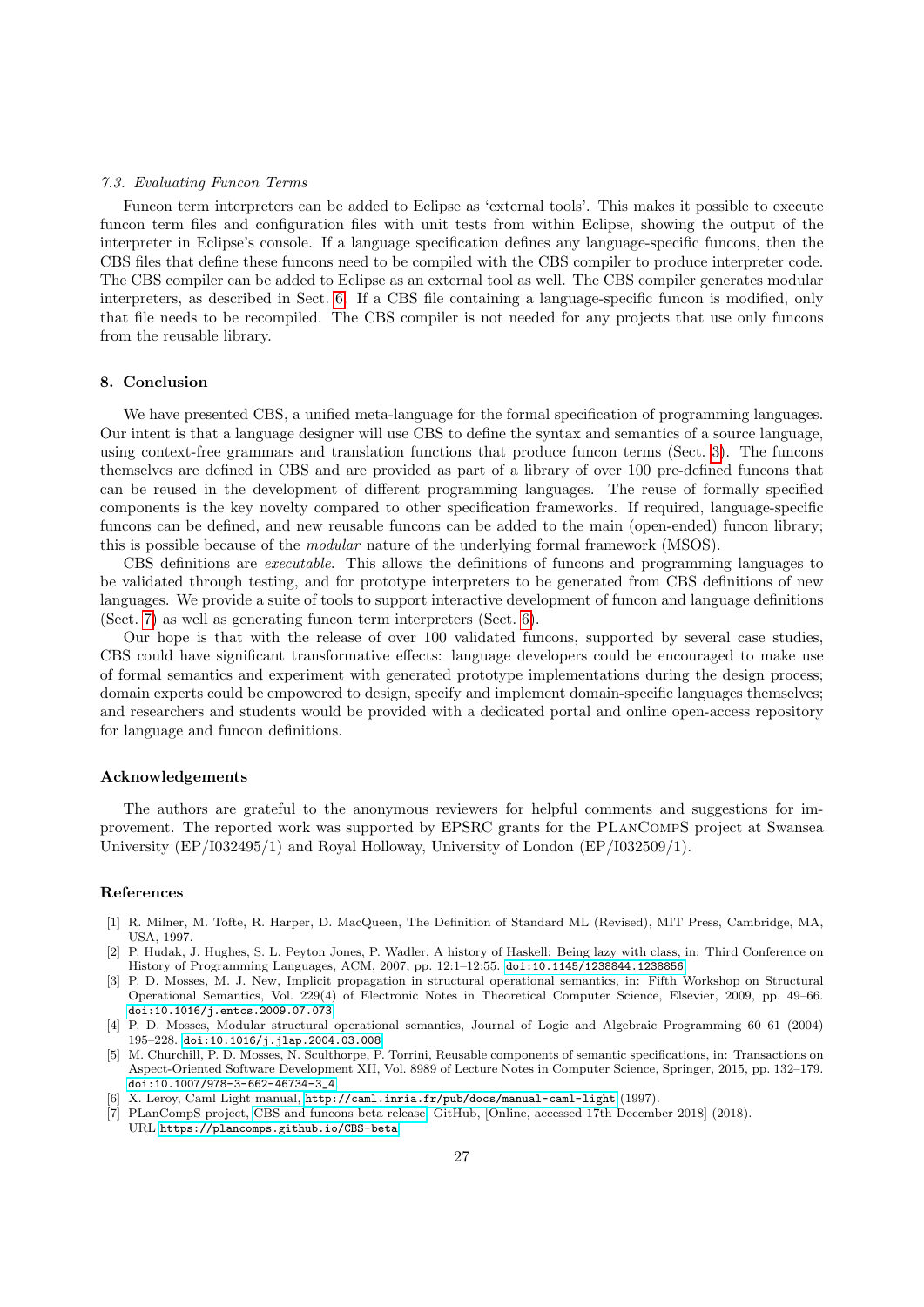- <span id="page-27-0"></span>[8] L. C. L. Kats, E. Visser, The Spoofax language workbench: Rules for declarative specification of languages and IDEs, in: International Conference on Object Oriented Programming Systems Languages and Applications, ACM, 2010, pp. 444–463. [doi:10.1145/1869459.1869497](http://dx.doi.org/10.1145/1869459.1869497).
- <span id="page-27-1"></span>[9] G. Roşu, T. F. Serbănută, K overview and SIMPLE case study, Electronic Notes in Theoretical Computer Science 304 (2014) 3–56. [doi:10.1016/j.entcs.2014.05.002](http://dx.doi.org/10.1016/j.entcs.2014.05.002).
- <span id="page-27-2"></span>[10] G. D. Plotkin, A structural approach to operational semantics, Journal of Logic and Algebraic Programming 60–61 (2004) 17–139, reprint of Technical Report FN-19, DAIMI, Aarhus University, 1981. [doi:10.1016/j.jlap.2004.05.001](http://dx.doi.org/10.1016/j.jlap.2004.05.001).
- <span id="page-27-3"></span>[11] M. Churchill, P. D. Mosses, Modular bisimulation theory for computations and values, in: 16th International Conference on Foundations of Software Science and Computation Structures, Vol. 7794 of Lecture Notes in Computer Science, Springer, 2013, pp. 97–112. [doi:10.1007/978-3-642-37075-5\\_7](http://dx.doi.org/10.1007/978-3-642-37075-5_7).
- <span id="page-27-4"></span>[12] P. D. Mosses, F. Vesely, Weak bisimulation as a congruence in MSOS, in: Logic, Rewriting, and Concurrency, Vol. 9200 of Lecture Notes in Computer Science, Springer, 2015, pp. 519–538. [doi:10.1007/978-3-319-23165-5\\_24](http://dx.doi.org/10.1007/978-3-319-23165-5_24).
- <span id="page-27-5"></span>[13] F. Chalub, C. Braga, Maude MSOS tool, Electronic Notes in Theoretical Computer Science 176 (4) (2007) 133–146. [doi:10.1016/j.entcs.2007.06.012](http://dx.doi.org/10.1016/j.entcs.2007.06.012).
- <span id="page-27-6"></span>[14] P. D. Mosses, [Teaching semantics of programming languages with Modular SOS,](https://ewic.bcs.org/content/ConWebDoc/9093) in: Teaching Formal Methods 2006: Practice and Experience, Electronic Workshops in Computing, BCS, 2006, pp. 275–286. URL <https://ewic.bcs.org/content/ConWebDoc/9093>
- <span id="page-27-7"></span>[15] L. T. van Binsbergen, N. Sculthorpe, P. D. Mosses, Tool support for component-based semantics, in: Companion Proceedings of the 15th International Conference on Modularity, ACM, 2016, pp. 8–11. [doi:10.1145/2892664.2893464](http://dx.doi.org/10.1145/2892664.2893464).
- <span id="page-27-8"></span>[16] R. Farahbod, V. Gervasi, U. Glässer, CoreASM: An extensible ASM execution engine, Fundamenta Informaticae 77 (1–2) (2007) 71–103.
- <span id="page-27-9"></span>[17] P. Sewell, F. Z. Nardelli, S. Owens, G. Peskine, T. Ridge, S. Sarkar, R. Strniša, Ott: Effective tool support for the working semanticist, Journal of Functional Programming 20 (1) (2010) 71–122. [doi:10.1017/S0956796809990293](http://dx.doi.org/10.1017/S0956796809990293).
- <span id="page-27-10"></span>[18] M. Felleisen, R. B. Findler, M. Flatt, Semantics Engineering with PLT Redex, MIT Press, 2009.
- <span id="page-27-11"></span>[19] G. Roşu, T. F. Serbănută, An overview of the K semantic framework, Journal of Logic and Algebraic Programming 79 (6) (2010) 397–434. [doi:10.1016/j.jlap.2010.03.012](http://dx.doi.org/10.1016/j.jlap.2010.03.012).
- <span id="page-27-12"></span>[20] M. Clavel, F. Durán, S. Eker, P. Lincoln, N. Martí-Oliet, J. Meseguer, J. F. Quesada, Maude: specification and programming in rewriting logic, Theoretical Computer Science 285 (2) (2002) 187–243. [doi:10.1016/S0304-3975\(01\)00359-0](http://dx.doi.org/10.1016/S0304-3975(01)00359-0).
- <span id="page-27-13"></span>[21] T. Degueule, B. Combemale, A. Blouin, O. Barais, J.-M. Jézéquel, Melange: A meta-language for modular and reusable development of DSLs, in: Eighth International Conference on Software Language Engineering, ACM, 2015, pp. 25–36. [doi:10.1145/2814251.2814252](http://dx.doi.org/10.1145/2814251.2814252)
- <span id="page-27-14"></span>[22] V. Vergu, P. Neron, E. Visser, DynSem: A DSL for dynamic semantics specification, in: 26th International Conference on Rewriting Techniques and Applications, Vol. 36 of Leibniz International Proceedings in Informatics, Schloss Dagstuhl – Leibniz-Zentrum für Informatik, 2015, pp. 365–378. [doi:10.4230/LIPIcs.RTA.2015.365](http://dx.doi.org/10.4230/LIPIcs.RTA.2015.365).
- <span id="page-27-15"></span>[23] P. D. Mosses, F. Vesely, FunKons: Component-based semantics in K, in: 10th International Workshop on Rewriting Logic and Its Applications, Vol. 8663 of Lecture Notes in Computer Science, Springer, 2014, pp. 213–229. [doi:10.1007/](http://dx.doi.org/10.1007/978-3-319-12904-4_12) [978-3-319-12904-4\\_12](http://dx.doi.org/10.1007/978-3-319-12904-4_12).
- <span id="page-27-16"></span>[24] P. D. Mosses, [A modular SOS for ML concurrency primitives,](http://www.brics.dk/RS/99/57/) BRICS Research Series RS-99-57, Department of Computer Science, Aarhus University (1999).
- <span id="page-27-17"></span>URL <http://www.brics.dk/RS/99/57/> [25] D. W. Barron, J. N. Buxton, D. F. Hartley, E. Nixon, C. Strachey, The main features of CPL, The Computer Journal 6 (2) (1963) 134–143. [doi:10.1093/comjnl/6.2.134](http://dx.doi.org/10.1093/comjnl/6.2.134).
- <span id="page-27-18"></span>[26] C. Strachey, Fundamental concepts in programming languages, Higher-Order and Symbolic Computation 13 (1) (2000) 11–49. [doi:10.1023/A:1010000313106](http://dx.doi.org/10.1023/A:1010000313106).
- <span id="page-27-19"></span>[27] P. D. Mosses, Pragmatics of modular SOS, in: International Conference on Algebraic Methodology and Software Technology, Vol. 2422 of Lecture Notes in Computer Science, Springer, 2002, pp. 21–40. [doi:10.1007/3-540-45719-4\\_3](http://dx.doi.org/10.1007/3-540-45719-4_3).
- <span id="page-27-20"></span>[28] O. Danvy, A. Filinski, [A functional abstraction of typed contexts,](http://citeseerx.ist.psu.edu/viewdoc/summary?doi=10.1.1.43.4822) Tech. Rep. 89/12, DIKU, University of Copenhagen (1989).
	- URL <http://citeseerx.ist.psu.edu/viewdoc/summary?doi=10.1.1.43.4822>
- <span id="page-27-21"></span>[29] M. Felleisen, The theory and practice of first-class prompts, in: 15th Symposium on Principles of Programming Languages, ACM, 1988, pp. 180–190. [doi:10.1145/73560.73576](http://dx.doi.org/10.1145/73560.73576).
- <span id="page-27-22"></span>[30] N. Sculthorpe, P. Torrini, P. D. Mosses, A modular structural operational semantics for delimited continuations, in: Postproceedings of the 2015 Workshop on Continuations, Vol. 212 of Electronic Proceedings in Theoretical Computer Science, Open Publishing Association, 2016, pp. 63–80. [doi:10.4204/EPTCS.212.5](http://dx.doi.org/10.4204/EPTCS.212.5).
- <span id="page-27-23"></span>[31] L. T. van Binsbergen, N. Sculthorpe, [The Haskell funcon framework,](https://hackage.haskell.org/package/funcons-tools-0.2.0.5) Hackage, [Online, accessed 17th December 2018] (2018).
- URL <https://hackage.haskell.org/package/funcons-tools-0.2.0.5>
- <span id="page-27-24"></span>[32] W. Swierstra, Data types à la carte, Journal of Functional Programming 18 (4) (2008) 423-436. [doi:10.1017/](http://dx.doi.org/10.1017/S0956796808006758) [S0956796808006758](http://dx.doi.org/10.1017/S0956796808006758).
- <span id="page-27-25"></span>[33] L. E. Day, G. Hutton, Towards modular compilers for effects, in: 12th International Symposium on Trends in Functional Programming, Vol. 7193 of Lecture Notes in Computer Science, Springer, 2012, pp. 49–64. [doi:10.1007/](http://dx.doi.org/10.1007/978-3-642-32037-8_4) [978-3-642-32037-8\\_4](http://dx.doi.org/10.1007/978-3-642-32037-8_4).
- <span id="page-27-26"></span>[34] N. Wu, T. Schrijvers, R. Hinze, Effect handlers in scope, in: 2014 Symposium on Haskell, ACM, 2014, pp. 1–12. [doi:](http://dx.doi.org/10.1145/2633357.2633358) [10.1145/2633357.2633358](http://dx.doi.org/10.1145/2633357.2633358).
- <span id="page-27-27"></span>[35] M. P. Jones, Functional programming with overloading and higher-order polymorphism, in: First International School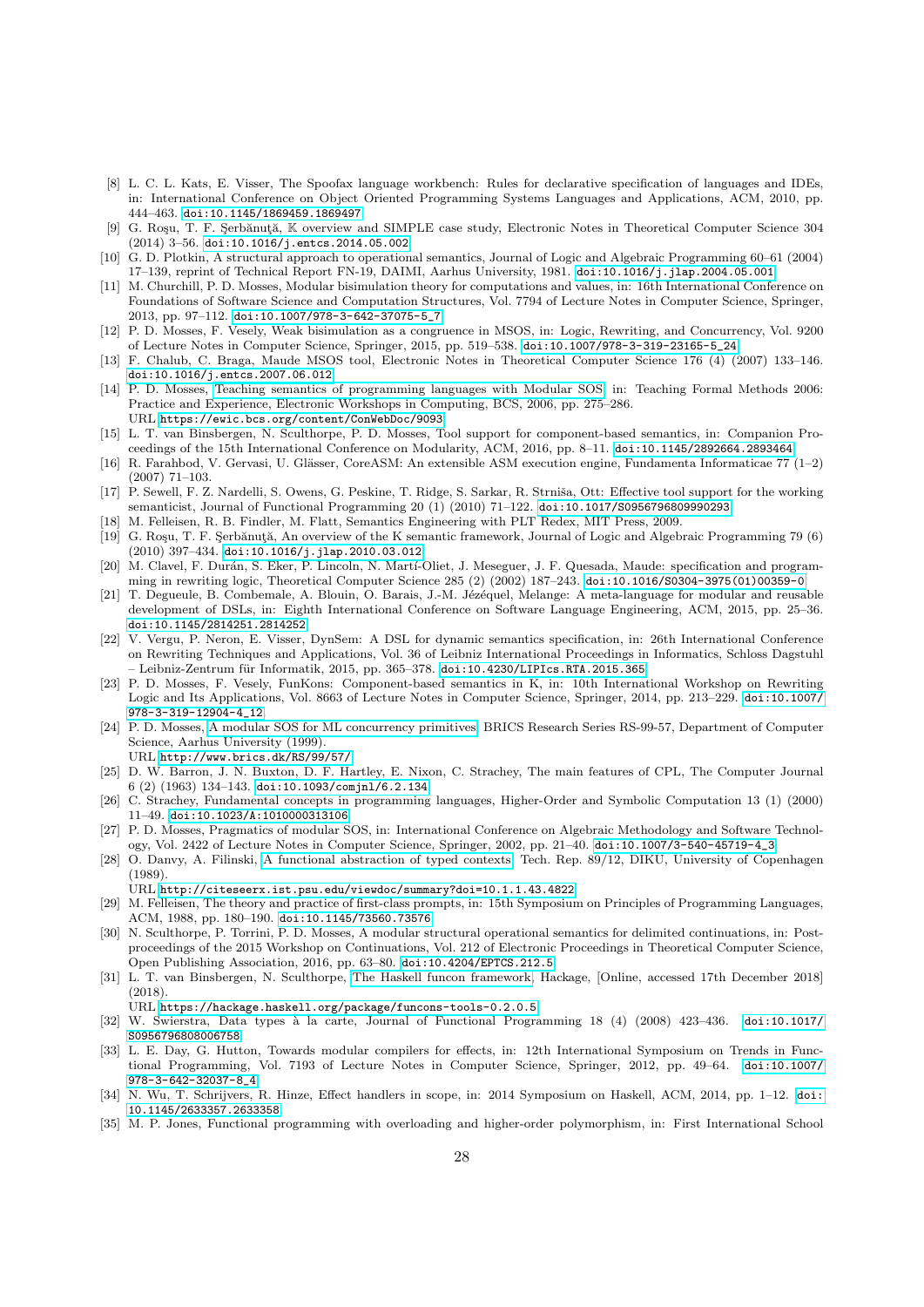on Advanced Functional Programming, Vol. 925 of Lecture Notes in Computer Science, Springer, 1995, pp. 97–136. [doi:10.1007/3-540-59451-5\\_4](http://dx.doi.org/10.1007/3-540-59451-5_4).

- <span id="page-28-1"></span>[36] S. Liang, P. Hudak, M. Jones, Monad transformers and modular interpreters, in: 22nd Symposium on Principles of Programming Languages, ACM, 1995, pp. 333–343. [doi:10.1145/199448.199528](http://dx.doi.org/10.1145/199448.199528).
- <span id="page-28-2"></span>[37] S. L. Peyton Jones, The Implementation of Functional Programming Languages, Prentice Hall, 1987.
- <span id="page-28-3"></span>[38] O. Danvy, L. R. Nielsen, [Refocusing in reduction semantics,](http://www.brics.dk/RS/04/26/) BRICS Research Series RS-04-26, Department of Computer Science, Aarhus University (2004).

URL <http://www.brics.dk/RS/04/26/>

- <span id="page-28-4"></span>[39] C. Bach Poulsen, Extensible transition system semantics, Ph.D. thesis, Swansea University (2016).
- <span id="page-28-5"></span>[40] L. T. van Binsbergen, N. Sculthorpe, [Funcons values and value operations,](https://hackage.haskell.org/package/funcons-values-0.1.0.3) Hackage, [Online, accessed 17th December 2018] (2018). URL <https://hackage.haskell.org/package/funcons-values-0.1.0.3>
	-
- <span id="page-28-6"></span>[41] L. T. van Binsbergen, N. Sculthorpe, [Funcon interpreter for the SIMPLE language,](https://hackage.haskell.org/package/funcons-simple-0.1.0.3) Hackage, [Online, accessed 17th December 2018] (2018).
- URL <https://hackage.haskell.org/package/funcons-simple-0.1.0.3>
- <span id="page-28-7"></span>[42] The K [framework,](https://github.com/kframework/k5) GitHub, [Online, accessed 17th December 2018] (2018).
- URL <https://github.com/kframework/k5>
- <span id="page-28-8"></span>[43] H. van Antwerpen, P. Néron, A. P. Tolmach, E. Visser, G. Wachsmuth, A constraint language for static semantic analysis based on scope graphs, in: 2016 Workshop on Partial Evaluation and Program Manipulation, ACM, 2016, pp. 49–60. [doi:10.1145/2847538.2847543](http://dx.doi.org/10.1145/2847538.2847543).
- <span id="page-28-9"></span>[44] P. Néron, A. P. Tolmach, E. Visser, G. Wachsmuth, A theory of name resolution, in: 24th European Symposium on Programming Languages and Systems, Vol. 9032 of Lecture Notes in Computer Science, Springer, 2015, pp. 205–231. [doi:10.1007/978-3-662-46669-8\\_9](http://dx.doi.org/10.1007/978-3-662-46669-8_9).

#### <span id="page-28-0"></span>Appendix A. Simple Language Definition

This appendix presents our CBS definition of the Simple language. The top-level translation function is run. We omit the lexical grammar for the non-terminals bool, int, string and id, and the equations for corresponding translation functions val and id, but they are available to be viewed online [\[7\]](#page-26-6).

Appendix A.1. Values

 $Syntax$  V : value ::= bool | int | string  $Semantics val$  : value  $\Rightarrow$  values Semantics  $id \llbracket \cdot : \mathsf{id} \rrbracket : \Rightarrow \mathsf{ids}$ 

Appendix A.2. Expressions

 $Syntax Exp : exp ::= '(' exp ')' | value | lexp | lexp ' =' exp | '++' lexp$ | '−' exp | exp '(' exps<sup>?</sup> ')' | '**sizeOf**' '(' exp ')' | '**read**' '(' ')' | exp '+' exp | exp '−' exp | exp '∗' exp | exp '/' exp | exp '%' exp  $|\exp ' <'$ exp  $|\exp ' <='$ exp  $|\exp ' >'$ exp  $|\exp ' >' ='$ exp | exp '==' exp | exp '!=' exp | '!' exp | exp '&&' exp | exp '||' exp  $Rule \Vert'(' Exp')'\Vert : exp = \Vert Exp \Vert$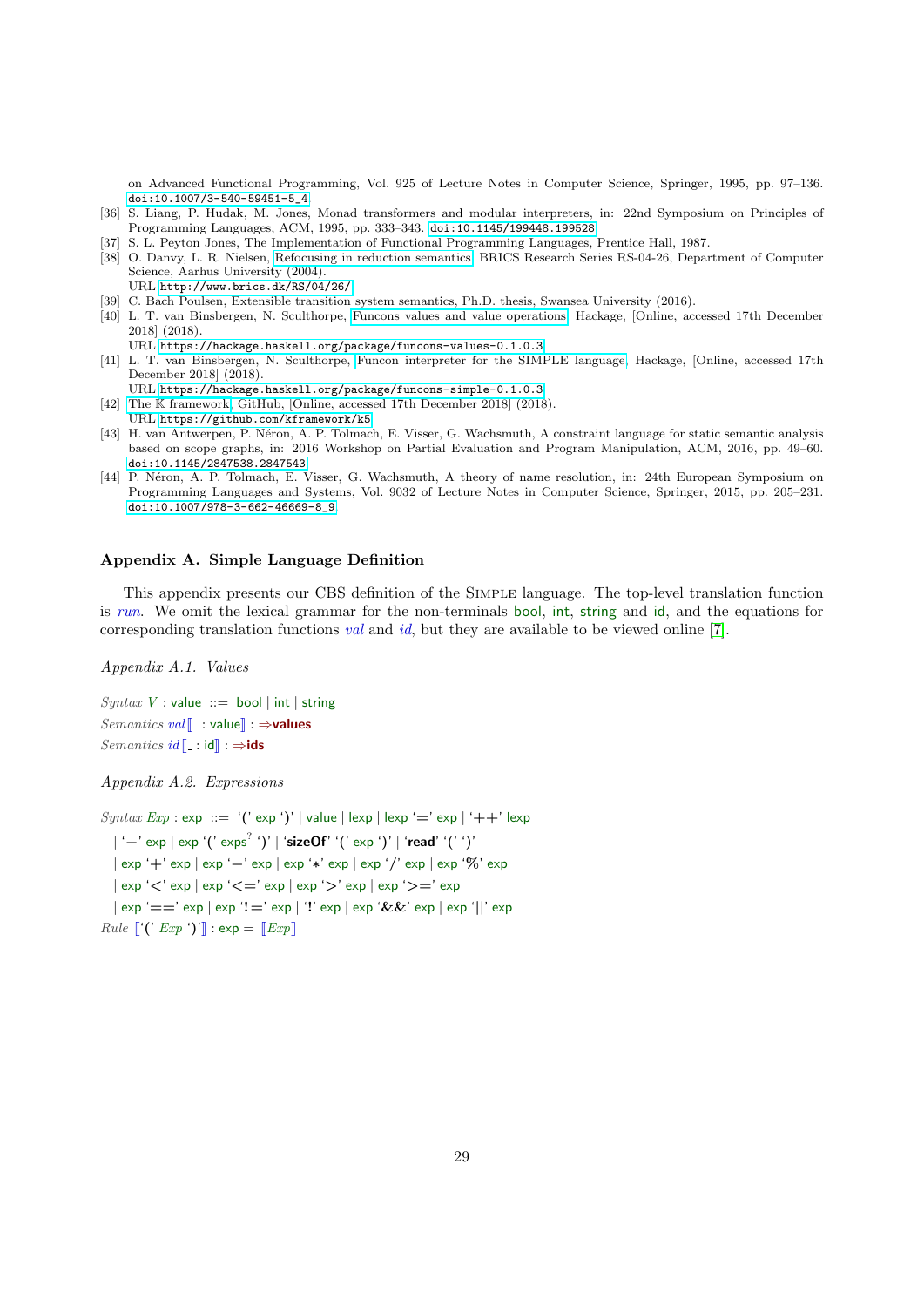$Semantics \, \text{rval} \, \llbracket \, \cdot \, : \, \text{expl} \, : \, \Rightarrow \text{values}$  $Rule \,rval \llbracket V \rrbracket = val \llbracket V \rrbracket$  $Rule \,rval \, \llbracket LExp \rrbracket = \textbf{assigned}(lval \, \llbracket LExp \rrbracket)$  $Rule \,rval$   $[LEXp' = 'Exp] =$ give( $rval$ [ $Exp$ ], sequential(assign( $lval$ [ $LExp$ ], given), given))  $Rule \,rval\llbracket$ '++'  $LExp\rrbracket =$ give $(lval$   $[LExp]$ , sequential(assign(given, integer-add(assigned(given), 1)), assigned(given)))  $Rule \: eval[$ ' $-$ '  $Exp$ | = integer-negate(rval  $\llbracket Exp \rrbracket$ ) *Rule rval*  $[\text{Exp}^{\cdot}(\text{}'\text{Express}^? \cdot)'] = \text{apply}(rval[\text{Exp}], \text{tuple}(rvals[\text{Exps}^?]))$ Rule rval  $\llbracket$ 'sizeOf' '(' Exp ')' $\rrbracket =$  length(vector-elements(rval  $\llbracket Exp \rrbracket$ )) Rule rval  $\lbrack \lbrack \mathbf{read'}^{\mathsf{T}}(\prime\ \dot{\ })'\rbrack = \mathbf{read}$  $Rule\;rval\left[\!Exp_1\right.^\cdot\leftarrow^\cdot\;Exp_2\right]=\text{integer-add}(\;rval\left[\!Exp_1\right],\;rval\left[\!Exp_2\right])$  $Rule\;rval\left[\!Exp_1\right.\left.\left.\left.\left.\left.\right|-\right.\left.\right| Exp_2\right]\!\right] = \text{integer-subtract}(\mathit{rval}\left[\!Exp_1\right]\!,\mathit{rval}\left[\!Exp_2\right]\!\right)$  $Rule \,rval \left[\underline{Exp}_1 \,^{\cdot} \ast \,^{\cdot} \, \underline{Exp}_2 \right] = \text{integer-multiply}(\text{rval} \left[\underline{Exp}_1 \right], \text{rval} \left[\underline{Exp}_2 \right])$  $Rule \;rval \left[\underline{Exp}_1 \;'/ \; \underline{Exp}_2 \right] = \text{checked}(\text{integer-divide}(\text{rval} \left[\underline{Exp}_1 \right], \text{rval} \left[\underline{Exp}_2 \right]))$  $Rule \;rval \left[\underline{Exp}_1 \; \mathcal{C} \right] = \text{checked}(\text{integer-modulo}(\text{rval} \left[\underline{Exp}_1 \right], \text{rval} \left[\underline{Exp}_2 \right]))$  $Rule \,rval \, [\![ Exp_1 \, '< ' \, Exp_2 ]\!] = \textbf{is-less}(\mathit{rval} \, [\![ Exp_1 ]\!], \mathit{rval} \, [\![ Exp_2 ]\!])$  $Rule \: eval[Exp_1 \, ' < =' \, Exp_2] = \text{is-less-or-equal}(rval[[Exp_1], \, rud[[Exp_2]])$  $Rule \: \textit{rval} \left[ \textit{Exp}_1 \; ' \right\rbrace' \; \textit{Exp}_2 \right] = \text{is-greater}(\textit{rval} \left[ \textit{Exp}_1 \right], \textit{rval} \left[ \textit{Exp}_2 \right])$  $Rule \: eval[Exp_1' > =' Exp_2] = \text{is-greater-or-equal}(rval[[Exp_1], rval[[Exp_2]])$  $Rule\;rval\left[\underline{Exp}_1\;'\equiv\equiv'\;Exp_2\right]=\text{is-equal}(\text{rval}\left[\underline{Exp}_1\right],\text{rval}\left[\underline{Exp}_2\right])$  $Rule \: \mathit{rval} \llbracket \mathit{Exp}_1 \rrbracket := \mathit{Exp}_2 \rrbracket = \mathsf{not}(\mathsf{is}\text{-}\mathsf{equal}(\mathit{rval} \llbracket \mathit{Exp}_1 \rrbracket, \mathit{rval} \llbracket \mathit{Exp}_2 \rrbracket))$  $Rule \,rval\llbracket$ '!'  $Exp\rrbracket = \textbf{not}(\,rval\llbracket Exp \rrbracket)$  $Rule \: \textit{real} \left[ \textit{Exp}_1 \, \, \, \textit{'\&\&'} \, \, \textit{Exp}_2 \right] = \textbf{if-true-else}(\textit{rval} \left[ \textit{Exp}_1 \right], \textit{rval} \left[ \textit{Exp}_2 \right], \textbf{false})$ *Rule rval*  $[\![Exp_1\!'] \! |' Exp_2]\!] = \textbf{if-true-else}(\textit{rval} [\![Exp_1]\!], \textbf{true}, \textit{rval} [\![Exp_2]\!])$  $Syntax\, Express : exps ::= exp (', 'exps)$  $Semantics \text{ rvals}[]$  :  $\exp^?[]$  :  $(\Rightarrow$  values)\* Rule  $rvals$   $\parallel$  = ( )

 $Rule \textit{rvals}$   $\llbracket Exp \rrbracket = \textit{rval} \llbracket Exp \rrbracket$ 

 $Rule \textit{rvals}$   $[Exp', Exps] = \textit{rval}$   $[Exp], \textit{rvals}$   $[Exp]$ 

 $Rule \[LExp '[' Exp ', 'Exps ']']: \text{lexp} = [LExp '[' Exp ']' '[' Exp s ']']$ 

 $Syntax LExp : \text{lexp} ::= \text{id} | \text{lexp} ' |' \text{exps} ' |'$ 

 $Semantics \, \text{lval} \, \llbracket \, \cdot \, : \, \text{lexp} \rrbracket : \, \Rightarrow \text{variables}$  $Rule\lVert val \rVert Id \rVert = \text{bound}(\lVert id \rVert \rVert \rVert)$ 

30

*Rule lval*  $[[LExp'']' Exp']'] =$  checked(index(integer-add(1, rval  $[[Exp]]$ ), vector-elements(rval  $[[LExp]]$ ))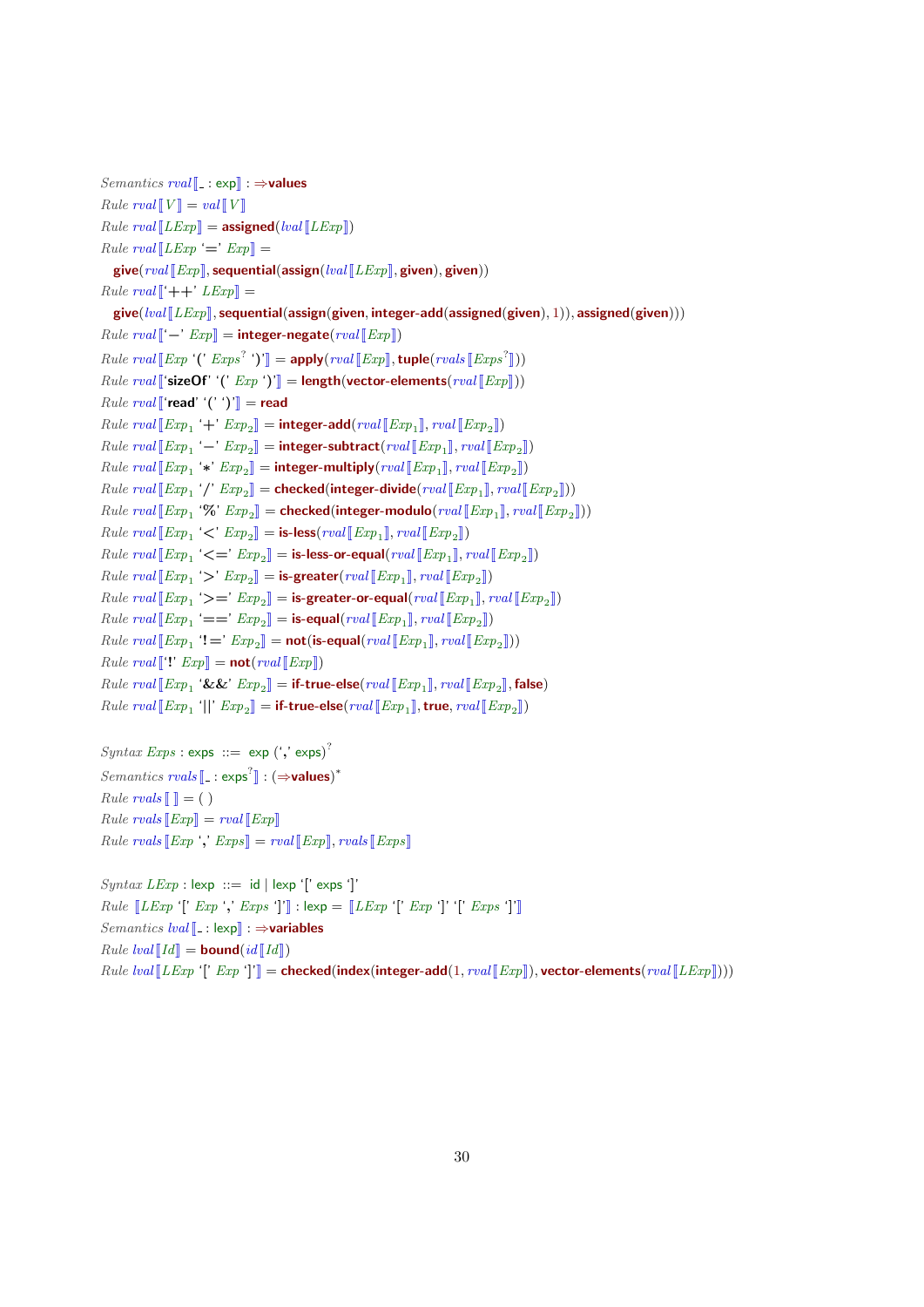<span id="page-30-0"></span>Appendix A.3. Statements

Syntax Block : block ::= '{' stmts<sup>?</sup> '}'  $Syntax \, Stmts :$  stmts ::= stmt stmts<sup>?</sup>  $Syn tax Stmt :$ stmt ::= imp-stmt | vars-decl  $Syn tax ImpStmt : imp-stmt ::= block | exp';'$  $\mid$  'if' '(' exp ')' block ('else' block) $^?$   $\mid$  'while' '(' exp ')' block  $\mid$  'for' '(' stmt exp ';' exp ')' block  $\mid$  'print' '(' exps ')' ';'  $\mid$  'return' exp $^{?}$  ';' | 'try' block 'catch' '(' id ')' block | 'throw' exp ';' *Rule*  $\lceil \lceil \text{`if' } \rceil$ '('  $Exp \rceil$ ')'  $Block \rceil$  : stmt =  $\lceil \lceil \text{`if'} \rceil$ '('  $Exp \rceil$ ')'  $Block \rceil$ 'else' '{' '}' Rule  $\lbrack\!\lbrack\!\lbrack'$  for' '(' Stmt Exp<sub>1</sub>';' Exp<sub>2</sub>')' '{' Stmts '}'] : stmt =  $[$ '{' Stmt 'while' '('  $Exp_1$  ')' '{' '{' Stmts '}'  $Exp_2$ ';' '}' '}']  $Semantics~exec$   $[]$  : stmts $]$  :  $\Rightarrow$ null-type  $Rule \; exec[['']'] = null$  $Rule~exec$   $[``\{'Stmts'\}'] = exec$   $[Stmts]$  $Rule~exec~[ImpStmt~Struts] = sequential(exec~[ImpStmt], exec~[Strts])$ *Rule exec*  $\llbracket VarsDecl \, Stmts \rrbracket = \text{scope}( declare \llbracket VarsDecl \rrbracket, exec \llbracket Stmts \rrbracket)$ *Rule exec*  $[VarSDecl] =$  **effect** (*declare*  $[VarSDecl]$ )  $Rule \; exec \left[ \left[ \textit{Exp}^{\dagger} \right] \right] = \textbf{effect}(\textit{rval} \left[ \left[ \textit{Exp} \right] \right])$ Rule exec  $\lbrack\!\lbrack\mathsf{`if'}\mathsf{`('}Exp')'\ Block_1\mathsf{`else'}\ Block_2\rbrack\!\rbrack=$ if-true-else( $rval$   $\llbracket Exp \rrbracket$ ,  $exec$   $\llbracket Block_1 \rrbracket$ ,  $exec$   $\llbracket Block_2 \rrbracket)$ *Rule exec*  $\lbrack\! \lbrack$  **'while'** '('  $Exp$  ')'  $Block \rbrack\! \rbrack = \textbf{while}(rval \lbrack\! \lbrack Exp \rbrack\! \rbrack, exec \lbrack\! \lbrack Block \rbrack\! \rbrack)$ Rule exec <sup>J</sup>'print' '(' Exps ')' ';'<sup>K</sup> <sup>=</sup> print(rvals <sup>J</sup>ExpsK) *Rule exec*  $\lbrack \lbrack$  **return**'  $Exp$  ';' $\rbrack$  = **return**(rval  $\lbrack \lbrack Exp \rbrack$ ) Rule  $exec$  ['return' ';'] = return(null) Rule exec  $\lbrack \lbrack$  'try'  $Block_1$  'catch' '(' Id ')'  $Block_2 \rbrack =$ handle-thrown( $exec$  [ $Block$ <sub>1</sub>],  $\mathsf{scope}(\mathsf{bind}(id\llbracket Id\rrbracket, \mathsf{allocate\text{-}initialised\text{-}variable}(\mathsf{values}, \mathsf{given})), \mathit{exec}\llbracket Block_2\rrbracket))$ *Rule exec*  $\lbrack\! \lbrack$  **(throw**  $Exp'$  ;  $\rbrack\! \rbrack = \textbf{throw}(rval \lbrack\! \lbrack Exp \rbrack\! \rbrack)$ Appendix A.4. Declarations

 $Syntax$   $Decl$  : decl ::= vars-decl | func-decl  $Semantics \, declare \, \| \, . \; \text{decl} \| : \Rightarrow \text{environments}$ 

Appendix A.4.1. Variable Declarations

 $Suntax\ VarsDecl:$  vars-decl  $::= 'var'$  declarators ';' Syntax Declarators : declarators ::= declarator (',' declarators)<sup>?</sup> *Rule*  $[\text{``var'} \text{ Declaration '}, \text{'}\text{Declarators '}; \text{'\text{S}tmts^?} ]$ : stmts =  $[\!["var']\!$  Declarator ';' 'var' Declarators ';'  $\mathit{Stmts}^{\text{T}}\!]$ *Rule*  $[\lbrack "var'$  *Declarator* ',' *Declarators* ';'  $Decls^2$   $]$  : decls =  $[\!["var']\!$  Declarator ';' 'var' Declarators ';' Decls<sup>?</sup>]

Rule declare  $\lbrack \lbrack \mathbf{var}' \rbrack$  var' Declarator ';' $\rbrack = var-declare$   $\lbrack \lbrack \lbrack \lbrack \lbrack \lbrack \lbrack \lbrack$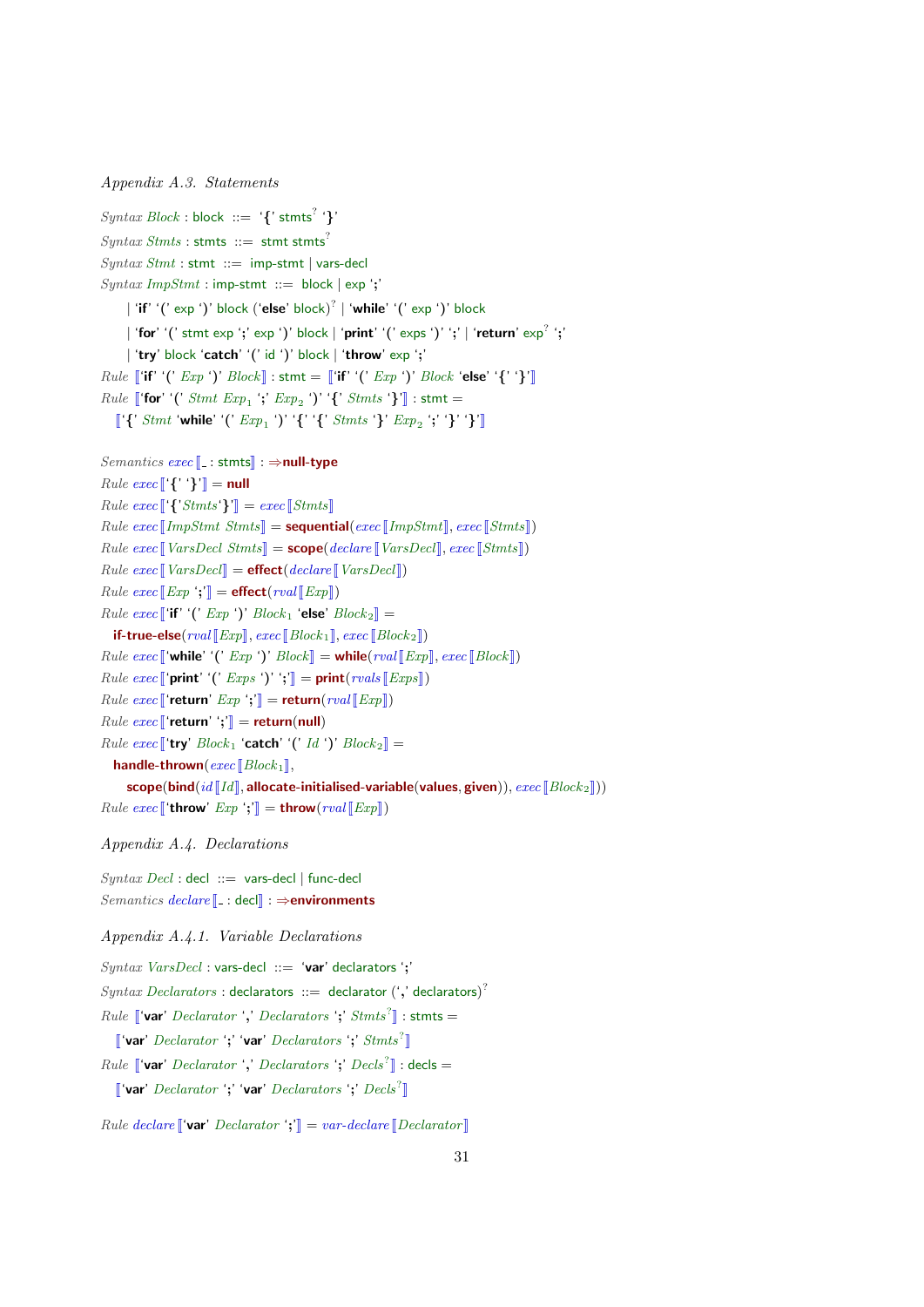$Suntax \ Declarator$ : declarator ::= id | id '=' exp | id ranks  $Semantics\ var-decare \llbracket \bot :$  declarator $\rrbracket : \Rightarrow$  environments *Rule var-declare*  $\llbracket Id \rrbracket = \text{bind}(id \llbracket Id \rrbracket, \text{allocate-variable}(\text{values}))$ Rule var-declare  $\llbracket Id \right. =' Exp \rrbracket =$ 

 $\mathbf{bind}(id\llbracket Id\rrbracket, \mathbf{allocate\text{-}initialised\text{-}variable}(\mathbf{values}, \mathit{rval}\llbracket \mathit{Exp}\rrbracket))$ *Rule var-declare*  $\llbracket Id \rbrack$  *Ranks*  $\llbracket$  = **bind**(id  $\llbracket Id \rrbracket$ , **allocate-nested-vectors**(*ranks*  $\llbracket Ranks \rrbracket$ ))

## <span id="page-31-0"></span>Appendix A.4.2. Array Declarations

Syntax Ranks : ranks  $::= '[' exps']'$  ranks<sup>?</sup>  $Rule \[\ [\ ]' \[\ \textit{Exp}'', \textit{Express} ' \]\ \textit{Ranks}^? \]\ \text{: ranks} = \[\ ]' \[\ \textit{Exp} ' \]\ \text{': '} \[\textit{Express} ' \]\ \text{Ranks}^? \]$ Semantics ranks  $\llbracket \cdot \right.$  : ranks $\rrbracket$  :  $(\Rightarrow$ **nats**)<sup>+</sup> Rule ranks  $\lbrack \lbrack \cdot \rbrack'$  Exp  $\lbrack \rbrack' \rbrack = \text{rval} \lbrack \lbrack \text{Exp} \rbrack$  $Rule \text{ } ranks \llbracket \text{'} \rrbracket' \text{ } Exp \text{ } \rrbracket' \text{ } Ranks \llbracket = \text{ } eval \llbracket Exp \rrbracket, \text{ } ranks \llbracket Ranks \rrbracket$ 

```
\textit{Funcon} allocate-nested-vectors(\texttt{\_} : nats<sup>+</sup>) : \Rightarrow variables
Rule allocate-nested-vectors(N : nats) \rightsquigarrowallocate-initialised-variable(vectors(variables),
     vector(left-to-right-repeat(allocate-variable(values), 1, N)))Rule allocate-nested-vectors( N: nats, N^+: nats<sup>+</sup>) \rightsquigarrowallocate-initialised-variable(vectors(variables),
     vector(left-to-right-repeat(allocate-nested-vectors(N^+), 1, N)))
```
<span id="page-31-1"></span>Appendix A.4.3. Function Declarations

Syntax FuncDecl: func-decl ::= 'function' id '(' ids<sup>?</sup> ')' block

```
Rule declare [\text{function'}\;Id'(' \; \; \; \; '')' \; \; Block] =\textsf{bind}(\mathit{id} \llbracket \mathit{Id} \rrbracket, \textsf{alloc-variable}(\textsf{functions}(\textsf{tuples}(\textsf{values}^*), \textsf{values})))
```

```
Semantics\ initialise \llbracket \_ : decl\llbracket \_ : \Rightarrownull-type
Rule initialise ['var' Declarators ';'\rceil = \text{null}Rule\ intialise ['function' Id '(' Ids<sup>?</sup> ')' Block =
   assign(bound(id\llbracket Id \rrbracket), function(closure(
        \mathsf{scope}(\mathsf{match}(\mathsf{given},\mathsf{tuple}({\mathit{paths}}^\mathsf{T} \| lds^\mathsf{T}])) , \mathsf{handle}\text{-return}({\mathit{exec}}\left[\hspace{0.5mm}[\mathit{Block}] \hspace{0.5mm}]\hspace{0.5mm}))) )
```

```
Syntax Ids : ids ::= id (\cdot, ' ids)<sup>?</sup>
Semantics\ paths [] : ids^? : patterns^*Rule\ paths \llbracket \ \rrbracket = ()Rule patts \llbracket Id \rrbracket = pattern(closure(bind(id \llbracket Id \rrbracket, allocate-initialised-variable(values, given))))
Rule patts [[Id','']ds] = paths[[Id], paths[[ds]]
```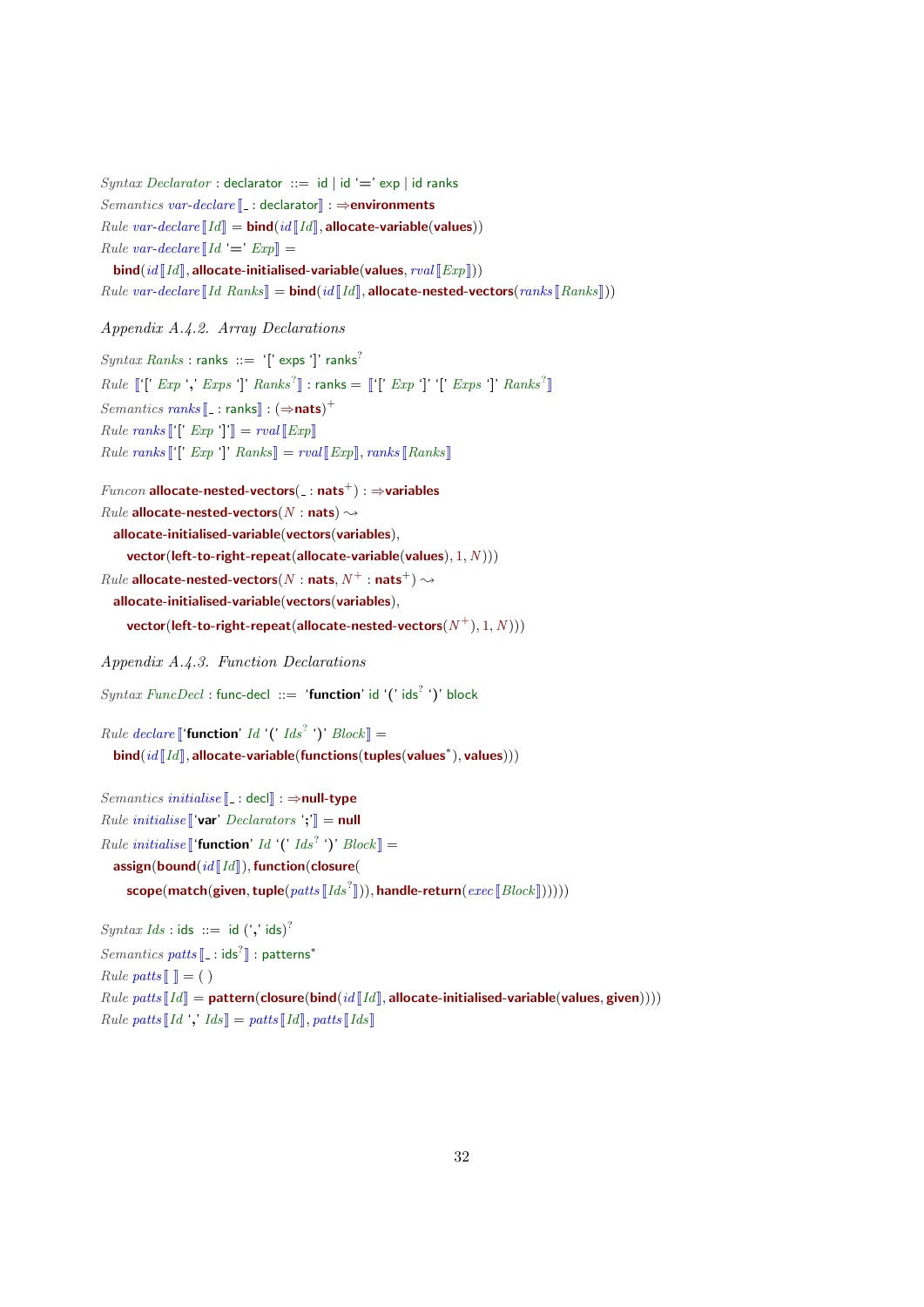Appendix A.5. Programs

 $Syntax Pgm : pgm ::=$  decls

```
Semantics run[] : pgm[] : \Rightarrowvalues
Rule run [Decls] = scope(collateral(declarations [Decls]),{\sf sequential}(\emph{initialisations}[\![\mathit{Decls}]\!], {\sf apply}(\text{assigned}(\text{bound}(\text{ "main}")), {\sf tuple}())))
```
 $Syn tax \, Decls :$  decls  $::=$  decl decls<sup>?</sup>

 $Semantics\, declarations \lbrack \lbrack \dots \rbrack$  :  $\mathsf{decls} \rbrack$  :  $( \Rightarrow \mathsf{environments})^+$  $Rule\ declarations\llbracket Decl\rrbracket = declare\llbracket Decl\rrbracket$  $Rule\ declarations$   $[Decl\ Decl\] = declare$   $[Decl]$ , declarations  $[Decls]$ 

```
Semantics initialisations [] : decls] : (⇒null-type)^+Rule initialisations [Decl] = initialise [Decl]Rule initialisations \llbracket Decl \rrbracket = initialise \llbracket Decl \rrbracket, initialisations \llbracket Decls \rrbracket
```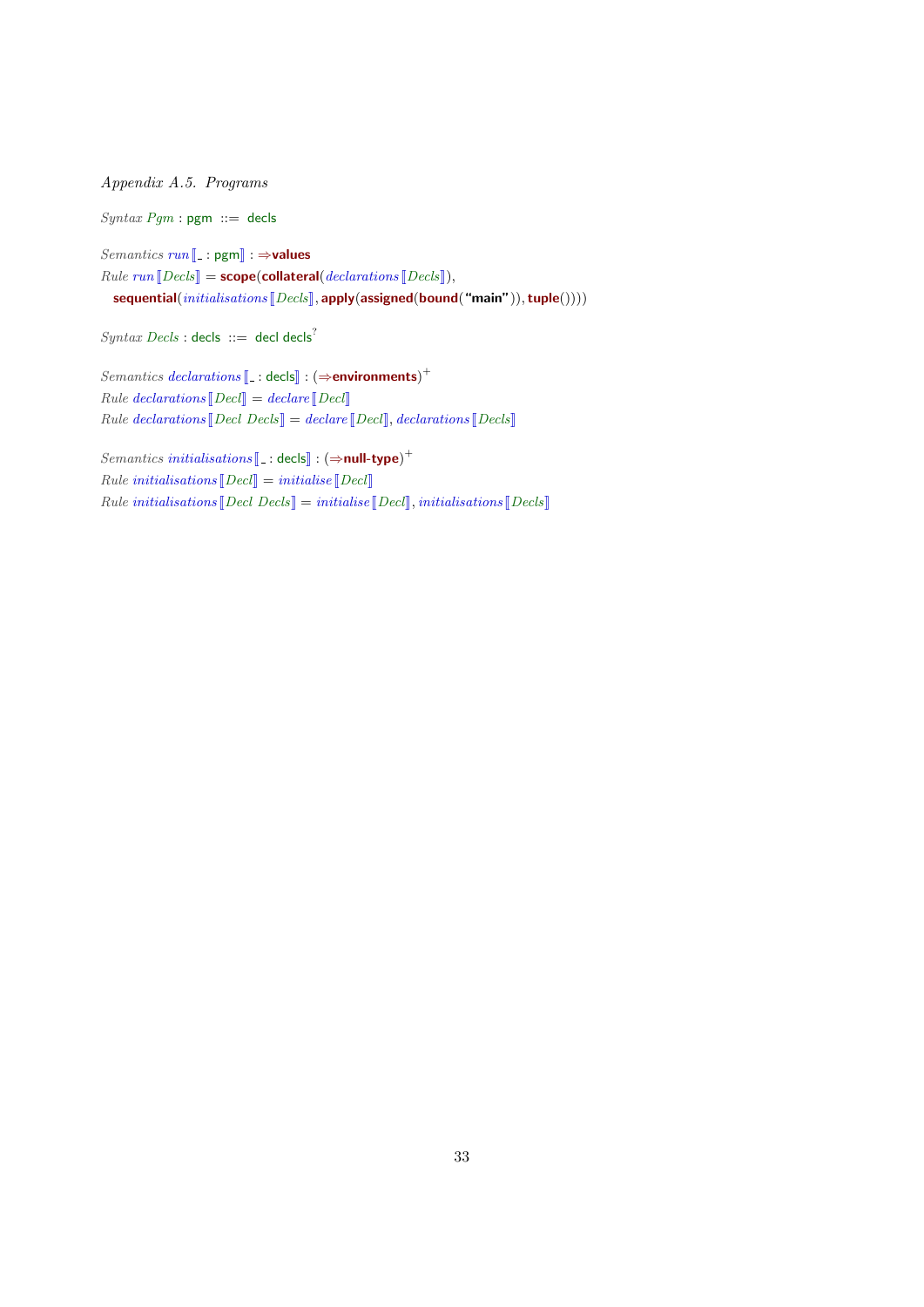## <span id="page-33-0"></span>Appendix B. Funcon Signatures

This appendix lists the signatures of all funcons and value operations that appear in this article.

## <span id="page-33-1"></span>Appendix B.1. Funcons

```
abrupt(: values) : \Rightarrowempty-type
allocate-initialised-variable(T :types, : T) : \Rightarrowvariables
allocate-nested-vectors(\_ : nats^+) : \Rightarrowvariables
allocate-variable( : types) : ⇒variables
apply(\_ : functions(S, T), \_ : S) : \Rightarrow Tassign( _: variables, _: values) : ⇒null-type
assigned(\angle: variables) : \Rightarrow values
bind( : identifiers, : values) : ⇒environments
bound(\_ : <i>identifiers</i>) : <math>\Rightarrow</math> valueschecked(\underline{\ }:(T)^{?}):\Rightarrow Tclosed(\square : \Rightarrow T) : \Rightarrow T\mathsf{closure}(\_ : S \Rightarrow T) : \Rightarrow \mathsf{abstractions}(S \Rightarrow T)collateral(_: environments<sup>*</sup>): ⇒environments
control( \angle : functions(continuations( T, S), S)) : \Rightarrow Teffect(\_:\,T^*) : \Rightarrownull-type
delimit-cc(\angle: \Rightarrow T) : \Rightarrow Tfail : ⇒empty-type
give(. : S, . : S \Rightarrow T) : \Rightarrow Tgiven : T\Rightarrow Thandle-return(\Box : \Rightarrow T) : \Rightarrow Thandle-thrown(. : S \Rightarrow T, . : X \Rightarrow T) : S \Rightarrow Thole : ⇒values
if-true-else(\Box: booleans,\Box: \Rightarrow T, \Box: \Rightarrow T) : \Rightarrow Tleft-to-right-repeat(.: integers\Rightarrow T,.: integers, \Box: integers) : \Rightarrow (T)^*match( : values, : values) : ⇒environments
print(<sub>-</sub>: values<sup>*</sup>): ⇒null-type
read : ⇒values
resume-continuation(\angle: continuations(S, T), \angle: S) : \Rightarrow T
return( . : T) : \Rightarrow empty-type\mathbf{scope}(\_ : \mathbf{environments}, \_ : \Rightarrow T) : \Rightarrow Tsequential(\textsf{1}: (\Rightarrow null-type)^*, \Rightarrow T) : \Rightarrow Tstuck : ⇒empty-type
throw(_: T) : \Rightarrow empty-type
while(\Box: \Rightarrow booleans, \Box: \Rightarrow null-type) : \Rightarrow null-type
```
<span id="page-33-2"></span>Appendix B.2. Value Operations

 $abstraction( . : S \Rightarrow T) : abstractions(S \Rightarrow T)$ continuation( $\Box$ : abstractions $((\Rightarrow T))$ : continuations $(S, T)$ function( $\mathsf{I}:$  abstractions( $S \Rightarrow T$ )) : functions( $S, T$ )